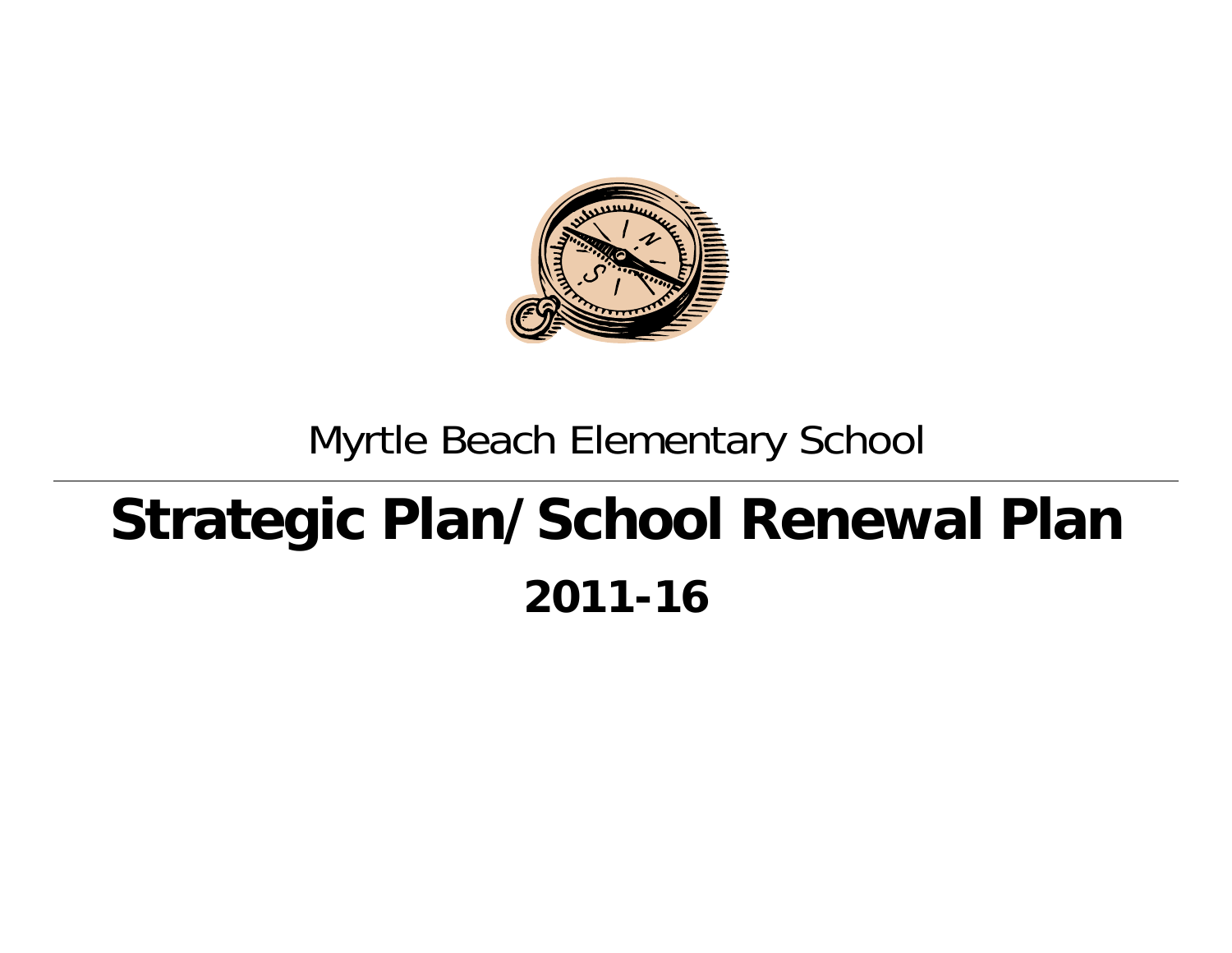## HCS VISION:

**Horry County Schools' vision is to be a premier, world-class school system in which every student acquires an excellent education.** Our schools will be welcoming centers organized around high-quality teaching and learning.

### **MBE MISSION STATEMENT**

The mission of Myrtle Beach Elementary School is to be a safe and happy learning community that empowers all children to reach their learning and leading potential.

### **SCHOOL VISION**

Empowering Respectful, Responsible, and Ready Learners and Leaders!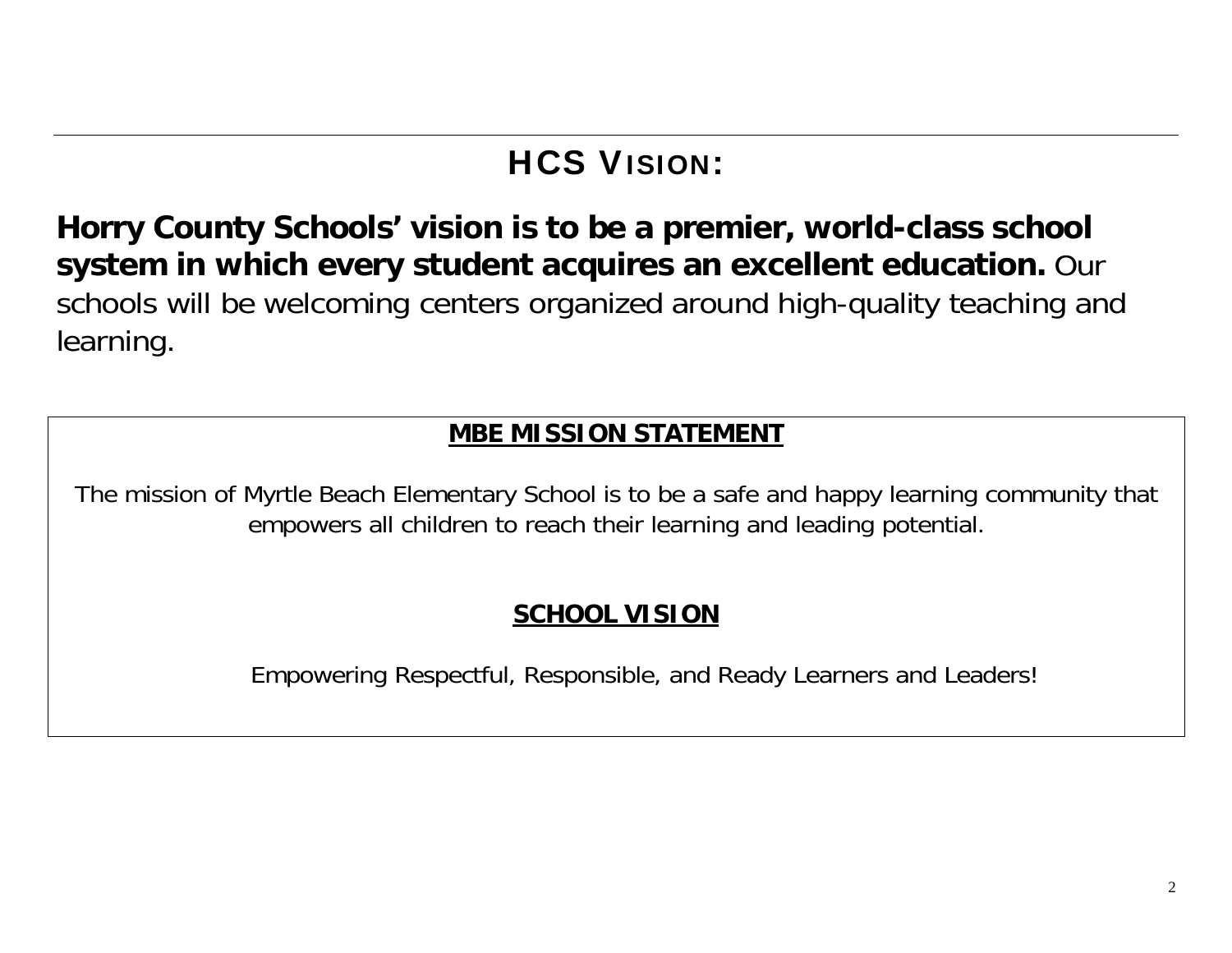## OUR BELIEFS:

Our vision is guided by a set of **Beliefs** that serve as the foundation for all our efforts.

### Foremost, we believe that…

**Our purpose is to develop the potential of each student and ensure that all graduates become productive members of their community, able to adapt to a diverse, ever-changing world.** 

### We also believe that...

We have the obligation to challenge every student to meet higher academic standards *than his/her current level.* 

### In order to accomplish this, we believe that…

**Our students deserve exceptional and passionate staff who share our core values.** Our core values are stated as expectations for staff members:

- **We put service to students above all else.**
- **We take responsibility for the success of all students.**
- **We care passionately about our work with children.**
- **We build strong positive relationships with students, staff, parents, and community.**
- **We model and promote civility and integrity.**

**We must also provide support for continuous improvement for students and staff.** 

### We believe...

**Our students' learning opportunities are enhanced when multiple approaches for learning are provided and positive relationships are formed.**

And…

**All who share our schools deserve a safe, respectful and nurturing environment.** 

Finally, acknowledging that we all have a role in reaching our vision, we believe that…

**Partnerships among family, community and school are imperative to students' social and academic success.**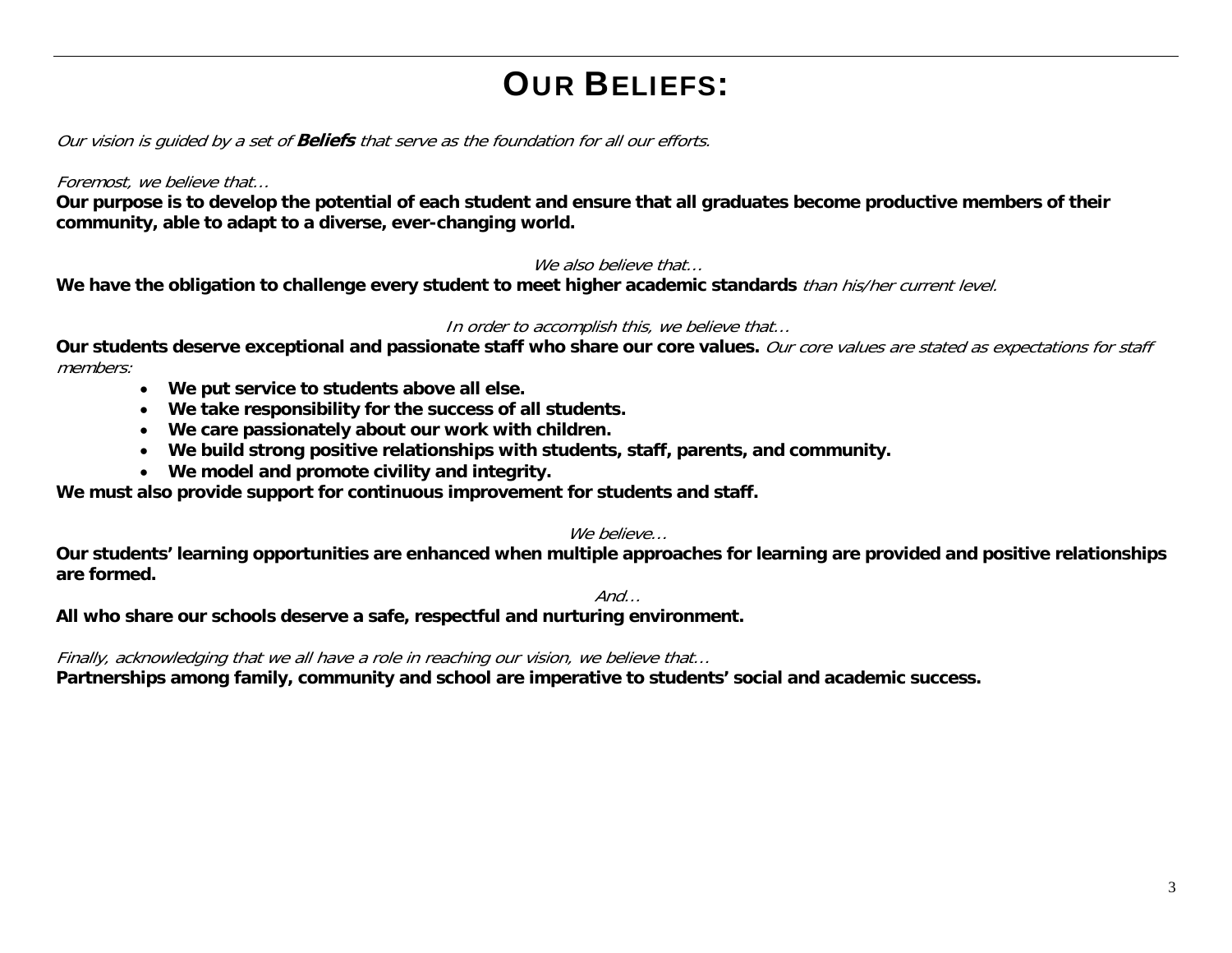| <b>AREA OF FOCUS</b>             | <b>AREA OF FOCUS</b>               | <b>AREA OF FOCUS</b>              | <b>AREA OF FOCUS</b>                         | <b>AREA OF FOCUS</b>              |
|----------------------------------|------------------------------------|-----------------------------------|----------------------------------------------|-----------------------------------|
| Teaching                         | Documenting                        | <b>Resources and</b>              | <b>Stakeholder</b>                           | Governance                        |
| And                              | And                                | <b>Support</b>                    | Communication                                | And                               |
| Learning                         | <b>Using Results</b>               | <b>Systems</b>                    | and                                          | Leadership                        |
|                                  |                                    |                                   | <b>Relationships</b>                         |                                   |
| <b>STUDENT</b>                   |                                    | <b>TEACHER AND</b>                |                                              |                                   |
| <b>ACHIEVEMENT</b>               |                                    | <b>ADMINISTRATOR</b>              |                                              |                                   |
|                                  |                                    | <b>QUALITY</b>                    |                                              |                                   |
|                                  |                                    |                                   |                                              |                                   |
|                                  |                                    | <b>SCHOOL CLIMATE</b>             |                                              |                                   |
|                                  |                                    |                                   |                                              |                                   |
|                                  |                                    | <b>STRATEGIES</b>                 |                                              |                                   |
| We will provide                  | We will provide a                  | We will provide the               | We will foster effective                     | We will provide                   |
| research-based<br>curriculum and | comprehensive<br>assessment system | human, financial,<br>and physical | communications and<br>relationships with and | governance and<br>leadership that |
| instructional                    | that monitors and                  | resources and                     | among our                                    | promote student                   |
| methods that                     | documents                          | services necessary to             | stakeholders.                                | performance and                   |
| facilitate                       | performance and                    | support our vision                |                                              | school/system                     |
| achievement for all              | uses these results to              | and purpose of                    |                                              | effectiveness.                    |
| students.                        | improve student                    | achievement for all               |                                              |                                   |
|                                  | performance and                    | students.                         |                                              |                                   |
|                                  | school effectiveness.              |                                   |                                              |                                   |
|                                  |                                    |                                   |                                              |                                   |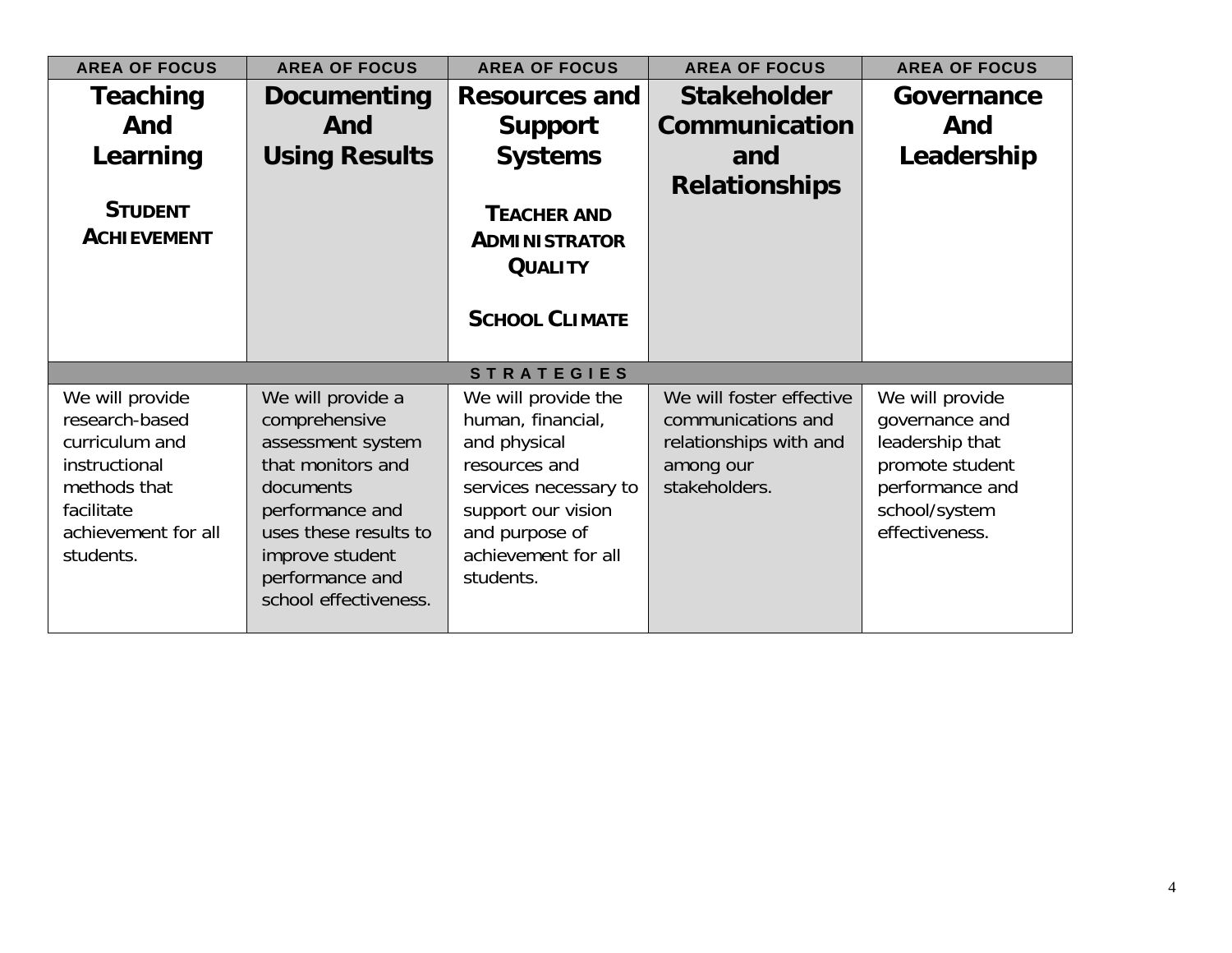# **AREAS OF FOCUS STRATEGIES/ACTION PLANS**

**QUALITY INDICATORS**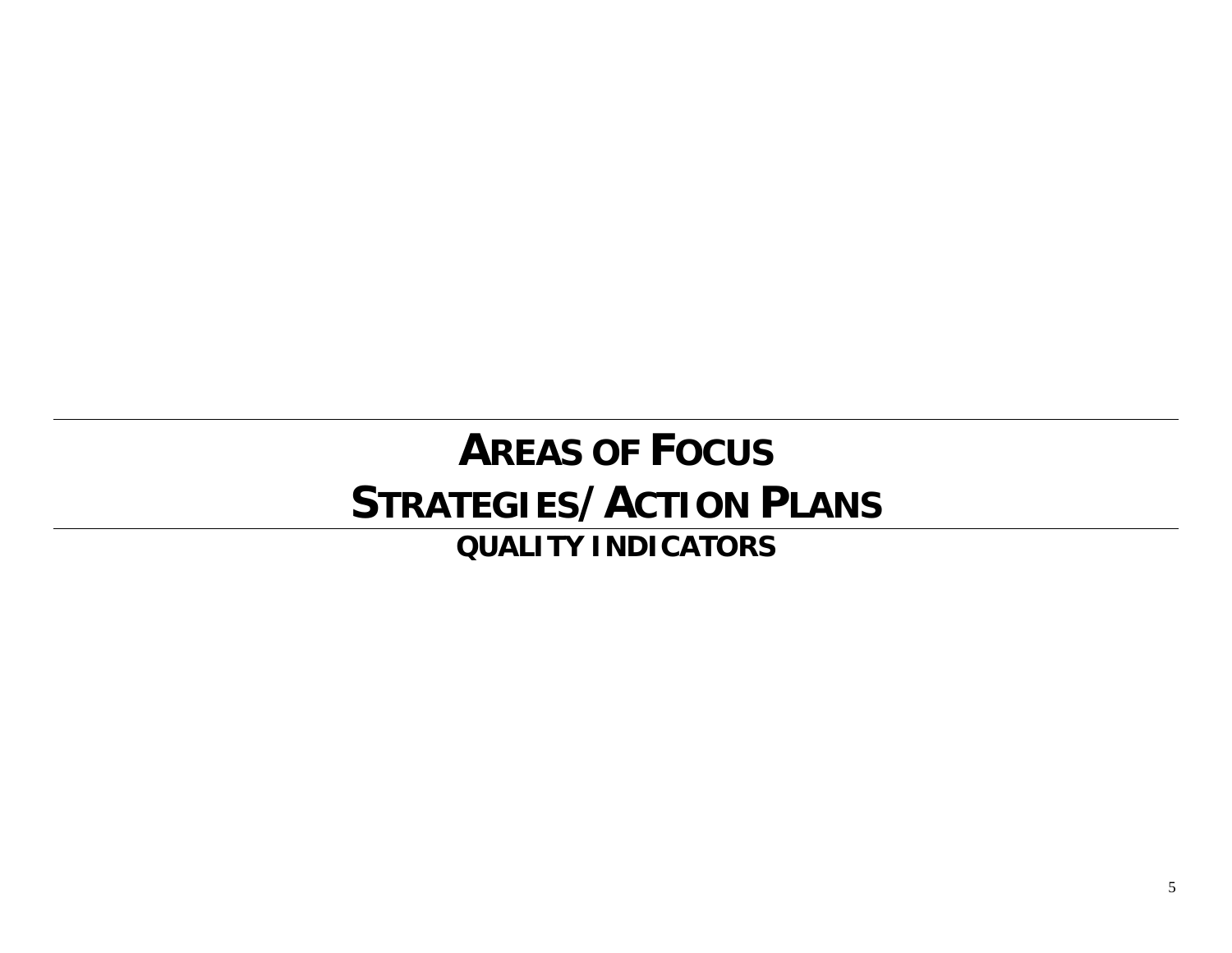## TEACHING AND LEARNING

### **STUDENT ACHIEVEMENT**

### Quality Indicators

- Develops and implements curriculum based on clearly-defined expectations for student learning
- • Promotes active involvement of students in the learning process, including opportunities for them to explore application of higher-order thinking skills and investigate new approaches to applying their learning
- •Gathers, analyzes, and uses data and research in making curricular and instructional choices
- •Designs and uses instructional strategies, innovations, and activities that are research-based and reflective of best practice
- •Offers a curriculum that challenges each student to excel, reflects a commitment to equity, and demonstrates an appreciation of diversity
- •Allocates and protects instructional time to support student learning
- •Provides for articulation and alignment between and among all levels of schools
- •Implements interventions to help students meet expectations for student learning
- •Monitors school climate and takes appropriate steps to ensure that it is conducive to student learning
- •Provides comprehensive information and media services that support the curricular and instructional programs
- • Ensures that all students and staff members have regular and ready access to instructional technology and a comprehensive materials collection that supports the curricular and instructional program

### **ACTIONS TO BE TAKEN:**

| <b>DISTRICT'S Key Work Processes</b>                                                                                                                                                                                                                                              | <b>SCHOOL'S Key Work Processes</b>                                                                                                                                                                                                                                                                                                                                                                              | <b>Timeline</b> | <b>Funding</b><br><b>Source</b> | Responsible                  | Evidence of<br>Implementatio<br>n                                                             |
|-----------------------------------------------------------------------------------------------------------------------------------------------------------------------------------------------------------------------------------------------------------------------------------|-----------------------------------------------------------------------------------------------------------------------------------------------------------------------------------------------------------------------------------------------------------------------------------------------------------------------------------------------------------------------------------------------------------------|-----------------|---------------------------------|------------------------------|-----------------------------------------------------------------------------------------------|
| Implement Common Core curriculum for English<br>language arts and math<br>Develop timelines<br>Conduct cross-walks<br>Revise curriculum documents<br>Develop plans for bridge year<br>Provide professional development for staff<br>Conduct information sessions for stakeholders | Integrate District pacing guides into one<br>yearlong pacing document<br>Know and implement the District curricula<br>expectations<br>Continually build our instructional<br>knowledge and skills to maximize common<br>core curricular implementation for our<br>students<br>Participate in staff development offerings<br>of District related to common core<br>curriculum<br><b>Black Belt Certification</b> | 2012-13         |                                 | Professional<br><b>Staff</b> | Achievement<br>Data,<br>Documents, and<br>Observations,<br><b>Black Belt</b><br>Certification |
| Implement the RtI model including Tier II, Tier III-<br>A and Tier III-B interventions system-wide and<br>with fidelity.<br>Identify intervention programs for all Tiers for                                                                                                      | School Level Data Team will review<br>response to intervention after each MAP<br>administration and with grade level data<br>teams on an ongoing basis                                                                                                                                                                                                                                                          | 2012-13         |                                 | All<br>professional<br>staff | Data Wall<br><b>Benchmark</b><br>ORF Data<br>MAP data                                         |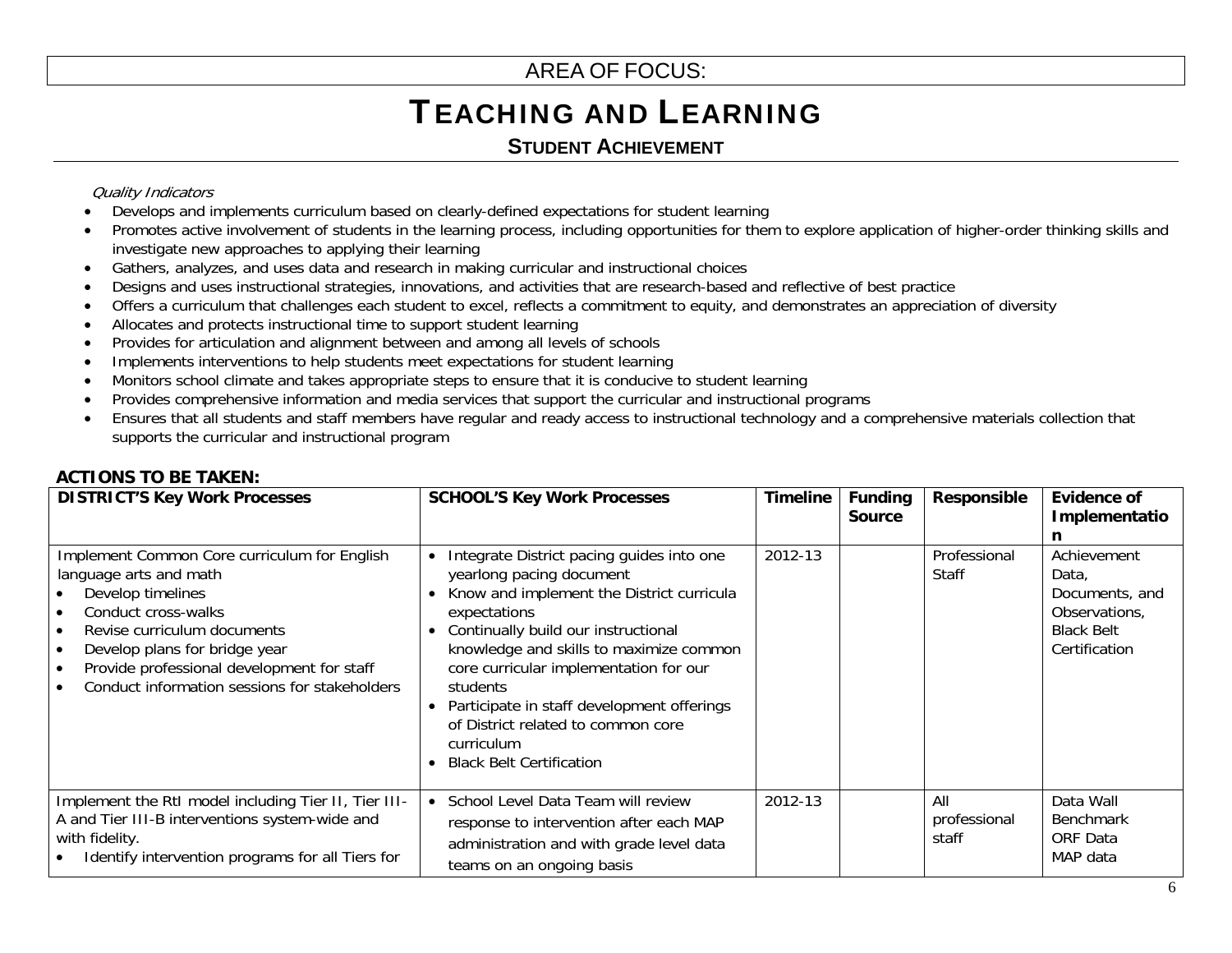| ELA and Math K-12<br>Provide professional development for staff in<br>identified programs<br>Conduct information sessions for stakeholders<br>$\bullet$<br>to develop system-wide understanding<br>Monitor implementation and provide support<br>$\bullet$<br>Collect data for program evaluation<br>$\bullet$ | • Grade Level Data teams will meet regularly<br>to review student data, place students into<br>appropriate interventions, and to discuss<br>progress monitoring data<br>Interventionists, homeroom teachers, and<br>$\bullet$<br>instructional coach will meet bi-weekly to<br>discuss the progress monitoring data of<br>each student in intervention<br>Include intervention times when building<br>$\bullet$<br>the master schedule<br>• Participate in District professional<br>development opportunities and address<br>specific needs in-house as reflected on the<br>professional development needs<br>assessments and subsequent calendar                                                                                                                                                    |         |                                                                              | PASS Data                                                       |
|----------------------------------------------------------------------------------------------------------------------------------------------------------------------------------------------------------------------------------------------------------------------------------------------------------------|------------------------------------------------------------------------------------------------------------------------------------------------------------------------------------------------------------------------------------------------------------------------------------------------------------------------------------------------------------------------------------------------------------------------------------------------------------------------------------------------------------------------------------------------------------------------------------------------------------------------------------------------------------------------------------------------------------------------------------------------------------------------------------------------------|---------|------------------------------------------------------------------------------|-----------------------------------------------------------------|
| Revise eligibility criteria for special education.<br>Continue to refine protocols for students with<br>specific learning disabilities<br>Revise district evaluation procedures to be<br>consistent with new state eligibility standards<br>for all categories of disabilities                                 | Establish expectations for students in<br>$\bullet$<br>special education to learn and achieve at<br>appropriately high levels through<br>professional development about deficits<br>and delays<br>Establish expectations and support special<br>education teachers to become<br>diagnosticians who can create truly<br>individualized programs using all of the<br>available resources to help students bridge<br>delays and maximize deficits<br>Send representatives to District meetings<br>as invited/required; provide opportunities<br>for the information/learning to be shared<br>Provide opportunities for special educators<br>$\bullet$<br>to lead professional development<br>opportunities within the building<br>• Adhere to changes during eligibility,<br>placement and IEP meetings | 2012-13 | Professional<br>Staff,<br>particularly<br>LEA and<br>school<br>psychologists | Compliance with<br>District policies<br>Special Ed. SD<br>IEP's |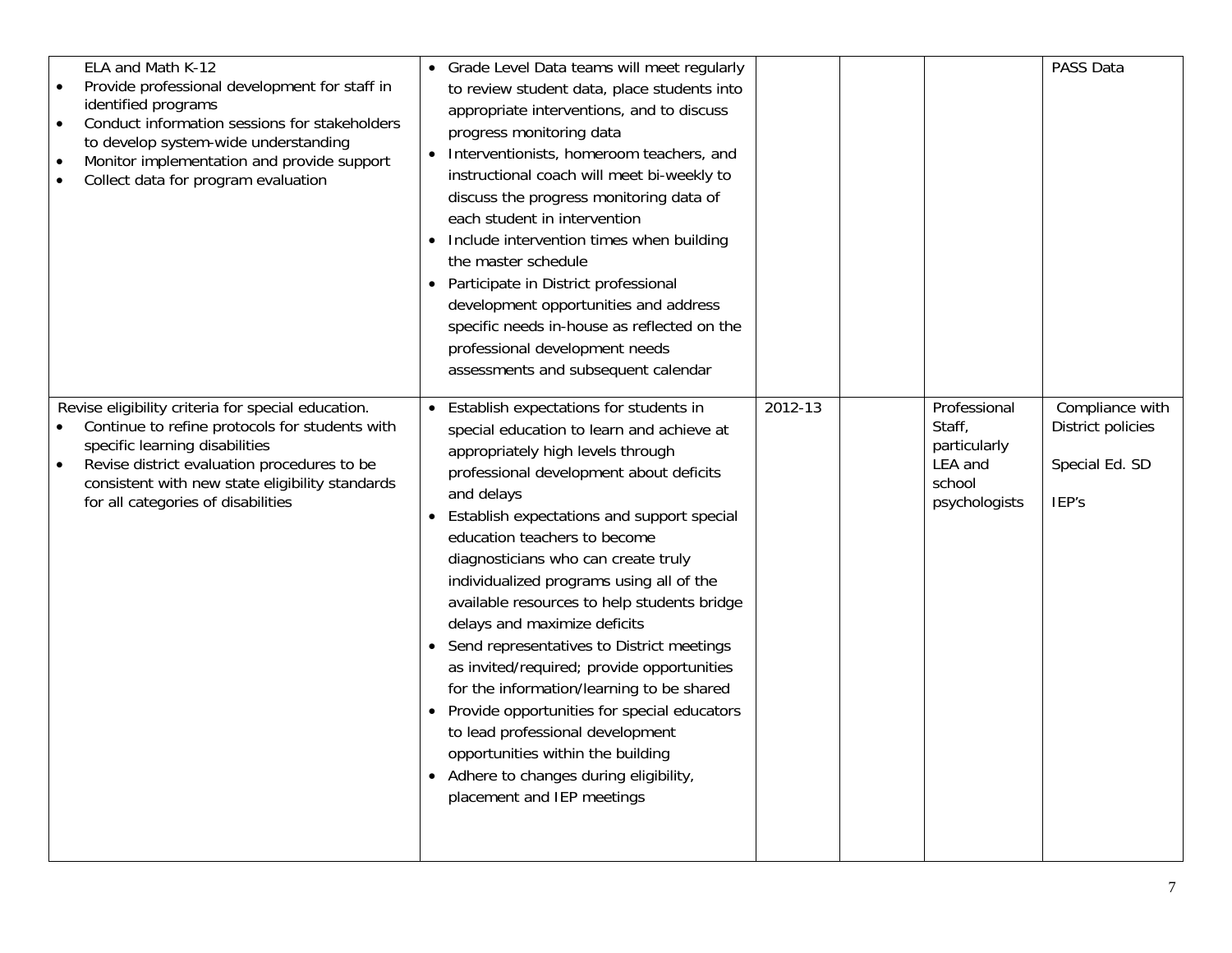| Initiate unique concept schools and programs                                                                                                                                                                                                                                                                                                                                                                                                                                                                                                                                                       | Implement the Covey Leadership Model                                                                                                                                                                                                                                                                                                                                                                                                                                                                                                                                                                                                                                                                                                                                                                                                                                                                                        | 2012-13 | All staff |                                                                                                                          |
|----------------------------------------------------------------------------------------------------------------------------------------------------------------------------------------------------------------------------------------------------------------------------------------------------------------------------------------------------------------------------------------------------------------------------------------------------------------------------------------------------------------------------------------------------------------------------------------------------|-----------------------------------------------------------------------------------------------------------------------------------------------------------------------------------------------------------------------------------------------------------------------------------------------------------------------------------------------------------------------------------------------------------------------------------------------------------------------------------------------------------------------------------------------------------------------------------------------------------------------------------------------------------------------------------------------------------------------------------------------------------------------------------------------------------------------------------------------------------------------------------------------------------------------------|---------|-----------|--------------------------------------------------------------------------------------------------------------------------|
| around which school clusters can organize their<br>instructional offerings<br>Involve stakeholders in exploring<br>theme/concept options<br>Decide delivery model for cluster concept<br>$\bullet$<br>Provide professional development for<br>$\bullet$<br>instructional delivery<br>Ensure collaboration among all schools in the<br>cluster for continuous, consistent<br>implementation<br>Ensure ongoing communication with and<br>involvement of home and community<br>stakeholders<br>Monitor implementation and integration of<br>theme/concept with all instructional and<br>subject areas | Facilitate all staff attending Covey training<br>Involve parents and community members<br>in the Covey implementation through book<br>clubs, students presentations and<br>demonstrations, and leadership/school<br>events<br>Organize the School Lighthouse Team to<br>guide the implementation process<br>• Organize Focus Lighthouse Teams to<br>support our shared leadership model<br>• Send professional staff to visit Covey<br>Leadership schools<br>Use feedback from Lighthouse Teams to<br>organize a three-year implementation<br>timeline; monitor implementation regularly<br>Infuse environment with quotes, displays,<br>$\bullet$<br>and student work to support Covey<br>principles<br>• Collaborate with the Myrtle Beach Cluster<br>Schools for continuous, consistent<br>implementation<br>• Present information to our community<br>through social media, town meetings, SIC,<br>PTO, and print media |         |           | <b>Lighthouse Status</b><br>Attendance for<br>Book Club, Focus<br>Lighthouse Team<br>meetings<br>Agendas for<br>meetings |
| Implement comprehensive character development                                                                                                                                                                                                                                                                                                                                                                                                                                                                                                                                                      | • Implement the Covey Leadership Model                                                                                                                                                                                                                                                                                                                                                                                                                                                                                                                                                                                                                                                                                                                                                                                                                                                                                      | 2012-13 |           |                                                                                                                          |
| initiatives in all schools                                                                                                                                                                                                                                                                                                                                                                                                                                                                                                                                                                         | Implement a school pledge and a slogan                                                                                                                                                                                                                                                                                                                                                                                                                                                                                                                                                                                                                                                                                                                                                                                                                                                                                      |         |           | Reduction in                                                                                                             |
| Promote, emphasize and support school level<br>initiatives for character development                                                                                                                                                                                                                                                                                                                                                                                                                                                                                                               | focused on responsible behavior                                                                                                                                                                                                                                                                                                                                                                                                                                                                                                                                                                                                                                                                                                                                                                                                                                                                                             |         |           | discipline<br>referrals;                                                                                                 |
| Provide professional development for<br>$\bullet$                                                                                                                                                                                                                                                                                                                                                                                                                                                                                                                                                  | Integrate anti-bullying, PBIS, and Lifeskills<br>$\bullet$<br>into the Leadership Model                                                                                                                                                                                                                                                                                                                                                                                                                                                                                                                                                                                                                                                                                                                                                                                                                                     |         |           | anecdotal notes                                                                                                          |
| integrating lessons of character into classroom                                                                                                                                                                                                                                                                                                                                                                                                                                                                                                                                                    | Facilitate all staff attending Covey training                                                                                                                                                                                                                                                                                                                                                                                                                                                                                                                                                                                                                                                                                                                                                                                                                                                                               |         |           | about student                                                                                                            |
| instruction in all subject areas                                                                                                                                                                                                                                                                                                                                                                                                                                                                                                                                                                   | Involve parents and community members                                                                                                                                                                                                                                                                                                                                                                                                                                                                                                                                                                                                                                                                                                                                                                                                                                                                                       |         |           | implementation;                                                                                                          |
| Monitor school level implementation of<br>$\bullet$                                                                                                                                                                                                                                                                                                                                                                                                                                                                                                                                                | in the Covey implementation through book                                                                                                                                                                                                                                                                                                                                                                                                                                                                                                                                                                                                                                                                                                                                                                                                                                                                                    |         |           | student                                                                                                                  |
| character education initiatives                                                                                                                                                                                                                                                                                                                                                                                                                                                                                                                                                                    | clubs, students presentations and                                                                                                                                                                                                                                                                                                                                                                                                                                                                                                                                                                                                                                                                                                                                                                                                                                                                                           |         |           | achievement data                                                                                                         |
| Promote and initiate character related                                                                                                                                                                                                                                                                                                                                                                                                                                                                                                                                                             | demonstrations, and leadership events                                                                                                                                                                                                                                                                                                                                                                                                                                                                                                                                                                                                                                                                                                                                                                                                                                                                                       |         |           |                                                                                                                          |
| community partnerships<br>Provide ongoing support for the Covey                                                                                                                                                                                                                                                                                                                                                                                                                                                                                                                                    | Organize School Lighthouse Team to guide                                                                                                                                                                                                                                                                                                                                                                                                                                                                                                                                                                                                                                                                                                                                                                                                                                                                                    |         |           |                                                                                                                          |
| Leadership model in Myrtle Beach Schools                                                                                                                                                                                                                                                                                                                                                                                                                                                                                                                                                           | the implementation process                                                                                                                                                                                                                                                                                                                                                                                                                                                                                                                                                                                                                                                                                                                                                                                                                                                                                                  |         |           |                                                                                                                          |
| Integrate lessons on character education within                                                                                                                                                                                                                                                                                                                                                                                                                                                                                                                                                    | • Organize Focus Lighthouse Teams to<br>support our shared leadership model                                                                                                                                                                                                                                                                                                                                                                                                                                                                                                                                                                                                                                                                                                                                                                                                                                                 |         |           |                                                                                                                          |
| elementary guidance sessions (individual, small                                                                                                                                                                                                                                                                                                                                                                                                                                                                                                                                                    | • Send professional staff to visit Covey                                                                                                                                                                                                                                                                                                                                                                                                                                                                                                                                                                                                                                                                                                                                                                                                                                                                                    |         |           |                                                                                                                          |
| group, and classroom) and these activities will                                                                                                                                                                                                                                                                                                                                                                                                                                                                                                                                                    | Leadership schools                                                                                                                                                                                                                                                                                                                                                                                                                                                                                                                                                                                                                                                                                                                                                                                                                                                                                                          |         |           |                                                                                                                          |
| be promoted within community activities.                                                                                                                                                                                                                                                                                                                                                                                                                                                                                                                                                           | • Use feedback from Lighthouse Teams to                                                                                                                                                                                                                                                                                                                                                                                                                                                                                                                                                                                                                                                                                                                                                                                                                                                                                     |         |           |                                                                                                                          |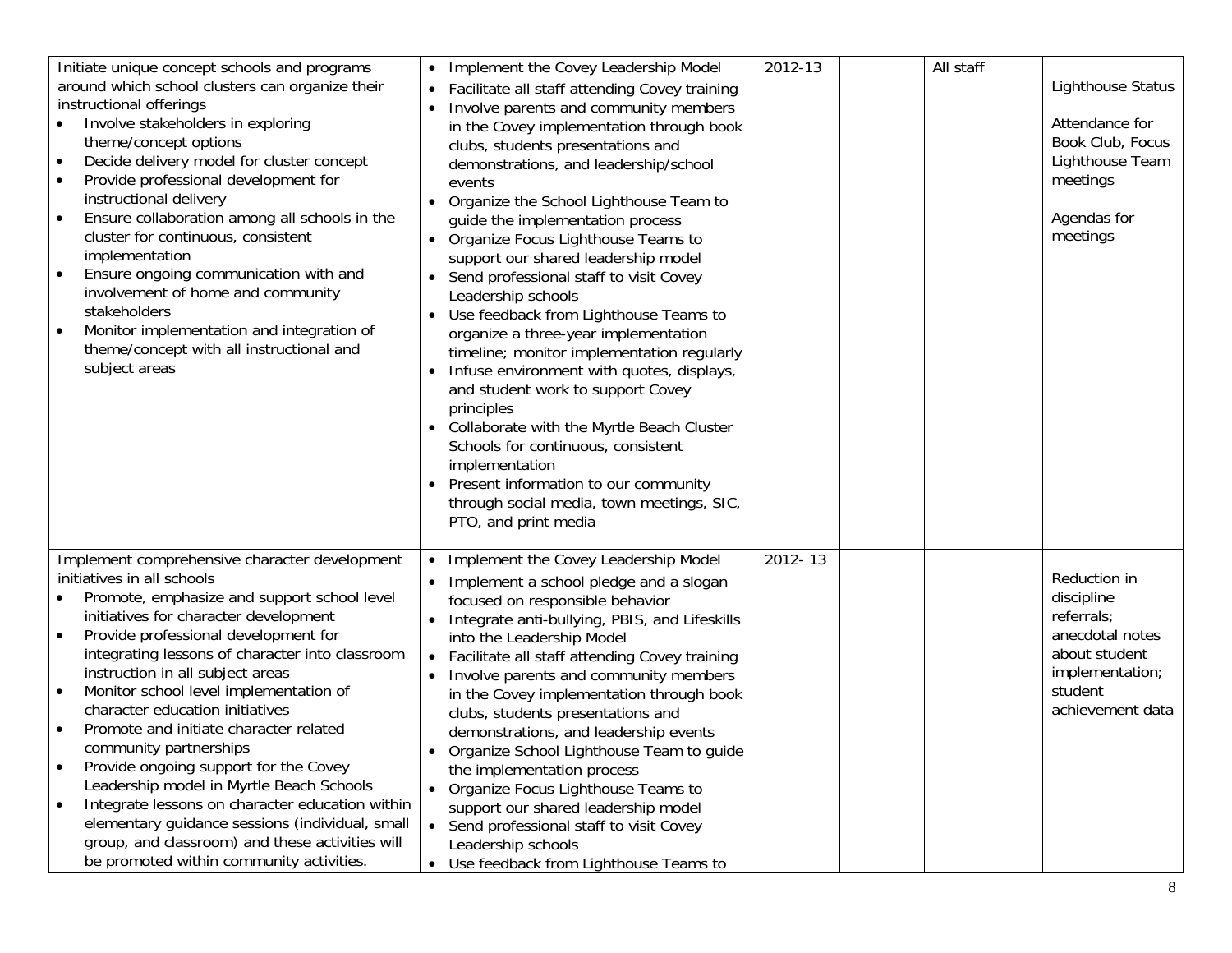| Allow sharing sessions during staff<br>development meetings for counselors to share<br>promotional activities being utilized for<br>character education development of students.                                                                                                                                                                                                                                                                                                                                                                                                                                                                                                                                                                                                                    | organize a three-year implementation<br>timeline; monitor implementation regularly<br>• Infuse environment with quotes, displays,<br>and student work to support Covey<br>principles<br>Collaborate with the Myrtle Beach Cluster<br>Schools for continuous, consistent<br>implementation<br>• Present information to our community<br>through social media, town meetings, SIC,<br>PTO, and print media                                              |         |                                                                 |                                                                                                                     |
|-----------------------------------------------------------------------------------------------------------------------------------------------------------------------------------------------------------------------------------------------------------------------------------------------------------------------------------------------------------------------------------------------------------------------------------------------------------------------------------------------------------------------------------------------------------------------------------------------------------------------------------------------------------------------------------------------------------------------------------------------------------------------------------------------------|-------------------------------------------------------------------------------------------------------------------------------------------------------------------------------------------------------------------------------------------------------------------------------------------------------------------------------------------------------------------------------------------------------------------------------------------------------|---------|-----------------------------------------------------------------|---------------------------------------------------------------------------------------------------------------------|
| Develop a comprehensive PK-12 ESOL model<br>Provide ongoing professional development to<br>ensure appropriate ESOL services for students<br>Ensure effective teaching strategies are utilized<br>$\bullet$<br>in classrooms serving ESOL students<br>Conduct ESOL parent nights to discuss school<br>$\bullet$<br>and community resources<br>Expand technology tools available for ESOL<br>students                                                                                                                                                                                                                                                                                                                                                                                                 | • Provide professional development in SIOP<br>(Sheltered Instruction Observation<br>Protocol)<br>Implement a professional development<br>$\bullet$<br>model to facilitate feature by feature<br>school-wide implementation of SIOP<br>Incorporate peer observation into the SIOP<br>$\bullet$<br>implementation<br>Implement a hybrid model of ESOL support<br>$\bullet$<br>- push-in and pull-out<br><b>ESOL parent night and World Family Night</b> | 2012-13 | Professional<br>Staff, SIOP<br>Coaches,<br><b>ESOL</b> teachers | Student<br>Achievement<br>through MAP,<br>PASS, ORF<br>Imagine It<br><b>Benchmarks</b><br>Classroom<br>Observations |
| Refine the gifted education programs<br>Refine protocols for high-achieving students<br>not identified GT<br>Refine criteria for Honors and Accelerated<br>$\bullet$<br>course placement<br>Implement Mentoring Mathematical Minds in<br>$\bullet$<br>grades 3-5<br>Continue to refine policies and procedures for<br>$\bullet$<br>grade advancement<br>Continue to develop and refine curricula<br>$\bullet$<br>Ensure we have Twice Exceptional plans for<br>$\bullet$<br>serving students qualifying for special<br>education and gifted education services<br>Increase AP course offerings and pass rates<br>$\bullet$<br>Revise the District GT Program Plan<br>$\bullet$<br>Continue to refine the District Artistically Gifted<br>$\bullet$<br>and Talented Identification and Services Plan | Implement M3 (Mentoring Mathematical<br>Minds)<br>Attend District Professional Development<br>• Evaluate current model for delivery and<br>compare to the efficacy of a pull-out model<br>as used by other elementary schools                                                                                                                                                                                                                         | 2012-13 | GT staff                                                        | Student<br>Achievement<br>MAP, PASS,<br>Class<br>Assessments                                                        |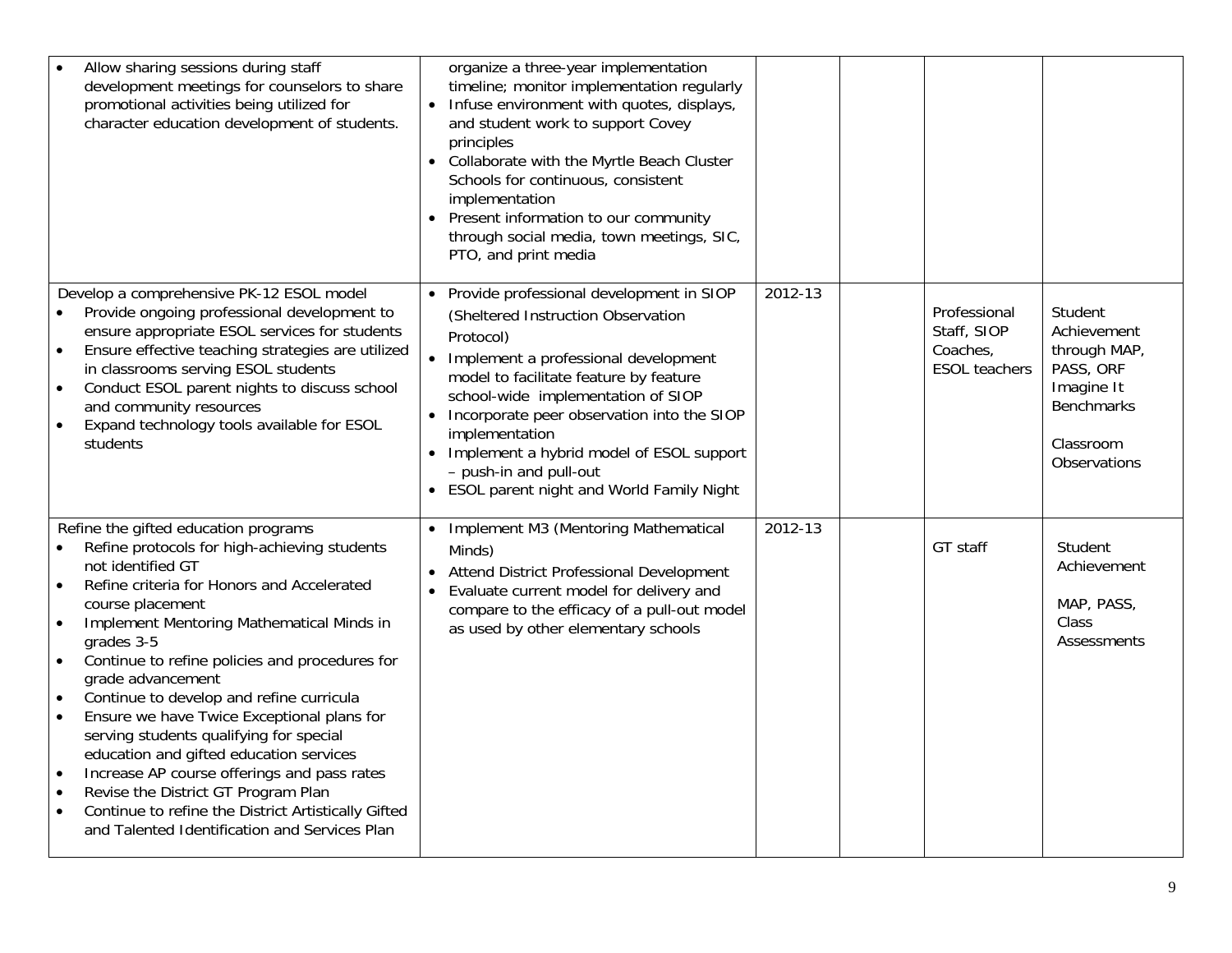| Refine and calibrate classroom expectations across<br>the system with an emphasis on student<br>engagement and levels of questioning<br>Provide professional development for teachers,<br>$\bullet$<br>coaches, principals, and district administrators<br>on high-yield strategies, engagement, and<br>levels of questioning<br>Conduct classroom walk-throughs using CWT<br>$\bullet$<br>tools<br>Monitor, analyze, and utilize CWT reports for<br>$\bullet$<br>trends<br>Plan additional professional development based<br>$\bullet$<br>on CWT results                                                                                                                                                                                                                                                                                | • Conduct CWT walkthroughs<br>• Analyze CWT data<br>Share CWT data with all professional staff<br>Utilize CWT reports to identify patterns and<br>trends<br>• Plan Staff Development based on the<br>patterns and trends identified from the<br>CWT reports.                                                                                                                                  | 2012-13 | Administration                        | CWT data                                                                                              |
|------------------------------------------------------------------------------------------------------------------------------------------------------------------------------------------------------------------------------------------------------------------------------------------------------------------------------------------------------------------------------------------------------------------------------------------------------------------------------------------------------------------------------------------------------------------------------------------------------------------------------------------------------------------------------------------------------------------------------------------------------------------------------------------------------------------------------------------|-----------------------------------------------------------------------------------------------------------------------------------------------------------------------------------------------------------------------------------------------------------------------------------------------------------------------------------------------------------------------------------------------|---------|---------------------------------------|-------------------------------------------------------------------------------------------------------|
| Increase student achievement in science and social<br>studies.<br>Use data from state and district assessments<br>for science and social studies to adjust<br>curriculum, instruction, and assessment in<br>grades 3-8<br>Utilize and adhere to State support documents<br>$\bullet$<br>Implement curriculum maps for grades 3-12<br>$\bullet$<br>science and social studies.<br>Implement instructional models for science and<br>$\bullet$<br>social studies.<br>Provide professional development for teachers<br>$\bullet$<br>and monitor use of science kits in grades K-8<br>Monitor instruction in US History according to<br>$\bullet$<br>HCS curriculum map and make adjustments<br>after reviewing baseline data.<br>Administer and monitor results of benchmark<br>assessments for science and social studies in<br>grade 3-12 | • Collaborate by grade level to analyze<br>benchmark results<br>• Collaborate during TEAM meetings to<br>identify essential vocabulary<br>• Learn and implement strategies for<br>building academic and content vocabulary<br>• Establish a professional development<br>model to address the implementation of<br>SIOP features into our content area                                         | 2012-13 | Coach,<br>teachers,<br>administration | Student<br>achievement in<br>benchmark<br>assessments and<br><b>PASS</b><br>science/social<br>studies |
| Provide opportunities for service learning within<br>the curriculum and through extracurricular<br>activities.<br>Collaborate with our external stakeholders to<br>enhance the service learning possibilities for<br>staff and students.<br>Monitor and recognize student and staff<br>$\bullet$<br>participation in service learning programs.                                                                                                                                                                                                                                                                                                                                                                                                                                                                                          | Continue the various service projects we<br>$\bullet$<br>currently undertake including March of<br>Dimes and Jump Rope for Heart.<br>Curricular opportunities such as increasing<br>math skills and physical fitness add<br>learning into the projects we currently<br>undertake, as appropriate for 2 <sup>nd</sup> and 3 <sup>rd</sup><br>grade students.<br><b>Helping Hand Food Drive</b> | 2012-13 | Professional<br>staff                 | Items collected,<br>Plans for service<br>learning projects                                            |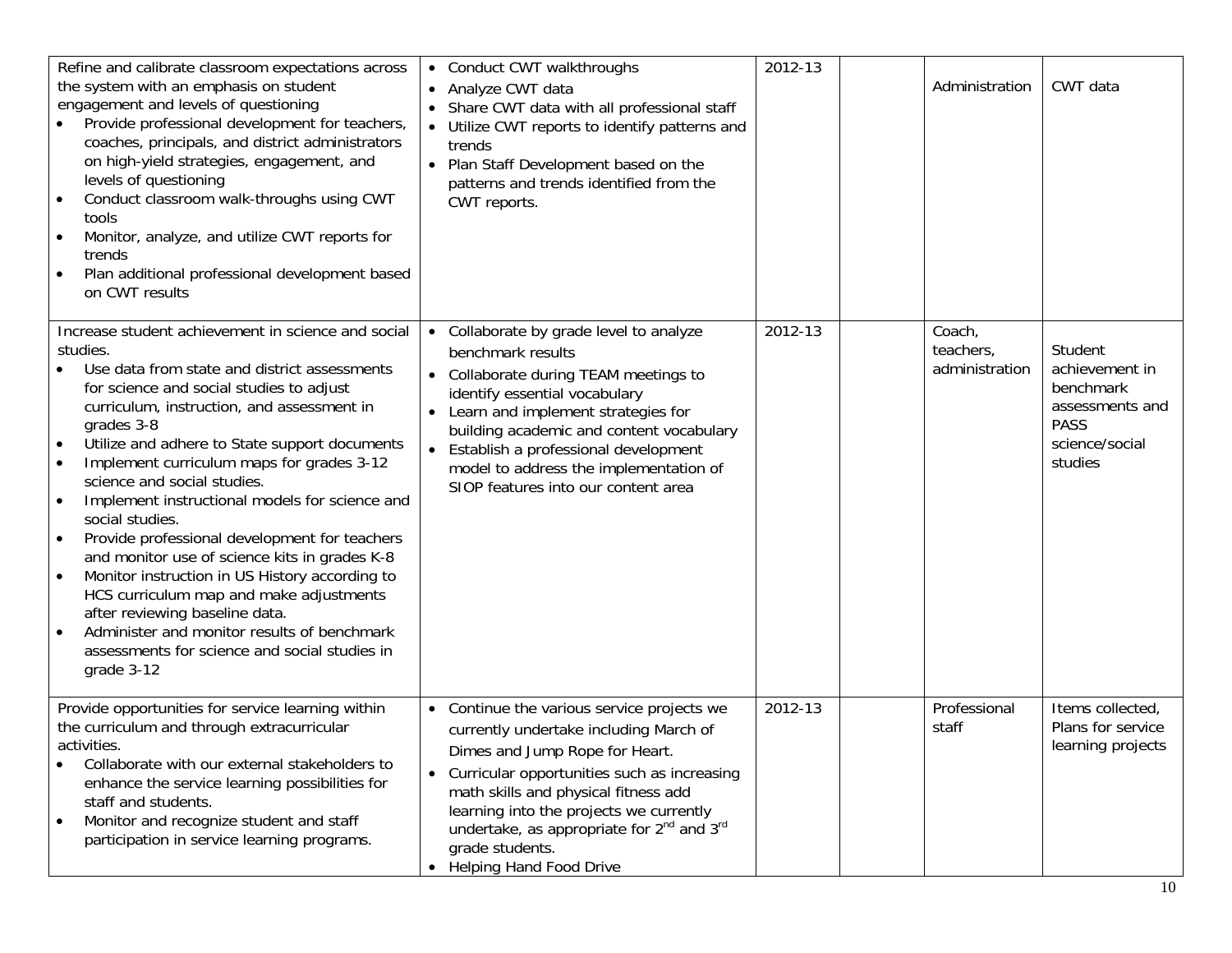| Collaborate with Horry Georgetown Technical<br>College and Coastal Carolina University through<br>periodic meetings with a focus on articulation<br>regarding opportunities for collaboration.                                                                                                                                                                                                                                                                                                                                                                                                                                                                                                                                                                                                                                                                                                                                                                                                                                                                                   | • Participate in CCU Principal Advisory Team<br>Continue to place CCU students in EDEL<br>341 at MBE as Practicum<br>interns.                                                                                                                                                                                                                                                                                                                                                                                                         | 2012-13 | Principal<br>Teachers                    | CCU Vouchers for<br>teachers<br>Attendance                                                       |
|----------------------------------------------------------------------------------------------------------------------------------------------------------------------------------------------------------------------------------------------------------------------------------------------------------------------------------------------------------------------------------------------------------------------------------------------------------------------------------------------------------------------------------------------------------------------------------------------------------------------------------------------------------------------------------------------------------------------------------------------------------------------------------------------------------------------------------------------------------------------------------------------------------------------------------------------------------------------------------------------------------------------------------------------------------------------------------|---------------------------------------------------------------------------------------------------------------------------------------------------------------------------------------------------------------------------------------------------------------------------------------------------------------------------------------------------------------------------------------------------------------------------------------------------------------------------------------------------------------------------------------|---------|------------------------------------------|--------------------------------------------------------------------------------------------------|
| Improve the effectiveness of guidance counseling<br>programs.<br>Provide ongoing professional development for<br>counselors to ensure effective advisement and<br>guidance of students and parents in the<br>selection of appropriate coursework for the<br>preparation of students toward college and<br>work readiness.<br>Conduct quarterly staff development sessions<br>with counselors by grade level.<br>Encourage counselor participation within<br>$\bullet$<br>specialty, regional, and state sponsored<br>counselor meetings.<br>Conduct district specialty training sessions for<br>$\bullet$<br>counselors within specific needs areas.<br>Monitor programs through visitation.<br>$\bullet$<br>Develop HCS Student Information Guide to be<br>distributed to parents/students grades 8-12.<br>Develop and maintain guidance website for<br>HCS's counselors to provide usable resources<br>for working with students.<br>Develop and implement goals-based evaluation<br>program for all guidance counselors that are<br>monitored and approved by administration. | Guidance counselor to attend District<br>professional development<br>• Integrate Life Skill program with Covey<br>initiative; incorporate guidance lessons<br>involving both into the regular guidance<br>program<br>• Assess the need for small group<br>intervention and build a schedule to<br>accommodate students facing specific<br>emotional/physical risk factors<br>Establish GBE goals that reflect the unique<br>needs of students at MBE                                                                                  | 2012-13 | Guidance<br>Counselor;<br>administration | <b>GBE</b>                                                                                       |
| Ensure that persistent gaps between student<br>achievement in subgroups are consistently and<br>continually diminished<br>Develop parent and community partnerships to<br>work collaboratively to close gaps<br>Provide early intervention/identification for all<br>children with needs<br>Provide parent/community education around<br>early childhood - communication of research,<br>need, statistics, and best practices.<br>Use literacy (language development, writing,<br>$\bullet$<br>vocabulary, phonemic awareness and phonics)<br>as a vehicle for closing the achievement gap                                                                                                                                                                                                                                                                                                                                                                                                                                                                                       | • Define our subgroups through data<br>analysis, utilize data teams to develop<br>instructional plans for students<br>Intervention classes are formed based on<br>$\bullet$<br>the needs of the children through the use<br>of Kaleidoscope, Voyager, BURST, Imagine<br>It (pre-teach/re-teach), 1 <sup>st</sup> grade Imagine-<br>It, Number Worlds<br>• Learn about minimizing risk factors of<br>subgroups through professional<br>development<br>• Develop key programs through Title I<br>funding to minimize the impact of risk | 2012-13 | Professional<br>Staff                    | Student<br>achievement<br>data, MAP, PASS,<br>ORF, Imagine It<br><b>Benchmark</b><br>assessments |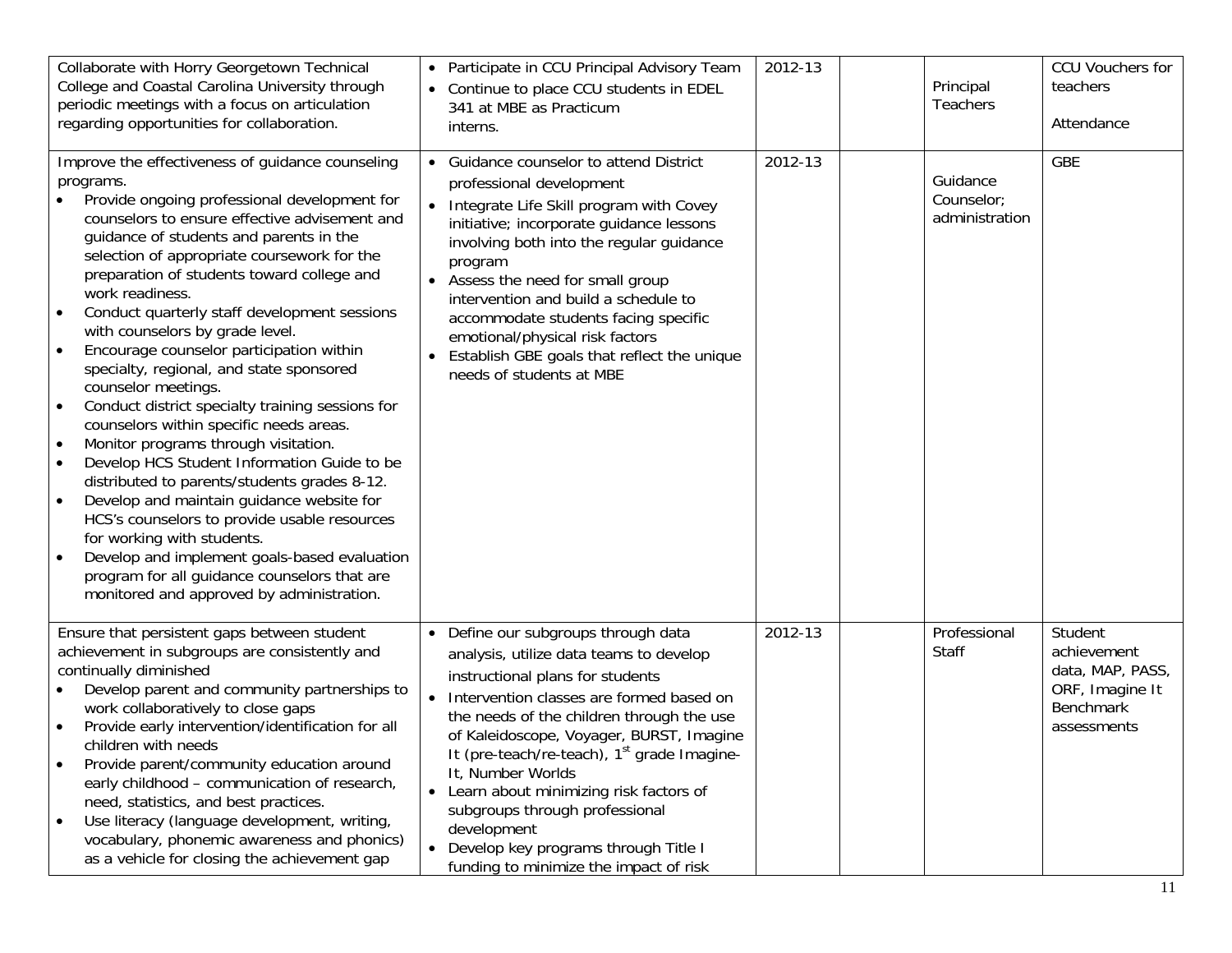| Use the PDSA process to target effective<br>practices that close achievement gaps<br>Utilize school and district data teams to identify<br>$\bullet$<br>areas and subgroups where persistent gaps<br>occur<br>Provide technical, financial and instructional<br>$\bullet$<br>support to schools whose gaps are largest and<br>most persistent<br>Provide culturally relevant professional<br>$\bullet$<br>development to all schools<br>Ensure appropriate intervention for all students<br>$\bullet$<br>whose achievement is below grade level                | factors on learning, such as the availability<br>of tutors at MBE on Tuesday and Thursday<br>afternoons during "Time with a Teacher"<br>Maximize time by for learning through<br>early morning enrichment labs,<br>intervention labs and tutoring sessions.<br>• Design effective instruction through<br>collaboration and intentional planning<br>Implement key features of SIOP to address<br>$\bullet$<br>vocabulary and comprehension<br>Utilize Imagine It benchmark, CORE<br>$\bullet$<br>Reading Source book and MAP data to<br>create intentional instruction<br>Close the achievement gap through data<br>$\bullet$<br>analysis, lesson delivery, and student<br>engagement |         |                       |                                           |
|----------------------------------------------------------------------------------------------------------------------------------------------------------------------------------------------------------------------------------------------------------------------------------------------------------------------------------------------------------------------------------------------------------------------------------------------------------------------------------------------------------------------------------------------------------------|--------------------------------------------------------------------------------------------------------------------------------------------------------------------------------------------------------------------------------------------------------------------------------------------------------------------------------------------------------------------------------------------------------------------------------------------------------------------------------------------------------------------------------------------------------------------------------------------------------------------------------------------------------------------------------------|---------|-----------------------|-------------------------------------------|
| Promote collaboration among all school levels to<br>ensure a seamless transition for students<br>Refine and consistently implement identified<br>strategies such as transition meetings<br>(Transition Plans) between early childhood and<br>elementary school, elementary and middle<br>schools, and middle and high schools.<br>Enhance articulation between high school and<br>post-secondary institutions.<br>Provide regular and consistent opportunities to<br>communicate/collaborate between high schools<br>and the workforce employers               | Hold special ed transition meetings in the<br>spring<br>• Hold transition days for first grade and<br>third grade in the spring<br>· Hold administrative team meetings to<br>share critical information/data at the<br>conclusion of the year in the spring<br>• Collaborate with the Cluster schools to<br>implement initiatives related to Covey                                                                                                                                                                                                                                                                                                                                   | 2012-13 | Professional<br>staff | Agenda,<br>attendance                     |
| Align the District professional development plan<br>with the system's goals and objectives:<br>Collect and utilize data for projecting needs<br>and evaluating effectiveness<br>Identify and purchase an electronic calendar<br>$\bullet$<br>for scheduling and posting professional<br>development offerings<br>Identify an electronic tool for posting,<br>registering and scheduling professional<br>development<br>Provide professional development for support<br>staff that includes customer service,<br>technology, and other identified opportunities | Participate in appropriate District<br>$\bullet$<br>professional development<br>Communicate/organize school-wide events<br>$\bullet$<br>through the use of the Outlook Calendar<br>• Survey teachers regularly to assess PD<br>needs<br>Provide ongoing professional<br>development/peer support in the Covey<br>Habits<br>Respond to the PD needs of staff by<br>$\bullet$<br>building a calendar for meetings that<br>includes essential topics to be covered,<br>essential questions to be answered, and                                                                                                                                                                          | 2012-13 | Professional<br>Staff | Staff<br>Development<br>Points<br>Agendas |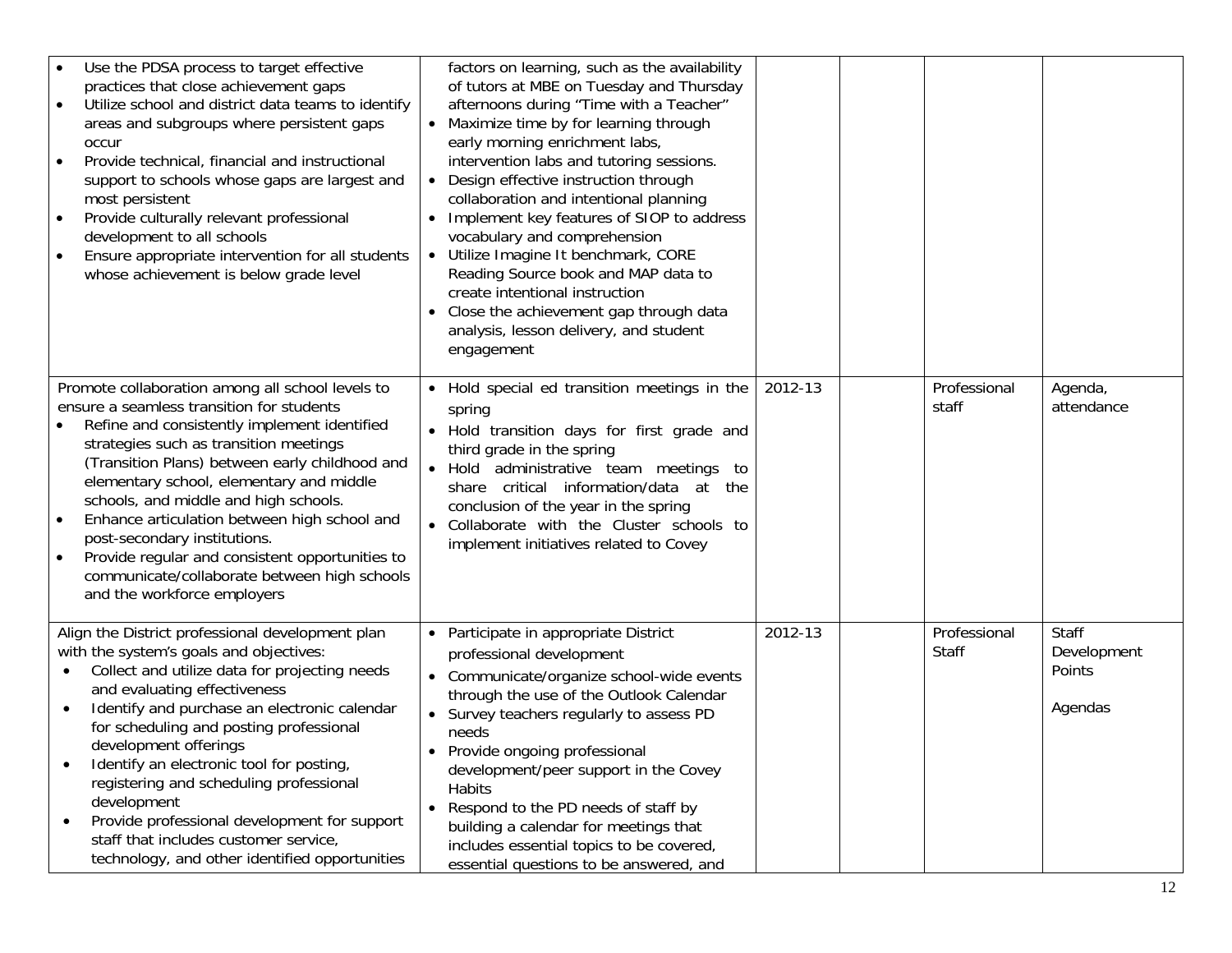|                                                                                                                                       |                                                                                                                                                                                                                                                                                                                                                                                                                                                                                                                                                                                                                                                                                                                                                                                                                                                                                                                                                                                                                                                                                                                                                                                                                                                                                                                                                  | expected impact on learners<br>• Provide Covey review to support staff and<br>new staff each August<br>• PD on MAP Reports for math, reading and<br>language / how we use these to drive<br>instruction<br>Everyday Math consultant PD<br>• PD on the use of re-teaching Science and<br>Social Studies through the Benchmark<br>results                                                                                                                                                                                                                                                                                                                                                                                                                                                                                                                                                                                                                                                                                                                                                         |         |                       |                                                                                                             |
|---------------------------------------------------------------------------------------------------------------------------------------|--------------------------------------------------------------------------------------------------------------------------------------------------------------------------------------------------------------------------------------------------------------------------------------------------------------------------------------------------------------------------------------------------------------------------------------------------------------------------------------------------------------------------------------------------------------------------------------------------------------------------------------------------------------------------------------------------------------------------------------------------------------------------------------------------------------------------------------------------------------------------------------------------------------------------------------------------------------------------------------------------------------------------------------------------------------------------------------------------------------------------------------------------------------------------------------------------------------------------------------------------------------------------------------------------------------------------------------------------|-------------------------------------------------------------------------------------------------------------------------------------------------------------------------------------------------------------------------------------------------------------------------------------------------------------------------------------------------------------------------------------------------------------------------------------------------------------------------------------------------------------------------------------------------------------------------------------------------------------------------------------------------------------------------------------------------------------------------------------------------------------------------------------------------------------------------------------------------------------------------------------------------------------------------------------------------------------------------------------------------------------------------------------------------------------------------------------------------|---------|-----------------------|-------------------------------------------------------------------------------------------------------------|
| $\bullet$<br>$\bullet$<br>$\bullet$<br>$\bullet$<br>$\bullet$<br>$\bullet$<br>$\circ$<br>$\circ$<br>$\circ$<br>$\bullet$<br>$\bullet$ | Implement an instructional technology plan to:<br>Create and sustain a culture that supports<br>digital-age teaching and learning<br>Ensure effective utilization of hardware and<br>software<br>Provide teachers with tools to share lesson<br>plans, resources and methodologies<br>Implement criteria/procedure for all software<br>purchases/implementation that must be<br>followed for all schools/departments.<br>Utilize district learning specialists to work at the<br>school level to facilitate the intentional use of<br>technology and digital content in teaching and<br>learning<br>Adopt the National Education Technology<br>Standards for students, teachers, and<br>administrators<br>Develop an instructional technology plan that:<br>Supports implementation of the Common<br>Core Standards<br>Identifies digital resources that align with<br>curriculum and instructional practices<br>Ensure instructional technology is<br>incorporated into school and District<br>professional development plans<br>Incorporate online courses as an option in the<br>computerized student management system for<br>homebound or home-based student<br>instructional programs.<br>Incorporate Assistive technology in classrooms<br>to provide identified students with small group<br>individualized instructional strategies and | • Learn about $21st$ century skills through<br>professional reading, research, and<br>discussion<br>• Create a school and class Facebook<br>page(s) to communicate information about<br>our culture to the public<br>• Engage teachers in exploration of social<br>media and online resources during<br>professional development<br>• Solicit input from parents and community<br>members during SIC meetings concerning<br>the needs/desires of our external<br>audiences related to social media<br>Build the school calendar using Microsoft<br>$\bullet$<br>Outlook and expect everyone to access the<br>calendar regularly to stay abreast of<br>happenings at the school<br>• Through observations determine how to<br>students effectively use technology<br>including use of computers, SmartBoards,<br>and student response systems<br>Encourage the use of web based<br>applications such as Compass both at<br>school and at home, and take measures to<br>make such programs easily accessible by<br>providing information to parents and<br>opening the school two evenings a week | 2012-13 | Professional<br>Staff | Compass<br>Odyssey Teacher<br>Reports<br>Class & School<br>Facebook Pages<br><b>Staff Share</b><br>Calendar |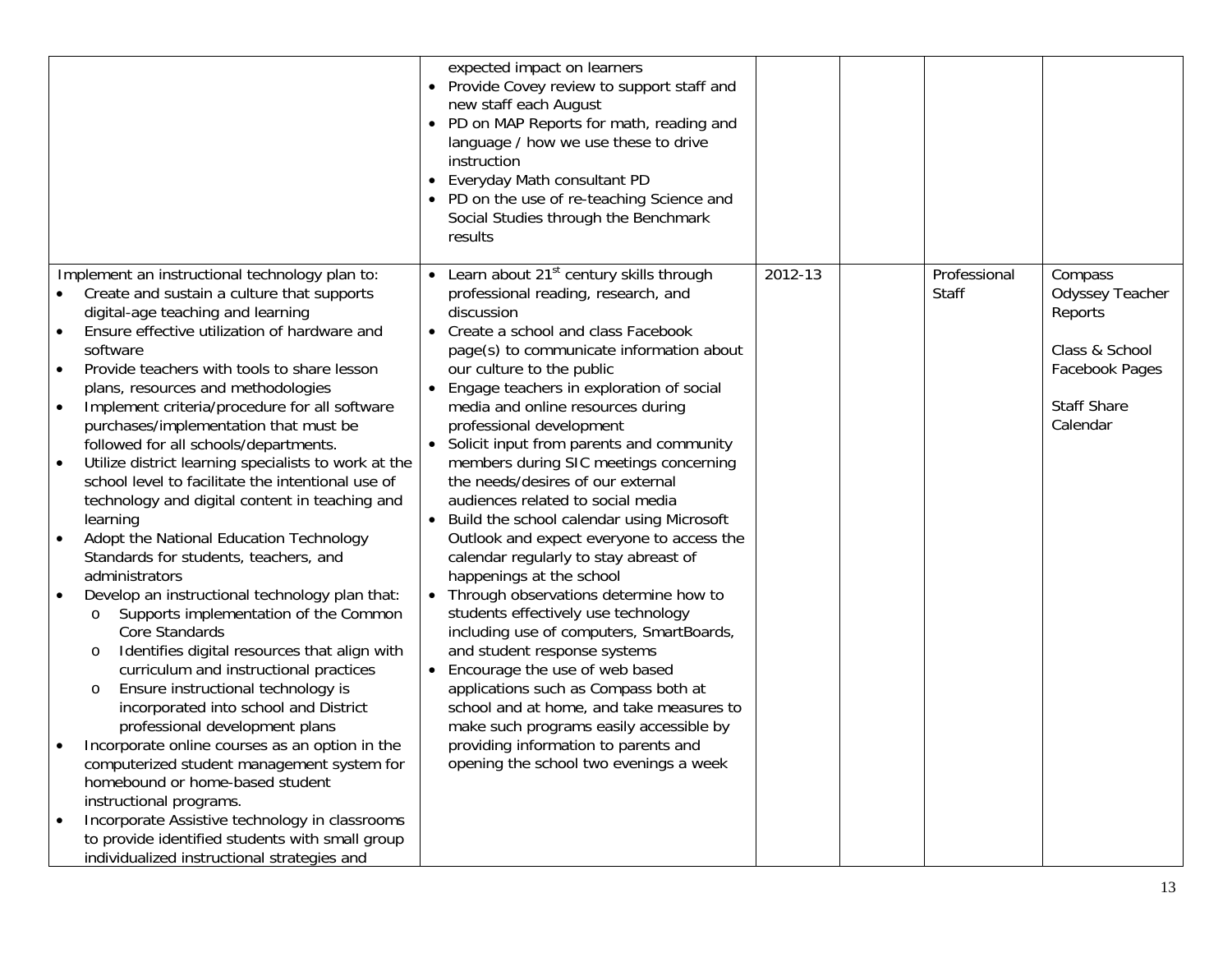| access to telecommunications, sensory aids<br>and other devices                                                                                                                                                                                                                                                                                                                                                                                                                                                                                                                                                                                                                                                                                                                                                                                                                                                                                                                                                                                                                                                                                                                                                                                                                                                                                                                                                                                                                                                                                                                                                                                                                                                                                                                               |                                                                                                                                                                                                                                                                                                                                                                                                                                                                                                                                                                                                                                                                                                                                                                                                                                                                                                                                                                                                                                                                                                                                                                                                                                        |         |                              |                                    |
|-----------------------------------------------------------------------------------------------------------------------------------------------------------------------------------------------------------------------------------------------------------------------------------------------------------------------------------------------------------------------------------------------------------------------------------------------------------------------------------------------------------------------------------------------------------------------------------------------------------------------------------------------------------------------------------------------------------------------------------------------------------------------------------------------------------------------------------------------------------------------------------------------------------------------------------------------------------------------------------------------------------------------------------------------------------------------------------------------------------------------------------------------------------------------------------------------------------------------------------------------------------------------------------------------------------------------------------------------------------------------------------------------------------------------------------------------------------------------------------------------------------------------------------------------------------------------------------------------------------------------------------------------------------------------------------------------------------------------------------------------------------------------------------------------|----------------------------------------------------------------------------------------------------------------------------------------------------------------------------------------------------------------------------------------------------------------------------------------------------------------------------------------------------------------------------------------------------------------------------------------------------------------------------------------------------------------------------------------------------------------------------------------------------------------------------------------------------------------------------------------------------------------------------------------------------------------------------------------------------------------------------------------------------------------------------------------------------------------------------------------------------------------------------------------------------------------------------------------------------------------------------------------------------------------------------------------------------------------------------------------------------------------------------------------|---------|------------------------------|------------------------------------|
| Update annually the District's Technology Plan to<br>ensure that funds are directed to those programs<br>that expand use of technology in the classroom to<br>improve student learning:<br>Continue the laptop computer initiative for<br>classroom teachers to encourage interactive<br>technology in daily teaching and learning;<br>maintain 4-year refresh cycle<br>Establish a 5-year refresh cycle for all desktop<br>$\bullet$<br>and laptop computers in the District to ensure<br>a 3:1 ratio of students to fully-functional<br>computers that are 5 years old or newer<br>Identify the hardware and software required to<br>$\bullet$<br>provide that best instruction;<br>Develop a relevant technology training<br>$\bullet$<br>program for all teachers who deliver that<br>content area/standard<br>Revise HCS Teacher Technology Assessment<br>$\bullet$<br>and require all teachers to exhibit proficiency<br>in accordance with State and Federal laws.<br>Provide mobile wireless labs and hard-wired<br>$\bullet$<br>computer labs to facilitate student access to<br>resources and large group instruction<br>Develop and provide teachers with technical<br>$\bullet$<br>applications to share lesson plans, resources<br>and methodologies<br>Establish criteria/procedure for all software<br>purchases/implementation that must be<br>followed for all schools/departments.<br>Complete wireless overlays in all schools to<br>$\bullet$<br>have all wireless schools<br>Install interactive whiteboards (ex.,<br>$\bullet$<br>Smartboards) in all PK-5 classrooms; expand to<br>provide middle and high school classrooms<br>either interactive whiteboards or interactive<br>tablets (ex., Mobi) as part of technology<br>phase-in for more interactive classrooms | Participate in Laptop initiative<br>• Learn about $21st$ century skills through<br>professional reading, research, and<br>discussion<br>Create a school Facebook page and use<br>$\bullet$<br>the page to communicate information<br>about our culture to the public<br>Engage teachers in exploration of social<br>$\bullet$<br>media and online resources during<br>professional development<br>Solicit input from parents and community<br>$\bullet$<br>members during SIC meetings concerning<br>the needs/desires of our external<br>audiences related to social media<br>Build the school calendar using Microsoft<br>$\bullet$<br>Outlook and expect everyone to access the<br>calendar regularly to stay abreast of<br>happenings at the school<br>• Through observations determine how to<br>students effectively use technology<br>including use of computers, SmartBoards,<br>and student response systems<br>Encourage the use of web based<br>applications such as Compass both at<br>school and at home, and take measures to<br>make such programs easily accessible by<br>providing information to parents and<br>opening the school two evenings a week<br>Participate in the District laptop initiative<br>$\bullet$ | 2012-13 | Professional<br><b>Staff</b> | Attendance in<br>Laptop initiative |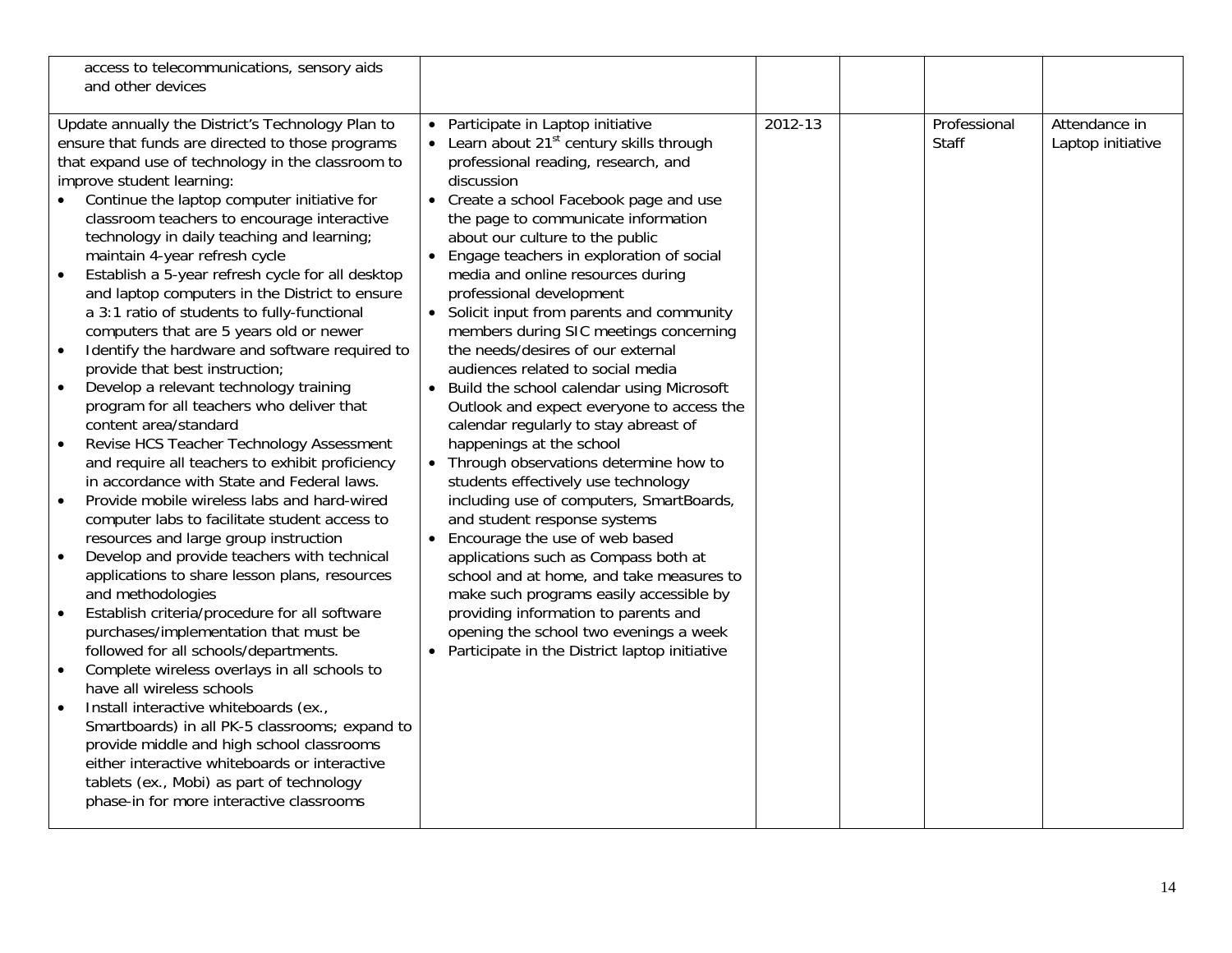## DOCUMENTING AND USING RESULTS

Quality Indicators

- •Establishes performance measures for student learning that yield information that is reliable, valid,
- •and bias free
- •Develops and implements a comprehensive assessment system for assessing progress toward meeting
- •the expectations for student learning
- •Uses student assessment data for making decisions for continuous improvement of teaching and learning
- •processes
- •Conducts a systematic analysis of instructional and organizational effectiveness and uses the results to improve
- •student performance
- •Communicates the results of student performance and school effectiveness to all stakeholders
- •Uses comparison and trend data of student performance from comparable schools in evaluating its effectiveness
- •Demonstrates verifiable growth in student performance
- •Maintains a secure, accurate, and complete student record system in accordance with state and federal regulations

| <b>DISTRICT'S Key Work Processes</b>                                                                                                                                                                                                                                                                                                                                                                                                                                                                                                                                                                                                                                                                                                                                         | <b>SCHOOL'S Key Work Processes</b>                                                                                                                                                                                                                                                                                                                                                                                                                                                                                                                                                                                                                                                                                                  | <b>Timeline</b> | <b>Funding</b><br><b>Source</b> | Responsible                                              | Evidence of<br><b>Implementation</b> |
|------------------------------------------------------------------------------------------------------------------------------------------------------------------------------------------------------------------------------------------------------------------------------------------------------------------------------------------------------------------------------------------------------------------------------------------------------------------------------------------------------------------------------------------------------------------------------------------------------------------------------------------------------------------------------------------------------------------------------------------------------------------------------|-------------------------------------------------------------------------------------------------------------------------------------------------------------------------------------------------------------------------------------------------------------------------------------------------------------------------------------------------------------------------------------------------------------------------------------------------------------------------------------------------------------------------------------------------------------------------------------------------------------------------------------------------------------------------------------------------------------------------------------|-----------------|---------------------------------|----------------------------------------------------------|--------------------------------------|
| Develop School and District Plan, Do, Study, Act<br>(PDSA) continuous improvement model plans for<br>student learning<br>Provide professional development on the PDSA<br>cycle<br>Assist schools in developing PDSA plans<br>targeting 3-4 goals as a priority<br>Assist schools in the development of school-<br>$\bullet$<br>based professional development aligned with<br>the goals<br>Load PDSA data on the iPads<br>Link Goals Based Evaluation process to PDSAs<br>Monitor and provide support for<br>implementation<br>Monitor the electronic weekly reports for<br>learning specialists<br>Develop and implement an electronic weekly<br>report for program specialists<br>Utilize Next Steps Plans for identifying tasks<br>after visits from Learning Specialists | Involve teacher leaders in the development<br>$\bullet$<br>of the school PDSA through the Building<br>Leadership Team and the School<br>Lighthouse Team<br>Solicit input from the entire faculty once<br>the PDSA is drafted<br>• Communicate the PDSA to faculty, staff<br>and SIC<br>Consider the PDSA a "living" document and<br>visit it regular to guide our work<br>Establish a year-long PD calendar based on<br>a teacher survey, student data, district<br>expectations for Marzano's strategies,<br>administrative needs assessment, and<br>SIOP to strengthen our instructional<br>capacity in the building, from data analysis<br>to lesson delivery and student engagement<br>Link GBE goals to school goals, teachers | 2012-13         |                                 | Administratio<br>n, School<br>Leadership<br><b>Teams</b> | PDSA plan                            |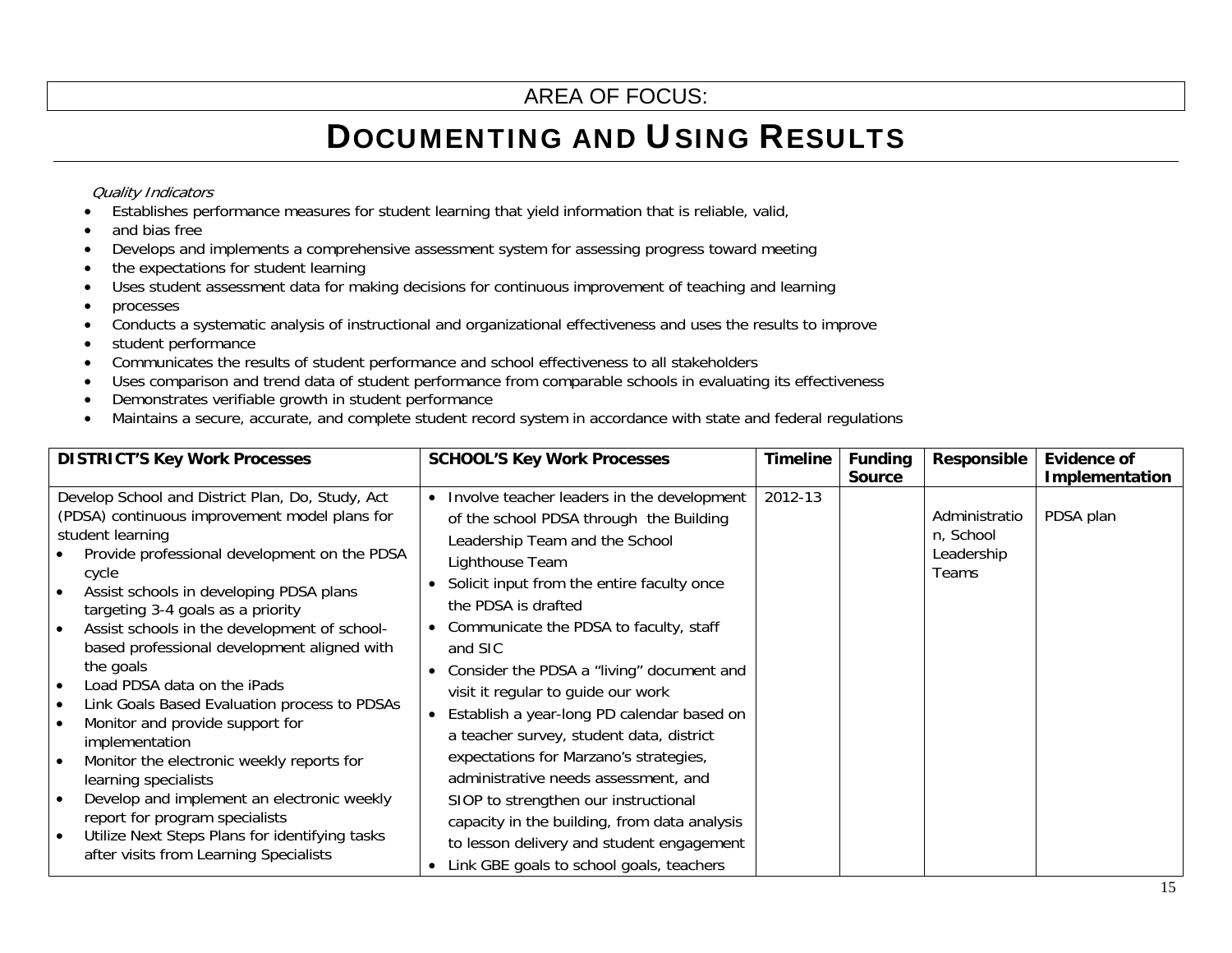|                                                                                                                                                                                                                                                                                                                                                                                           | will develop and maintain a Data Notebook<br>that will be used during GBE conferences<br>to describe movement toward goal<br>acquisition                                                                                                                                                                   |         |                       |                             |
|-------------------------------------------------------------------------------------------------------------------------------------------------------------------------------------------------------------------------------------------------------------------------------------------------------------------------------------------------------------------------------------------|------------------------------------------------------------------------------------------------------------------------------------------------------------------------------------------------------------------------------------------------------------------------------------------------------------|---------|-----------------------|-----------------------------|
| Implement Enrich data warehouse with analysis<br>tools provided through SDE longitudinal data<br>system                                                                                                                                                                                                                                                                                   | • Participate in District staff development to<br>learn about Enrich and how it can best help<br>us track, chart and manage performance<br>information                                                                                                                                                     | 2012-13 | Professional<br>Staff | Staff Development           |
| Provide training to district and school staff on<br>utilizing statewide longitudinal data system<br>program (Enrich); align training with data team<br>processes                                                                                                                                                                                                                          | Participate in District staff development to<br>$\bullet$<br>learn about Enrich and how it can best help<br>us track, chart, and manage performance<br>information to guide instruction                                                                                                                    | 2012-13 | Professional<br>Staff | Staff Development           |
| Design common district practices to evaluate the<br>operational effectiveness of continuous<br>improvement processes and the impact and<br>effectiveness of various program initiatives.<br>Identify programs and practices for program<br>evaluation<br>Determine the most effective means of<br>program evaluation, considering in-house<br>expertise and available consultant services | Maintain accurate and current data as<br>$\bullet$<br>expected for District initiatives, including<br>intervention programs, literacy programs,<br>math programs, content benchmarks, and<br><b>MAP</b>                                                                                                    | 2012-13 | Professional<br>Staff | Data Notebooks<br>Data Wall |
| Ensure that the district and all schools have teams<br>to continuously review student performance data<br>and make decisions to improve teaching and<br>learning. Develop protocols and guiding documents<br>for school and district data teams                                                                                                                                           | • Establish a schedule for grade level data<br>teams to meet with the school data team<br>three times yearly<br>Discuss data at regularly scheduled faculty<br>and PLC meetings on an ongoing basis<br>Utilize RTI data marker protocol to guide<br>identifying and placing students into<br>interventions | 2012-13 | Professional<br>Staff | Data Notebooks<br>Data Wall |
| Refine implementation of District and school level<br>data teams<br>Partner with the Leading and Learning Center<br>to provide professional development that<br>focuses on the following steps:<br>Analyze the data to prioritize needs<br>Establish SMART goals<br>O<br>Select specific Strategies<br>$\circ$<br>Determine results indicators<br>$\circ$                                 | • Refine the protocol for the school data<br>team to include prompt identification of<br>students not responding to intervention<br>and additional steps for intervention<br>Increase students meeting MAP target<br>$\bullet$<br>growth to 100% as measured by the spring<br>MAP assessment.              | 2012-13 | Professional<br>Staff | MAP Data, PASS<br>Data      |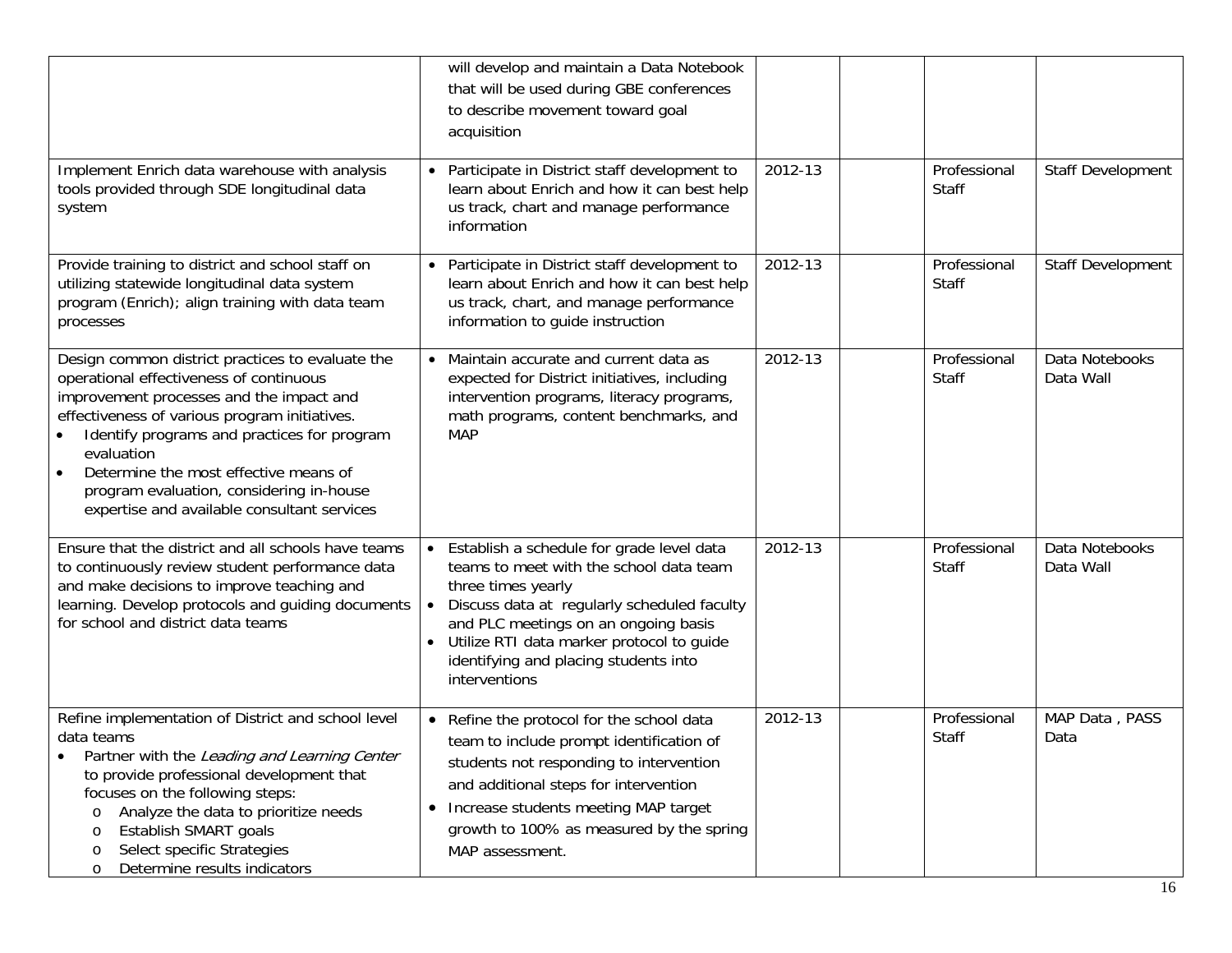| Monitor and evaluate results<br>$\circ$<br>Ensure implementation of a District data team<br>Ensure implementation of school data teams<br>$\bullet$<br>Provide professional development on Enrich<br>$\bullet$<br>Develop a yearlong data analysis guide for<br>$\bullet$<br>elementary, middle and high school<br>Identify priority and high achieving schools<br>$\bullet$<br>Merge the RtI process with the school level<br>$\bullet$<br>data team work<br>Align SMART goals with District Performance<br>$\bullet$<br>Goals | • Use MAP data to predict an increase overall<br>performance in reading and math by 6-8%<br>points and in subgroups performances by<br>1-2% points as measured by PASS 2012                                                                                                                                                                                                           |         |                       |                               |
|---------------------------------------------------------------------------------------------------------------------------------------------------------------------------------------------------------------------------------------------------------------------------------------------------------------------------------------------------------------------------------------------------------------------------------------------------------------------------------------------------------------------------------|---------------------------------------------------------------------------------------------------------------------------------------------------------------------------------------------------------------------------------------------------------------------------------------------------------------------------------------------------------------------------------------|---------|-----------------------|-------------------------------|
| Use student achievement data to plan instructional<br>programs, refine curriculum, and align resources at<br>the district and school levels. (<br>Use student achievement data to adjust<br>instructional groups.<br>Use PASS and MAP data to adjust curriculum,<br>instruction, and assessment in English<br>language arts, math, science and social studies                                                                                                                                                                   | Establish expectations for grade level<br>$\bullet$<br>instructional teams to meet regularly to<br>review a variety of data (MAP RIT, MAP<br>growth, MAP percentiles, MAP strand,<br>DIBELS, DRA, program benchmark) and<br>student response to instruction; based on<br>the discussion at these meetings,<br>groupings will be reorganized to meet<br>students needs in ELA and Math | 2012-13 | Professional<br>Staff | MAP, DRA, DIBELS              |
| Use comparison and trend data from comparable<br>schools and school systems to help evaluate<br>student performance and system effectiveness.                                                                                                                                                                                                                                                                                                                                                                                   | • Communicate our progress and how we<br>compare to schools within the District<br>using MAP data in charts and graphs                                                                                                                                                                                                                                                                | 2012-13 | Professional<br>Staff | MAP Data, Data<br>Notebooks   |
| Monitor annual growth in students' performance<br>during the school year as measured by<br>assessments (including MAP)                                                                                                                                                                                                                                                                                                                                                                                                          | • Work collaboratively to establish individual,<br>class, and school goals for academic<br>progress<br>• Track progress using data notebooks and a<br>data wall<br>• Assess the effectiveness of the data<br>notebooks and data wall to communicate<br>clearly and quickly individual and school<br>progress                                                                          | 2012-13 | Professional<br>Staff | Data Notebooks,<br><b>MAP</b> |
| Develop user-friendly online student achievement<br>data reports for use by teachers and administrators                                                                                                                                                                                                                                                                                                                                                                                                                         | • Review with teachers information that can<br>be accessed through NWEA and the HCS<br>Data Center<br>Provide materials for each teacher to<br>$\bullet$<br>create and maintain a data notebook;<br>involve the use of the data notebook in the<br>fall, winter, and spring GBE conference                                                                                            | 2012-13 | Professional<br>Staff | <b>NWEA Reports</b>           |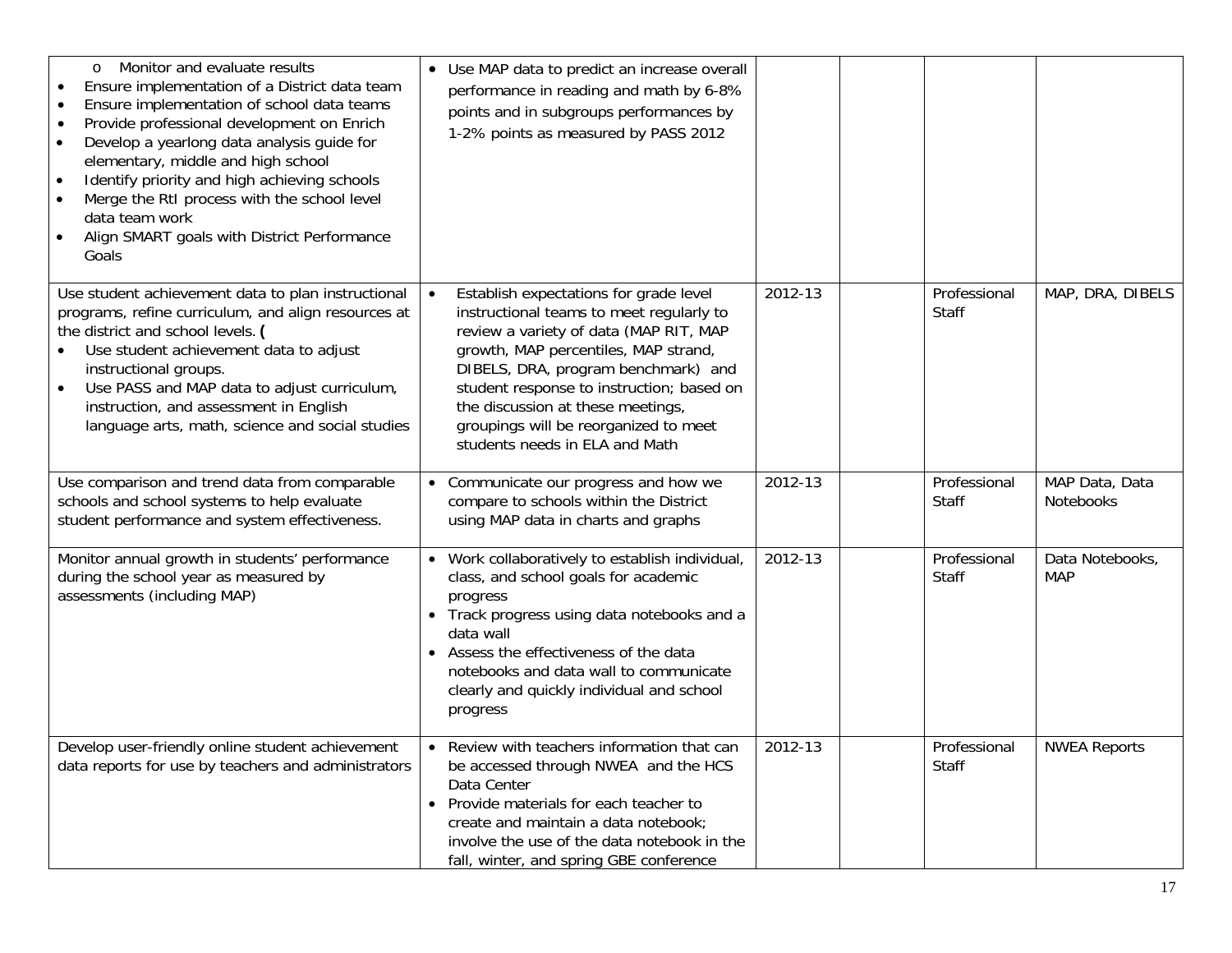| Administer DIBELS testing in grades K-1 as part of<br>the district's assessment program and make other<br>revisions to the primary grade literacy measures as<br>needed                                                                                                                                                                                                                                                                                    | • DIBELS Benchmark 3 times a year<br>• Progress Monitoring with DIBELS as<br>needed<br>• Progress Monitoring Bi-Weekly students in<br><b>Invention Programs</b>                                                                                                                                                                                                                                                                                                                                                                                                                                                                                                                                                                                                                                                                   | 2012-13 | Professional<br>Staff | <b>DIBELS</b>                                               |
|------------------------------------------------------------------------------------------------------------------------------------------------------------------------------------------------------------------------------------------------------------------------------------------------------------------------------------------------------------------------------------------------------------------------------------------------------------|-----------------------------------------------------------------------------------------------------------------------------------------------------------------------------------------------------------------------------------------------------------------------------------------------------------------------------------------------------------------------------------------------------------------------------------------------------------------------------------------------------------------------------------------------------------------------------------------------------------------------------------------------------------------------------------------------------------------------------------------------------------------------------------------------------------------------------------|---------|-----------------------|-------------------------------------------------------------|
| Expand the District's performance measures to<br>include student performance and stakeholder<br>perceptions of the system                                                                                                                                                                                                                                                                                                                                  | • Work with the BLT (Building Leadership<br>Team) and SIC (School Improvement<br>Council) to consider results of the student<br>and parent surveys and including goals in<br>our PDSA to address this data                                                                                                                                                                                                                                                                                                                                                                                                                                                                                                                                                                                                                        | 2012-13 | Professional<br>Staff | Parent/Student<br>Surveys                                   |
| Refine the Use of Formative and Summative<br>Assessments<br>Conduct information sessions for stakeholder<br>groups<br>Develop implementation plan for assessments<br>$\bullet$<br>that accompany the Common Core standards<br>Provide professional development for staff on<br>$\bullet$<br>Common Core Standards, benchmarks,<br>common assessments, grading practices<br>Ensure the infrastructure is in place for<br>$\bullet$<br>electronic assessment | • Continue to discuss during professional<br>development sessions the differences<br>between formative and summative<br>assessments<br>• Hold informational sessions for parents -<br>Back to School Night, Transition Meetings,<br>and Assessment Meetings to communicate<br>the purposes of the various assessments<br>administered<br>• Use the skill documents for the literacy and<br>math programs alongside the common core<br>standards to assess how we already are<br>addressing the common core and where<br>we may need to alter instruction<br>• Attend all professional development<br>sessions offered by the District concerning<br>common core, benchmarks, common<br>assessments, and grading practices<br>• Work as a grade level team to establish<br>what grades will be taken and entered in<br>Powerschool | 2012-13 | Professional<br>Staff | Sign-in sheets,<br>handouts.<br>Professional<br>Development |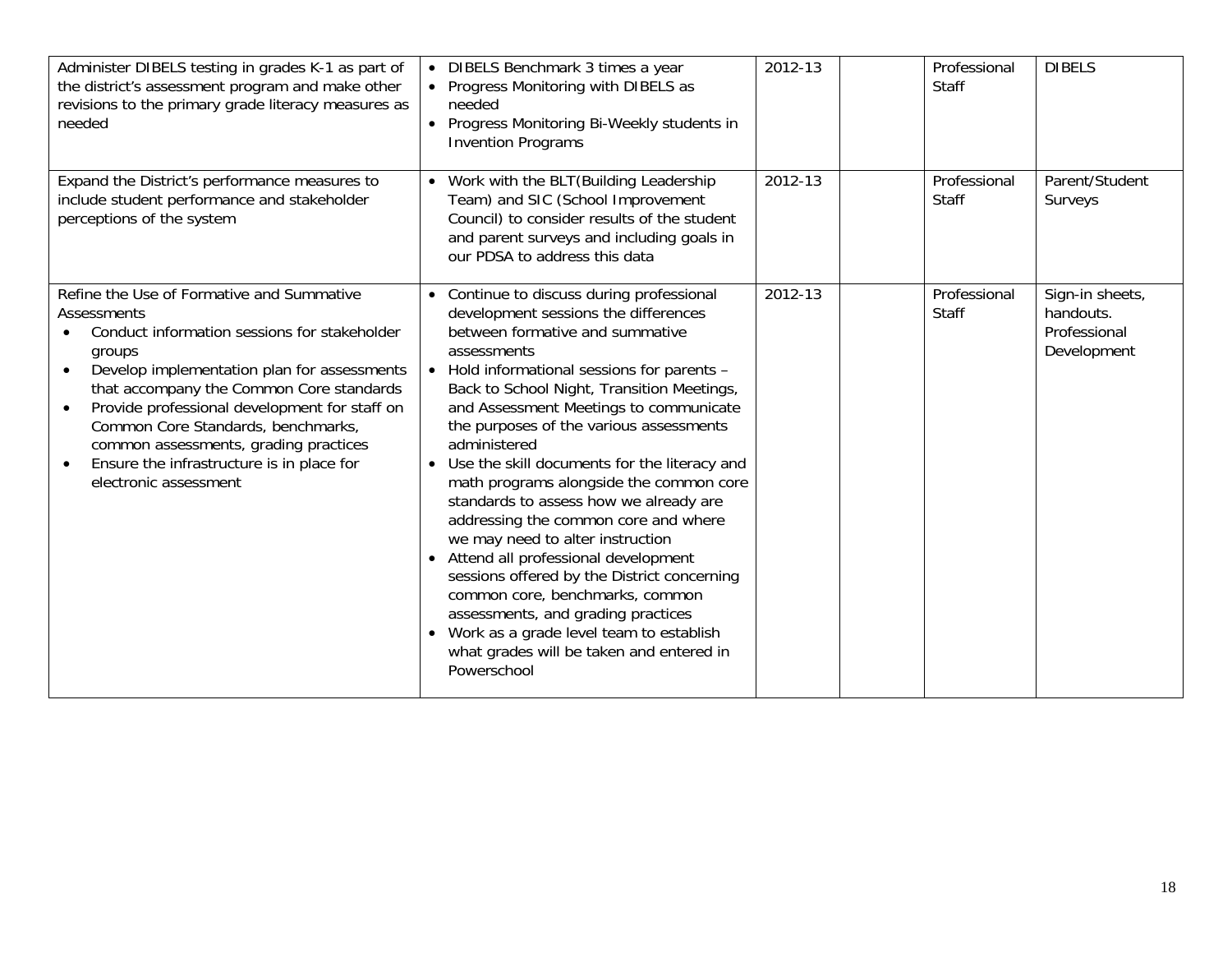### **HUMAN, FINANCIAL AND PHYSICAL**

### RESOURCES AND SUPPORT SYSTEMS

**TEACHER/ADMINISTRATOR QUALITY SCHOOL CLIMATE** 

Quality Indicators

- •Recruits, employs, and mentors qualified professional staff that are capable of fulfilling assigned roles and
- •responsibilities
- •Assigns professional staff responsibilities based on their qualifications (i.e., professional preparation, ability,
- •knowledge, and experience)
- •Ensures that all staff participate in a continuous program of professional development
- •Provides and assigns staff that are sufficient in number to meet the vision and purpose of the school
- •Budgets sufficient resources to support its educational programs and to implement its plans for improvement
- •Monitors all financial transactions through a recognized, regularly audited accounting system
- •Maintains the site, facilities, services, and equipment to provide an environment that is safe and orderly for all
- •occupants
- •Possesses a written security and crisis management plan with appropriate training for stakeholders
- •Ensures that each student has access to guidance services that include, but are not limited to, counseling,
- •appraisal, mentoring, staff consulting, referral, and educational and career planning
- •Provides appropriate support for students with special needs

### **HUMAN RESOURCES / Teacher and Administrator Quality**

| <b>DISTRICT'S Key Work Processes</b>                                                                                                                                                                                                                                                                                                                                                                                                                                            | <b>SCHOOL'S Key Work Processes</b>                                                                                                                                                                                                                                                                                                                                                                                | <b>Timeline</b> | <b>Funding</b><br><b>Source</b> | Responsible           | <b>Evidence of</b><br>Implementation |
|---------------------------------------------------------------------------------------------------------------------------------------------------------------------------------------------------------------------------------------------------------------------------------------------------------------------------------------------------------------------------------------------------------------------------------------------------------------------------------|-------------------------------------------------------------------------------------------------------------------------------------------------------------------------------------------------------------------------------------------------------------------------------------------------------------------------------------------------------------------------------------------------------------------|-----------------|---------------------------------|-----------------------|--------------------------------------|
| Evaluate all staff annually to improve performance.<br>Develop a timeline for completing evaluations<br>on all staff.<br>Provide continued training and support to<br>administrators on the utilization of the<br>evaluation instruments.<br>Ensure all support, non-teaching professional<br>and professional staff receive at their sites<br>training on the evaluation instruments.<br>Develop a procedural plan for intake and<br>review by the Human Resources Department. | Provide written feedback to faculty<br>following an observation<br>Hold fall, winter, and spring GBE<br>conferences<br>Build opportunities for reflection into<br>professional meetings<br>Communicate expectations for all staff<br>Evaluate non-teaching professionals using<br>the District developed tool<br>Evaluate classified staff using the District<br>Developed tool<br>Adhere to the Adept procedures | 2012-13         |                                 | Professional<br>Staff | <b>GBE</b><br>Adept                  |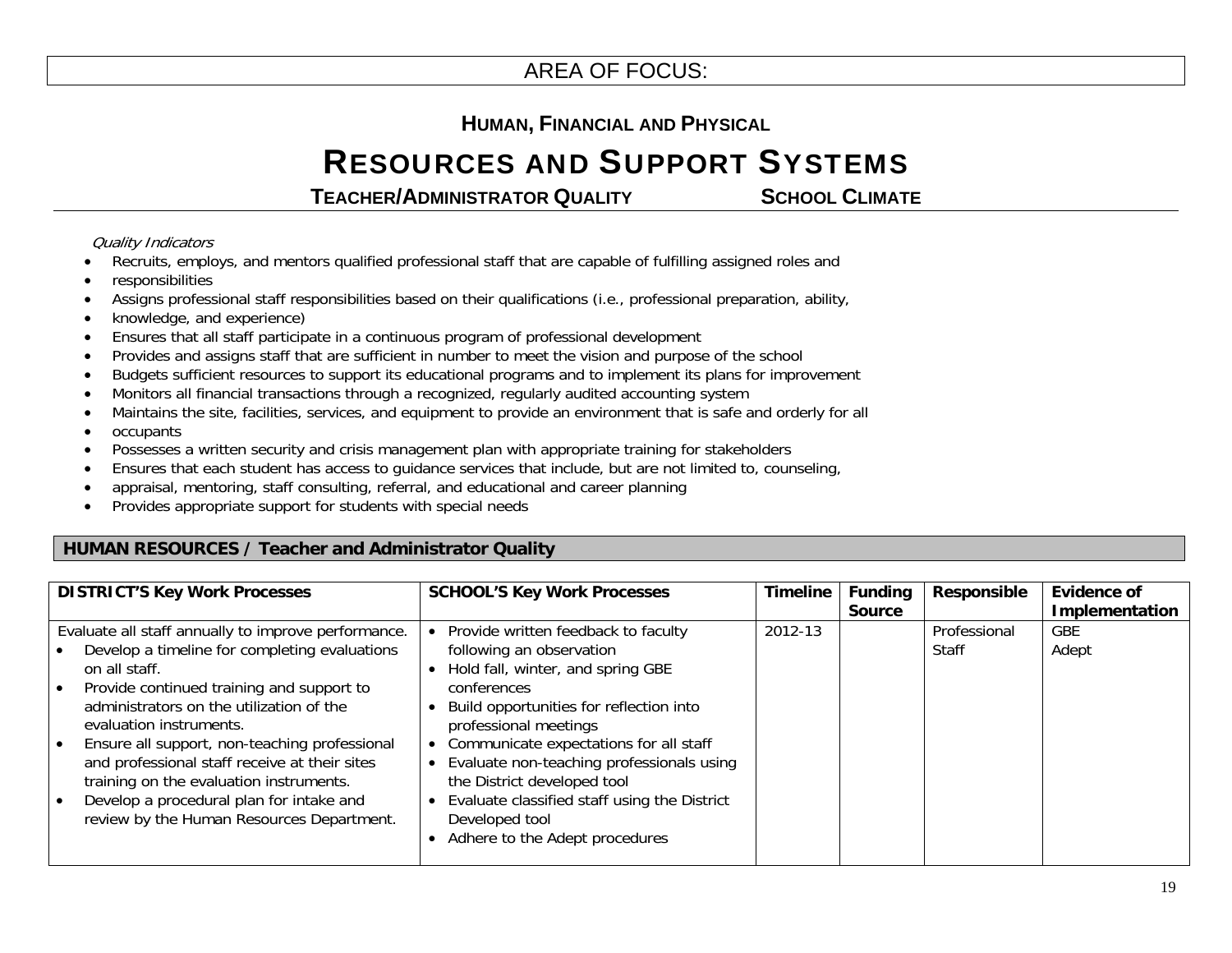| Develop a plan to increase the number of teachers<br>with advanced degrees, including:<br>Working with Coastal Carolina University to<br>tailor a two-year master of education program<br>that aligns with the needs and programs of<br><b>Horry County Schools</b><br>Continued market studies to keep salaries<br>$\bullet$<br>competitive | Work with CCU to place interns<br>$\bullet$                                                                                                                                                                                                                                                                                                                                                                                                                | 2012-13 | Professional<br><b>Staff</b>             | Sign-in sheets,<br>Vouchers for<br>continuing<br>education classes   |
|----------------------------------------------------------------------------------------------------------------------------------------------------------------------------------------------------------------------------------------------------------------------------------------------------------------------------------------------|------------------------------------------------------------------------------------------------------------------------------------------------------------------------------------------------------------------------------------------------------------------------------------------------------------------------------------------------------------------------------------------------------------------------------------------------------------|---------|------------------------------------------|----------------------------------------------------------------------|
| Study the effectiveness of the current teacher<br>mentoring program and redesign as appropriate                                                                                                                                                                                                                                              | • Solicit input from new teachers concerning<br>the mentoring process at the middle of the<br>year and the end of the year<br>• Redesign our internal mentoring processes<br>where input from new teachers indicates<br>the necessity                                                                                                                                                                                                                      | 2012-13 | Administration                           | Meeting logs                                                         |
| Use student achievement data to design and<br>evaluate the effectiveness of professional<br>development programs.                                                                                                                                                                                                                            | • Recognize who we are instructing through<br>a demographics study<br>• Analyze our success with our subgroups<br>Develop a professional development<br>calendar (incorporating features of SIOP)<br>focused on improving response to<br>instruction with struggling subgroups<br>(primarily African American, ESOL,<br>Impoverished, and Special Ed)<br>• Adhere to a cycle of assessment, analysis,<br>instruction, assessment, analysis,<br>instruction | 2012-13 | Administration                           | Agendas, exit slips                                                  |
| Develop system to monitor implementation of<br>professional development programs at the school<br>and classroom level.                                                                                                                                                                                                                       | • Incorporate reflective opportunities into<br>faculty meetings and team time that<br>require teachers to provide feedback<br>concerning professional development<br>• Incorporate into the daily message<br>reminders about implementation of<br>professional development skills/strategies                                                                                                                                                               | 2012-13 | Administration<br>Professional<br>Staff  | Observations,<br>student data                                        |
| Provide a comprehensive staff development<br>program for staff members at all levels.<br>Offer courses and workshops in content and<br>$\bullet$<br>research-based strategies.<br>Implement an effective induction and<br>$\bullet$<br>mentoring program for new teachers.                                                                   | • Participate in appropriate District<br>professional development<br>• Communicate/organize school-wide events<br>through the use of the Outlook Calendar<br>• Survey teachers regularly to assess PD<br>needs                                                                                                                                                                                                                                             | 2012-13 | Administration,<br>Professional<br>Staff | Professional<br>Development Plan,<br>Meeting logs, Year<br>Long Plan |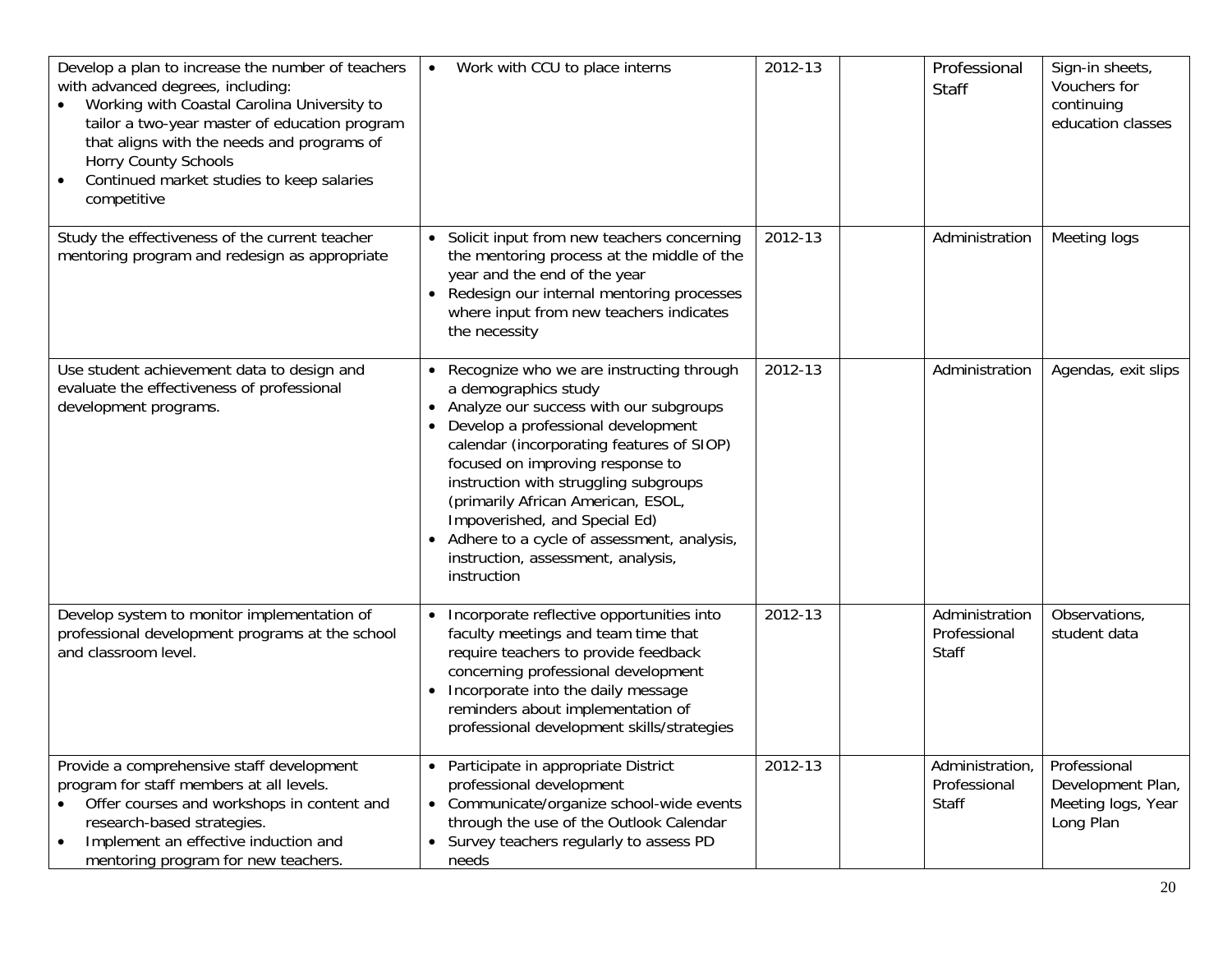| Design a professional development program<br>for aspiring administrators.<br>Develop long-range plans for professional<br>development programs to meet certification<br>requirements of professional and classified<br>employees.<br>Offer courses and workshops in the integration<br>of technology into the curriculum. | Provide ongoing professional<br>$\bullet$<br>development/peer support in the Covey<br><b>Habits</b><br>Respond to the PD needs of staff by<br>$\bullet$<br>building a calendar for meetings that<br>includes essential topics for ELA, Math,<br>Science and Social Studies to be covered,<br>essential questions to be answered, and<br>expected impact on learners<br>• Provide Covey review to support staff and<br>new staff each August<br>Incorporate reflective opportunities into<br>faculty meetings and team time that<br>require teachers to provide feedback<br>concerning professional development<br>Incorporate into the daily message<br>reminders about implementation of<br>professional development skills/strategies |  |  |  |
|---------------------------------------------------------------------------------------------------------------------------------------------------------------------------------------------------------------------------------------------------------------------------------------------------------------------------|-----------------------------------------------------------------------------------------------------------------------------------------------------------------------------------------------------------------------------------------------------------------------------------------------------------------------------------------------------------------------------------------------------------------------------------------------------------------------------------------------------------------------------------------------------------------------------------------------------------------------------------------------------------------------------------------------------------------------------------------|--|--|--|
|---------------------------------------------------------------------------------------------------------------------------------------------------------------------------------------------------------------------------------------------------------------------------------------------------------------------------|-----------------------------------------------------------------------------------------------------------------------------------------------------------------------------------------------------------------------------------------------------------------------------------------------------------------------------------------------------------------------------------------------------------------------------------------------------------------------------------------------------------------------------------------------------------------------------------------------------------------------------------------------------------------------------------------------------------------------------------------|--|--|--|

### **FINANCIAL RESOURCES**

| <b>DISTRICT'S Key Work Processes</b>                                                                                     | <b>SCHOOL'S Key Work Processes</b>                                                                                                                                                                                                                                         | Timeline | <b>Funding</b><br><b>Source</b> | Responsible                                                           | Evidence of<br>Implementati<br>.on                     |
|--------------------------------------------------------------------------------------------------------------------------|----------------------------------------------------------------------------------------------------------------------------------------------------------------------------------------------------------------------------------------------------------------------------|----------|---------------------------------|-----------------------------------------------------------------------|--------------------------------------------------------|
| Review the system for allocating resources to the<br>school, both staff and dollars and make revisions<br>as appropriate | Develop a responsible school budget based<br>on the District allocation<br>Develop a responsible Title I program<br>using the allocated Title I budget<br>Exercise diligence in collecting and<br>submitting free and reduced lunch forms to<br>protect our Title I budget | 2012-13  |                                 | Administration,<br>professional<br>staff, classified<br>staff<br>SIC. | Balanced<br>budget, student<br>achievement,<br>surveys |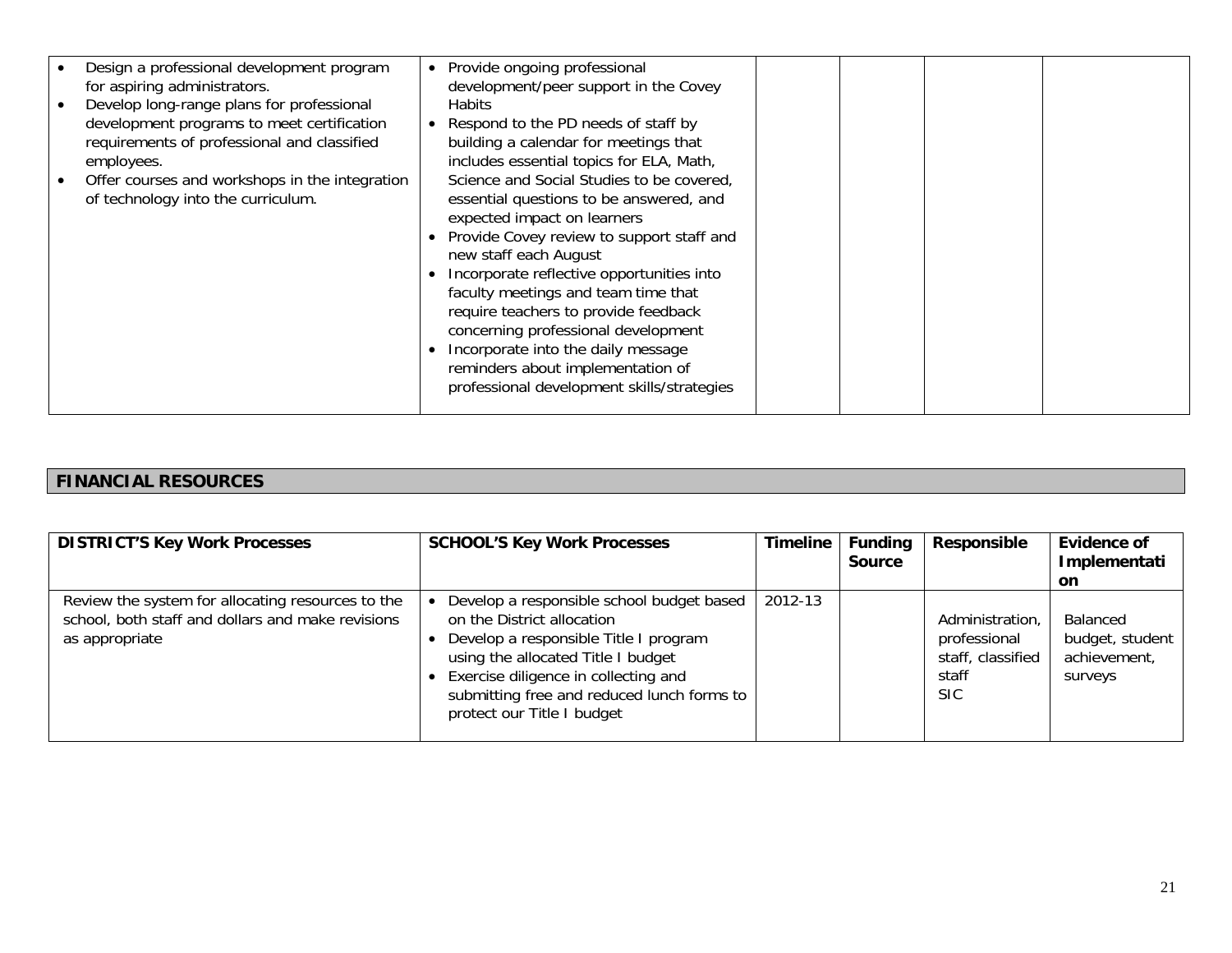### **PHYSICAL RESOURCES**

| <b>DISTRICT'S Key Work Processes</b>                                                                                                                                                                                                                                                           | <b>SCHOOL'S Key Work Processes</b>                                                                                                                                                                                                                                                      | <b>Timeline</b> | <b>Funding</b><br><b>Source</b> | Responsible                                     | <b>Evidence of</b><br>Implementati<br>on                             |
|------------------------------------------------------------------------------------------------------------------------------------------------------------------------------------------------------------------------------------------------------------------------------------------------|-----------------------------------------------------------------------------------------------------------------------------------------------------------------------------------------------------------------------------------------------------------------------------------------|-----------------|---------------------------------|-------------------------------------------------|----------------------------------------------------------------------|
| Implement system to ensure there are no<br>unwanted or unidentified visitors on any campus                                                                                                                                                                                                     | School Check-in System<br>$\bullet$<br>Reminders to faculty, staff and<br>$\bullet$<br>students about reporting strangers<br>without visitor tags to the front office<br>• Streamline entrance and exit<br>procedures to reduce visitors in the<br>building at the busiest times of day | 2012-13         |                                 | <b>Office Staff</b><br><b>School Staff</b>      | Computer log                                                         |
| Install state-of-the-art monitoring systems in<br>facilities                                                                                                                                                                                                                                   | • Cameras/Security System                                                                                                                                                                                                                                                               | 2012-13         |                                 | Administration                                  | Camera tapes                                                         |
| Implement energy reduction systems using school<br>energy conversation modules.                                                                                                                                                                                                                | • Implement a recycling program<br>Exercise energy reduction measures<br>$\bullet$                                                                                                                                                                                                      | 2012-13         |                                 | All staff                                       | Student Led<br>Recycling Team<br>Safe School<br>Training             |
| Establish protocols for identifying, reporting and<br>documenting maintenance and facility repair<br>needs, using the SchoolDude work order system                                                                                                                                             | Report maintenance needs to school<br>$\bullet$<br>bookkeeper                                                                                                                                                                                                                           | 2012-13         |                                 | Bookkeeper                                      | Maintenance<br>request forms                                         |
| Maintain a 24/7 anonymous hotline for<br>students/parents to report bullying or other school<br>safety concerns                                                                                                                                                                                | • Anonymous "Bullying Box" in front<br>office<br>Respond promptly and thoroughly to<br>$\bullet$<br>bullying complaints when received,<br>being careful to protect the due<br>process rights of all students                                                                            | 2012-13         |                                 | Professional<br>Staff; School<br>administration | Written<br>documentation                                             |
| Designate a school leadership team member in<br>every school whose is responsible for the<br>maintenance of the facility, to include:<br>• Use of the facility; Emergency procedures;<br>Cleanliness of the facility; Maintenance work<br>orders, insurance claims and other facility<br>needs | Clearly communicate to all staff that<br>$\bullet$<br>such issues are channeled through<br>the bookkeeper                                                                                                                                                                               | 2012-13         |                                 | Bookkeeper                                      | Crisis<br>Management<br>Plan, School<br>Records, District<br>Records |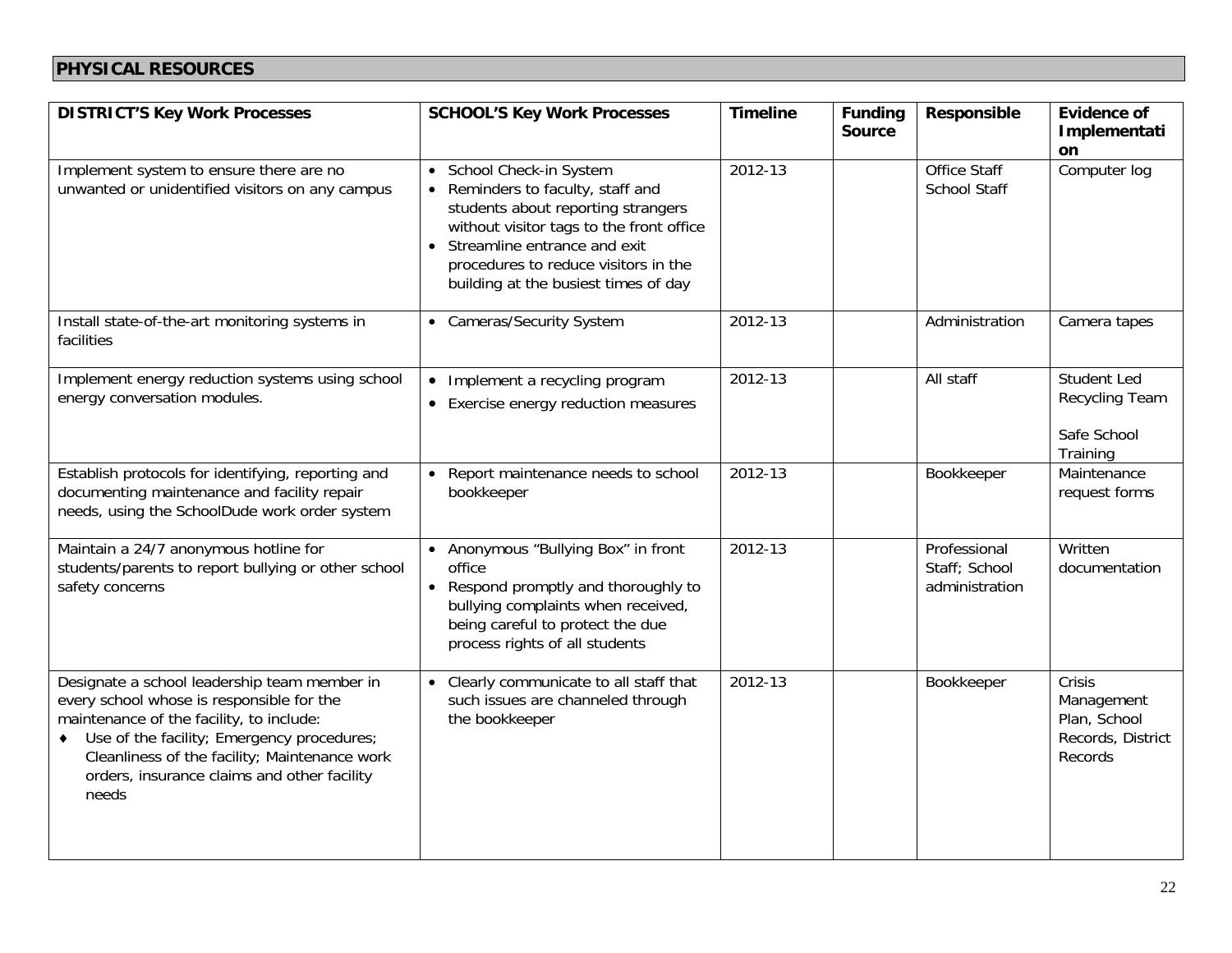| Ensure that all facilities meet all applicable safety | Regularly review and revise as  | 2012-13 | Administration | Crisis     |
|-------------------------------------------------------|---------------------------------|---------|----------------|------------|
| and security standards, as identified in safety and   | necessary the Crisis Management |         |                | Management |
| crisis management plans                               | Plan                            |         |                | Plan       |
|                                                       |                                 |         |                |            |

### **SUPPORT SYSTEMS / School Climate**

| <b>DISTRICT'S Key Work Processes</b>                                                                                                                                                                                                                                                                  | <b>SCHOOL'S Key Work Processes</b>                                                                                                                                                                                                                                                                  | <b>Timeline</b> | <b>Funding</b><br>Source | Responsible                         | <b>Evidence of</b><br>Implementation                                  |
|-------------------------------------------------------------------------------------------------------------------------------------------------------------------------------------------------------------------------------------------------------------------------------------------------------|-----------------------------------------------------------------------------------------------------------------------------------------------------------------------------------------------------------------------------------------------------------------------------------------------------|-----------------|--------------------------|-------------------------------------|-----------------------------------------------------------------------|
| Maintain a truancy intervention program at each<br>school to improve student attendance                                                                                                                                                                                                               | Attendance Intervention Plan<br>$\bullet$<br>monitored by the Data Quality Clerk<br>Conferences are conducted as<br>$\bullet$<br>needed                                                                                                                                                             | 2012-13         |                          | Data Quality<br>Clerk               | Attendance<br><b>Intervention Plan</b>                                |
| Designate a school leadership team member in<br>every school whose is responsible for school<br>safety, to include:<br>Student management policies, regulations and<br>procedures<br>Alternatives to ISS, OSS and homebound<br>Effective and efficient investigations and<br>preparation for hearings | • PBIS is monitored by a committee<br>Discipline forms are completed by<br>$\bullet$<br>teachers, discussed with<br>administration who conference with<br>students and discuss consequences,<br>parents are notified<br>• Reflection Room is used as a<br>consequence for inappropriate<br>behavior | 2012-13         |                          | PBIS<br>Committee<br>Administration | <b>MBE School</b><br>Pledge<br>Discipline forms<br><b>HOBO Report</b> |
| Review and make needed alterations to each<br>school's efforts and programs to address bullying,<br>using the Safe Schools bullying model; Promote<br>awareness of anti-bullying initiatives among<br>employees, students, and parents.                                                               | • Bullying Plan is developed by a<br>committee that includes a video<br>series, guidance lessons, regular<br>discussion on morning news<br>Students and teachers take a stand<br>$\bullet$<br>against bullying by wearing purple on<br>Thursdays                                                    | 2012-13         |                          | Professional<br>Staff               | Posters on wall<br>Student<br>advocates                               |
| Establish health care plans at each school for<br>children with special health care needs                                                                                                                                                                                                             | • IHP meetings held by school<br>personnel<br>• Dental Care is provided by local<br>dentist when parental permission is<br>given<br>Oral Hygiene Class from HGT visits<br>$\bullet$<br>classrooms to promote proper oral<br>hygiene                                                                 | 2012-13         |                          | <b>Nurse</b>                        | School records,<br>District records                                   |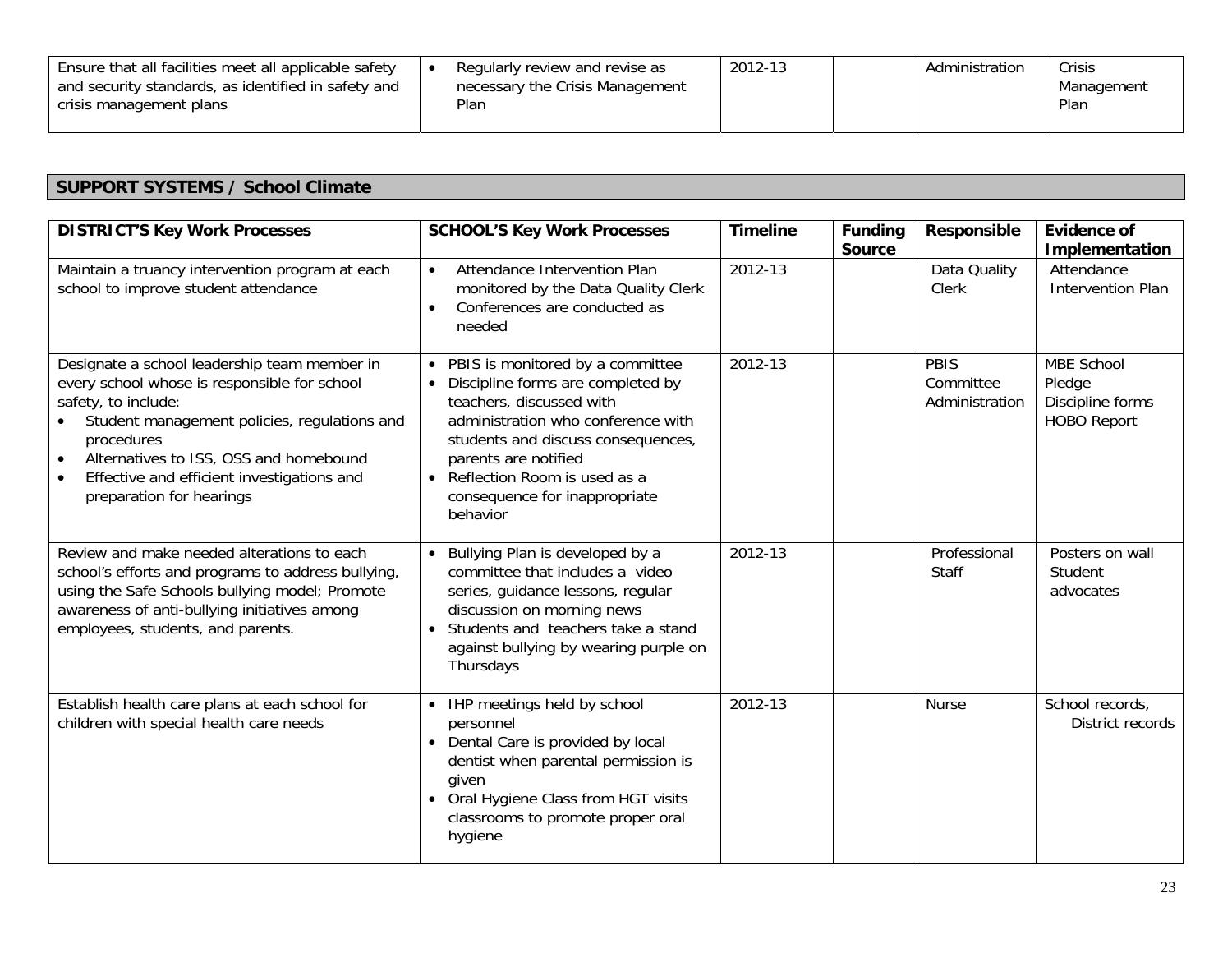| Implement wellness plan according<br>to the<br>guidelines of the Federal Child Nutrition and WIC<br>Reauthorization Act that includes:<br>Regular nutritional analyses for all school<br>cafeteria meals<br>Goals for nutrition education, physical activity,<br>and other school-based activities<br>Nutrition Guidelines for all foods selected<br>$\bullet$                                    | • Implement a Breakfast for All program<br>• Adhere to the District menus<br>Adhere to state requirements for<br>physical education and recess                                                                                          | 2012-13                | Cafeteria<br>Manager                | Breakfast/Lunch<br>Menus                                        |
|---------------------------------------------------------------------------------------------------------------------------------------------------------------------------------------------------------------------------------------------------------------------------------------------------------------------------------------------------------------------------------------------------|-----------------------------------------------------------------------------------------------------------------------------------------------------------------------------------------------------------------------------------------|------------------------|-------------------------------------|-----------------------------------------------------------------|
| Train staff on safety in the workplace                                                                                                                                                                                                                                                                                                                                                            | • Workplace Safety videos are<br>completed by all staff                                                                                                                                                                                 | 2012-13                | Professional<br>Staff               | Completion on<br>Workplace<br><b>Safety Videos</b>              |
| Establish and practice emergency preparedness<br>procedures and disaster recovery protocols (data<br>and operations)                                                                                                                                                                                                                                                                              | • Utilize Crisis Management Plans<br>provided by the district that are<br>individualized by our school<br>• Conduct monthly fire drills,<br>emergency drills 3 times yearly                                                             | 2012-13                | Professional<br>Staff               | Crisis Management<br>Plan                                       |
| Establish protocols for each nurse in the District to<br>provide to students with allergies and their families<br>evidence-based practices of care, education, and<br>resources to manage their allergic condition<br>effectively.<br>Implement a written emergency action plan<br>for each student with documented allergies.<br>Develop a specific training protocol for all staff<br>$\bullet$ | EPI Pen Training provided for all staff<br>Peanut free cafeteria tables clearly<br>labeled<br>• Meetings held at the beginning of the<br>year and then as needed for nurse to<br>share with faculty information<br>concerning allergies | 2012-13                | <b>Nurse</b>                        | Sign-in Sheet<br>Safe School<br>Training                        |
| Work with Horry County Police to provide an<br>anonymous telephone Tip Line in conjunction with<br>Horry County Police for students, staff and<br>community to report bullying or crime reporting.<br>Respond and take appropriate action in timely<br>manner<br>Monitor number of calls and follow-up needed                                                                                     | • Advertise tip-line through a brochure,<br>in the newsletter, and on the<br>webpage                                                                                                                                                    | 2012-13 and<br>ongoing | Office Staff                        | Archived<br>newsletters                                         |
| Provide safety and health guidelines and training to<br>school staff and students in:<br>Personal health practices<br>School bus safety<br>$\bullet$<br>PE and playground procedures<br>$\bullet$<br>Classroom and laboratory procedures<br>Indoor air quality                                                                                                                                    | Standard 17 - School Bus Safety is<br>$\bullet$<br>conducted during PE class<br>• Workplace Safety courses is<br>completed on line by all staff                                                                                         | 2012-13                | PE Teacher<br>Professional<br>Staff | Attendance<br>Completion<br>Certificate for<br>Workplace Safety |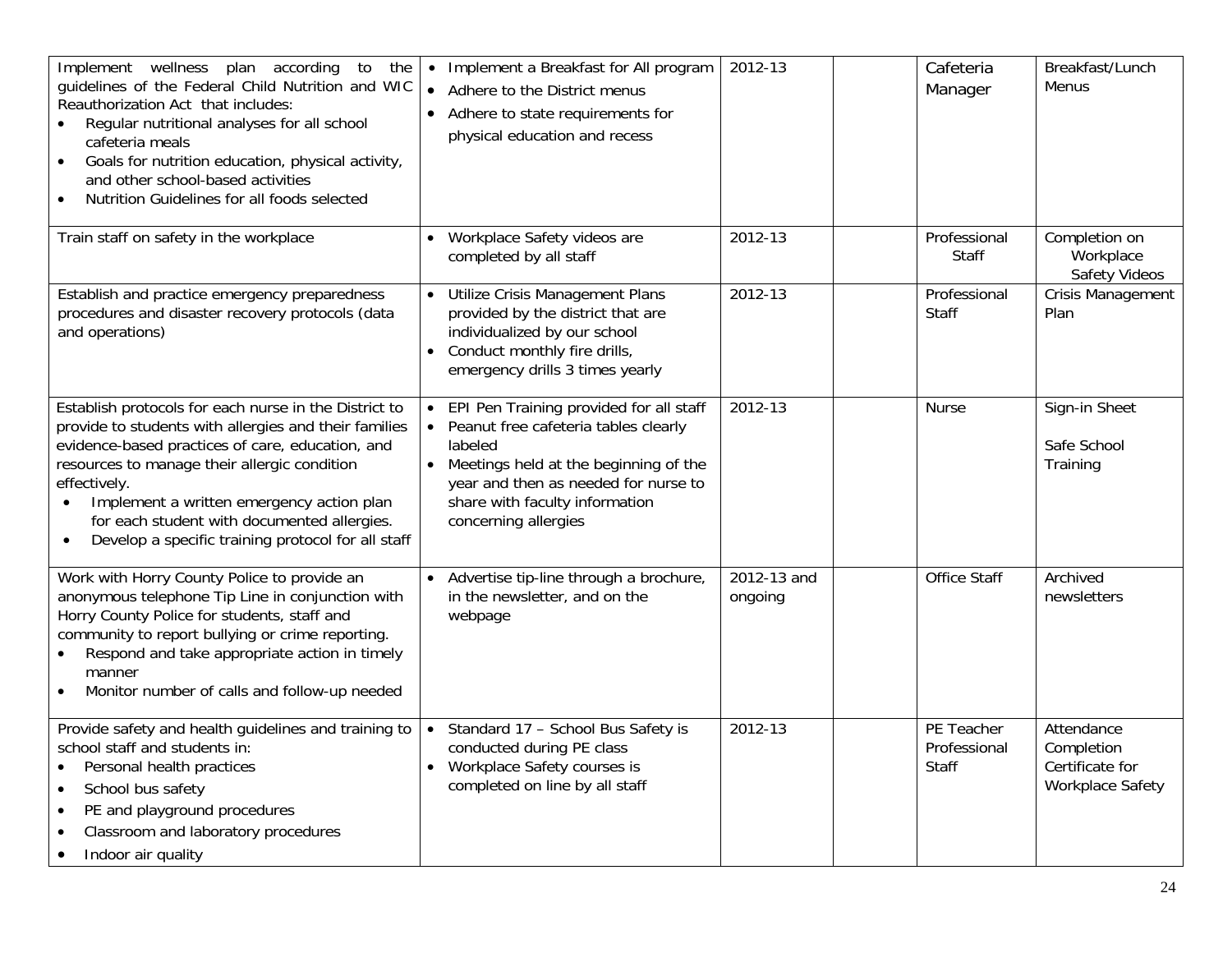## STAKEHOLDER COMMUNICATIONS AND RELATIONSHIPS

#### Quality Indicators

- •Fosters collaboration with community stakeholders to support student learning
- •Uses system-wide strategies to listen to and communicate with stakeholders
- •Solicits the knowledge and skills of stakeholders to enhance the work of the system
- •Communicates the expectations for student learning and goals for improvement to all stakeholders
- •Provides information that is meaningful and useful to stakeholders

### **ACTIONS TO BE TAKEN:**

| <b>DISTRICT'S Key Work Processes</b>                                                                                                                                                                                                                                                                                                                                                   | <b>SCHOOL'S Key Work Processes</b>                                                                                                                                                                                                                                                                          | <b>Timeline</b> | <b>Funding</b><br><b>Source</b> | Responsible                                | Evidence of<br><b>Implementation</b>             |
|----------------------------------------------------------------------------------------------------------------------------------------------------------------------------------------------------------------------------------------------------------------------------------------------------------------------------------------------------------------------------------------|-------------------------------------------------------------------------------------------------------------------------------------------------------------------------------------------------------------------------------------------------------------------------------------------------------------|-----------------|---------------------------------|--------------------------------------------|--------------------------------------------------|
| Facilitate a communications needs analysis of<br>district stakeholders                                                                                                                                                                                                                                                                                                                 |                                                                                                                                                                                                                                                                                                             | 2012-13         |                                 |                                            |                                                  |
| Develop a district marketing/communications plans<br>for external and internal audiences utilizing cutting-<br>edge technology<br>Assist schools and district departments in<br>developing localized marketing plans for<br>programs and initiatives<br>Collaborate with Coastal Carolina University to<br>$\bullet$<br>develop training for District and school staff on<br>marketing | Utilize school's webpage, school motto,<br>"Who we Are" video,<br>Participate in Myrtle Beach cluster Covey<br>Leadership                                                                                                                                                                                   | 2012-13         |                                 | Professional<br>staff and<br>administrator | Number of visitors<br>to webpage and<br>Facebook |
| Expand the school system's presence, identity,<br>initiatives, and accomplishments throughout the<br>community through a variety of media, including<br>increased use of social media (e.g., Facebook,<br>Twitter, etc.)<br>Provide training on the acceptable use of social<br>media                                                                                                  | Utilize school's Facebook page, school<br>$\bullet$<br>newsletters, classroom newsletters, school<br>brochure, Parent and Student handbook,<br>student postcards, parent notification<br>system calls, revised school mascot<br>letterhead, marquis messages, school<br>events, parenting program, SIC, PTO | 2012-13         |                                 | Professional<br>staff and<br>administrator | Number of visitors<br>to webpage and<br>Facebook |
| Design guidelines for print and electronic<br>communications to ensure continuity of district<br>branding<br>Support the communications efforts of district                                                                                                                                                                                                                            | Continue to use school logo that is<br>consistent with the Seahawk theme for the<br>cluster schools<br>• Continue to use district logo on print                                                                                                                                                             | 2012-13         |                                 | All<br>professional<br>staff               | Logo design                                      |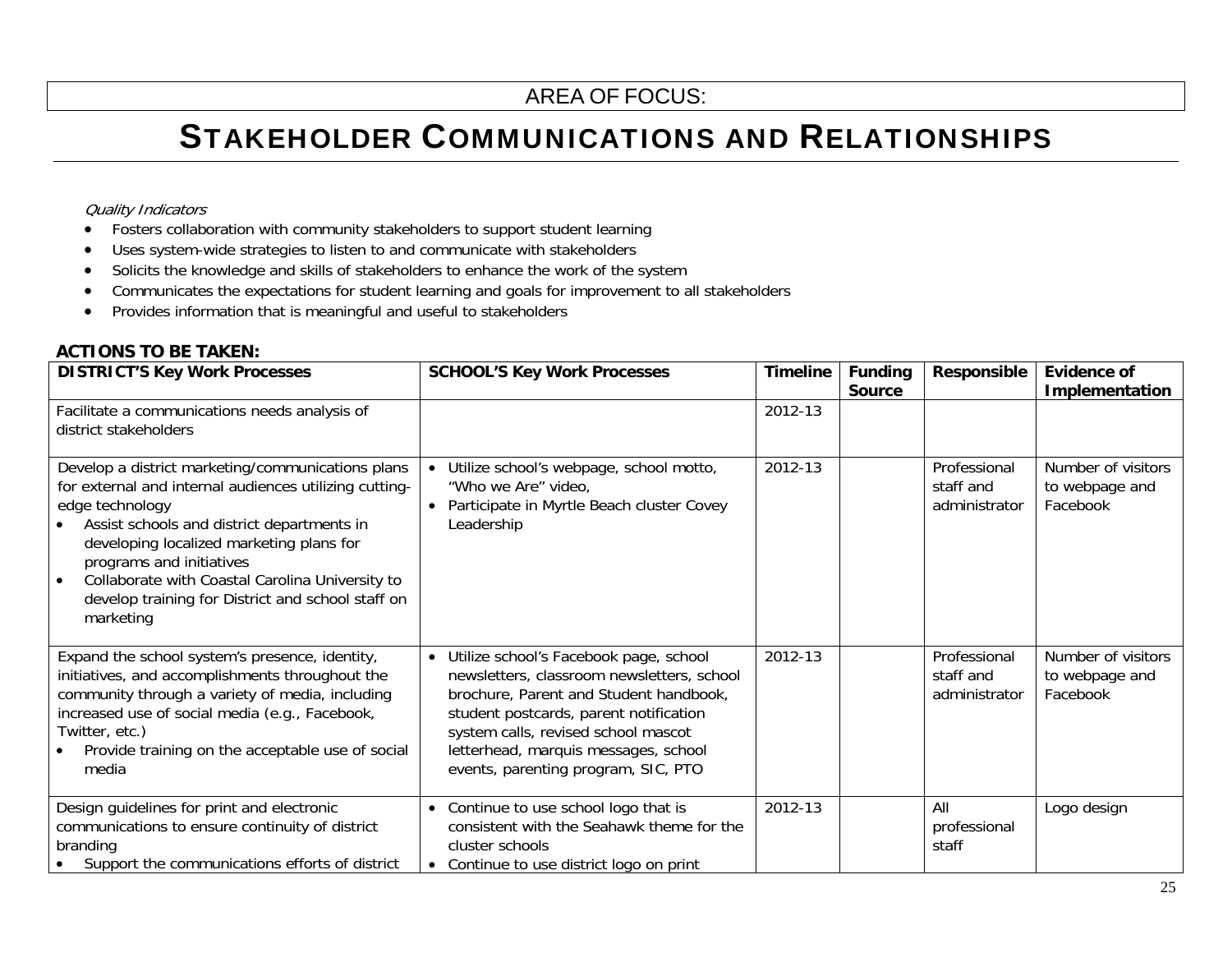| departments and schools to ensure consistency<br>of message and design                                                                                                                                                                                                                                                                                                                               | materials, and electronic media                                                                                                                                                                                                                                                                                                                                                                                                                                                                              |         |                                                     |                                                                           |
|------------------------------------------------------------------------------------------------------------------------------------------------------------------------------------------------------------------------------------------------------------------------------------------------------------------------------------------------------------------------------------------------------|--------------------------------------------------------------------------------------------------------------------------------------------------------------------------------------------------------------------------------------------------------------------------------------------------------------------------------------------------------------------------------------------------------------------------------------------------------------------------------------------------------------|---------|-----------------------------------------------------|---------------------------------------------------------------------------|
| Increase the involvement of businesses and<br>organizations with the district and its schools for<br>relationships that enhance learning<br>Develop guidelines and provide training for<br>Partners in Education (PIE) programs at the<br>district and its schools<br>Monitor and provide support to schools for<br>ongoing PIE programs<br>Recognize partners for their contributions to<br>schools | • Continue to seek opportunities for Partners<br>in Education with stakeholders within the<br>Myrtle Beach community<br>• Create a wall display with names of<br>community members/organizations that<br>have formed partnerships with our school<br>• Advertise partnerships in social media and<br>in newsletters<br>Recognize support through follow-up<br>$\bullet$<br>letters                                                                                                                           | 2012-13 | Administrator                                       | Partnerships                                                              |
| Increase awareness and encourage use among<br>teachers and parents of PowerSchool Parent Portal<br>and webpages as communication venues<br>Develop a marketing campaign to promote<br>PowerSchool Parent Portal<br>Provide digital training to teachers and parents<br>about the ease of use and types of information<br>available via PowerSchool                                                   | • Provide Professional Development<br>opportunities to increase staff's<br>understanding of communication venues<br>such as Facebook, school webpages, and<br>record keeping tools associated with<br>PowerSchool<br>• Provide access to PowerSchool for parents<br>at school two evenings weekly                                                                                                                                                                                                            | 2012-13 | Administrator<br>and<br>Professional<br>staff       | Increased use of<br>various venues by<br>staff and parents                |
| Provide training to teachers on how to design and<br>maintain webpages to include contact information<br>and progress to interactive ways to share<br>information with parents about assignments,<br>projects, dates and events.                                                                                                                                                                     | • Provide Professional Development<br>opportunities to increase staff's<br>understanding of communication venues<br>such as Facebook, school webpages, and<br>record keeping tools associated with<br>PowerSchool.                                                                                                                                                                                                                                                                                           | 2012-13 | Administrator<br>and<br>Professional<br>staff       | Increased use of<br>various venues by<br>staff and parents                |
| Assist schools in developing meaningful<br>parent/family involvement programs                                                                                                                                                                                                                                                                                                                        | • Continue to implement parent/school<br>compact agreement<br>• Use Title I funding to provide a Home-<br>School Coordinator to design and<br>implement parent/family involvement<br>programs<br>• Plan and implement parent/family<br>involvement programs that are relevant to<br>the diverse community we serve, including<br>World Family Night, Back to School Night,<br>Parent Conferences, Holiday Celebrations<br>from Around the Work, The Seven Habits<br>of Highly Effective Families book study, | 2012-13 | Administrator<br>and Home-<br>School<br>Coordinator | Increased<br>participation in<br>parent/family<br>involvement<br>programs |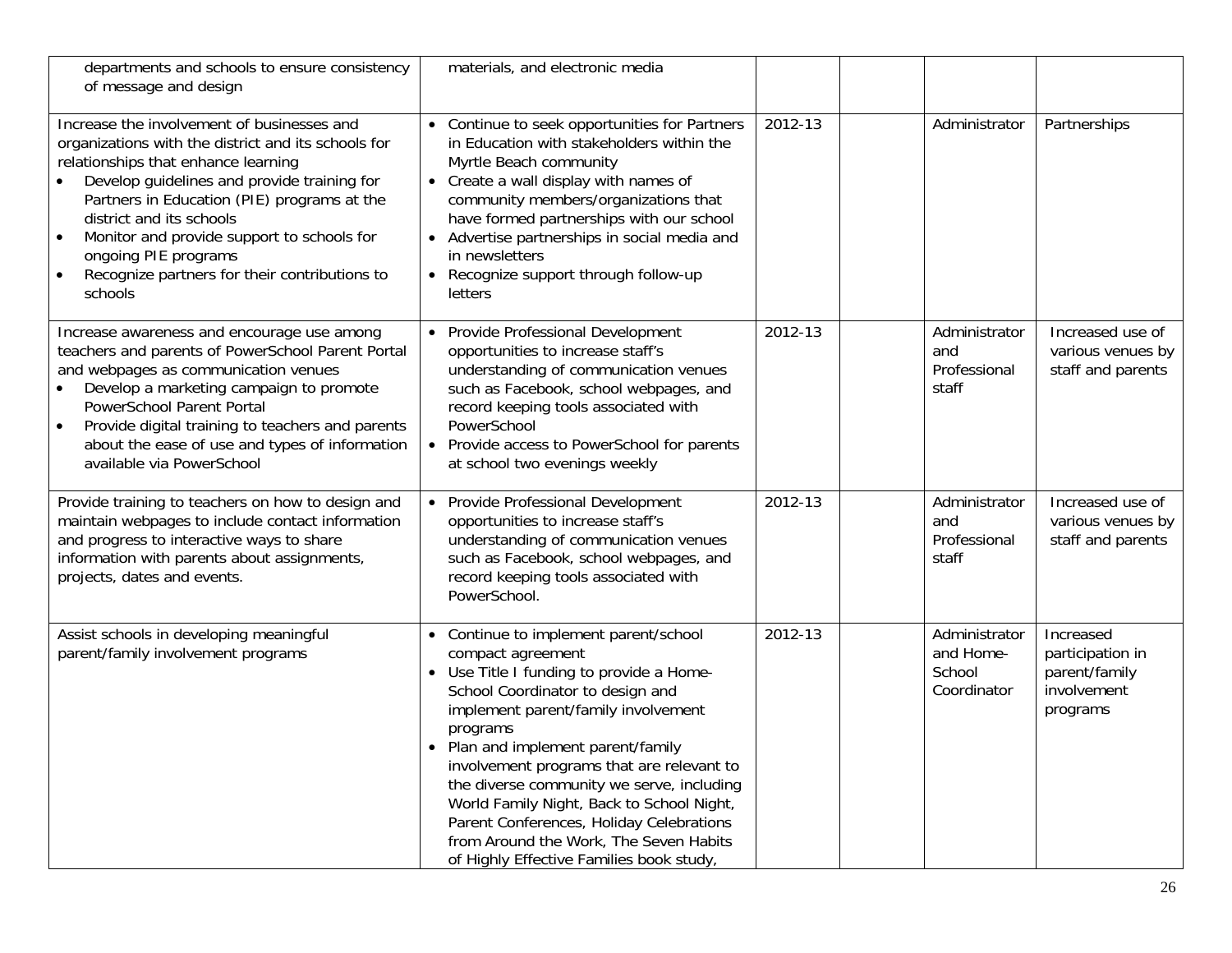|                                                                                                                                                                                                                                                                                                                                                                                                                                                                                    | Village Picnics on the Playground, Sock<br>Hop, and the yearly musical                                                                                                                                                                                                                                                                                                 |         |                              |                                                       |
|------------------------------------------------------------------------------------------------------------------------------------------------------------------------------------------------------------------------------------------------------------------------------------------------------------------------------------------------------------------------------------------------------------------------------------------------------------------------------------|------------------------------------------------------------------------------------------------------------------------------------------------------------------------------------------------------------------------------------------------------------------------------------------------------------------------------------------------------------------------|---------|------------------------------|-------------------------------------------------------|
| Improve customer service to those whom we serve<br>Conduct a customer service needs analysis<br>Develop customer service expectations and<br>guidelines for the district and its schools<br>Develop and provide professional development<br>$\bullet$<br>training for customer service<br>Recognize employees and schools for acts and<br>efforts to provide exceptional customer service<br>Develop a tool to receive ongoing feedback on<br>district and school customer service | • Distribute parent/student/staff surveys<br>yearly<br>Offer opportunities for feedback from within<br>the community through website, email, and<br>suggestion box within the school's front<br>office<br>• Implement a system of recognizing faculty<br>and staff for efforts to improve<br>relationships with key stakeholders                                       | 2012-13 | Administrator                | Responses to<br>surveys                               |
| Seek venues to engage a wide variety of<br>community stakeholders in dialogue about<br>education and schools.                                                                                                                                                                                                                                                                                                                                                                      | Use opportunities such as:<br>$\bullet$<br>o PTO Meetings<br>School Improvement Council Meetings<br>$\circ$<br><b>School Board Meetings</b><br>$\circ$<br>Myrtle Beach Community Book Study<br>$\circ$<br>o Rotary Club Meetings<br>Time with a Teacher<br>$\circ$<br>Fall conferences<br>$\circ$                                                                      | 2012-13 | Administrator<br>And Staff   | Attendance rosters<br>from meetings<br>held at school |
| Provide a variety of opportunities for all<br>stakeholders to access and understand the<br>District's vision and performance goals: concise<br>explanations in print and website, marketing<br>brochures, videos and television programming.                                                                                                                                                                                                                                       | Continue to post District and School's<br>$\bullet$<br>vision and mission statements on webpage,<br>Facebook, and print materials<br>• Create videos and images that reflect the<br>learning opportunities available within the<br>school and share through school's<br>webpage, Facebook, district television<br>programming, and at school-wide<br>leadership events | 2012-13 | All<br>professional<br>staff | Webpages and<br>print materials                       |
| Help identify capable persons to serve as<br>webmasters for all departments at the district level<br>as well as the school level<br>Provide ongoing professional development for<br>webmasters at each school and district-level<br>departments<br>Implement guidelines and procedures to<br>$\bullet$<br>ensure web pages are consistent, easily<br>accessible, user friendly, and current for all<br>users.                                                                      | Webmaster will ensure webpage is current<br>$\bullet$<br>and up to date<br>• Provide Professional Development<br>opportunities for staff concerning<br>establishing and maintaining webpages                                                                                                                                                                           | 2012-13 | All<br>professional<br>staff | Webpage                                               |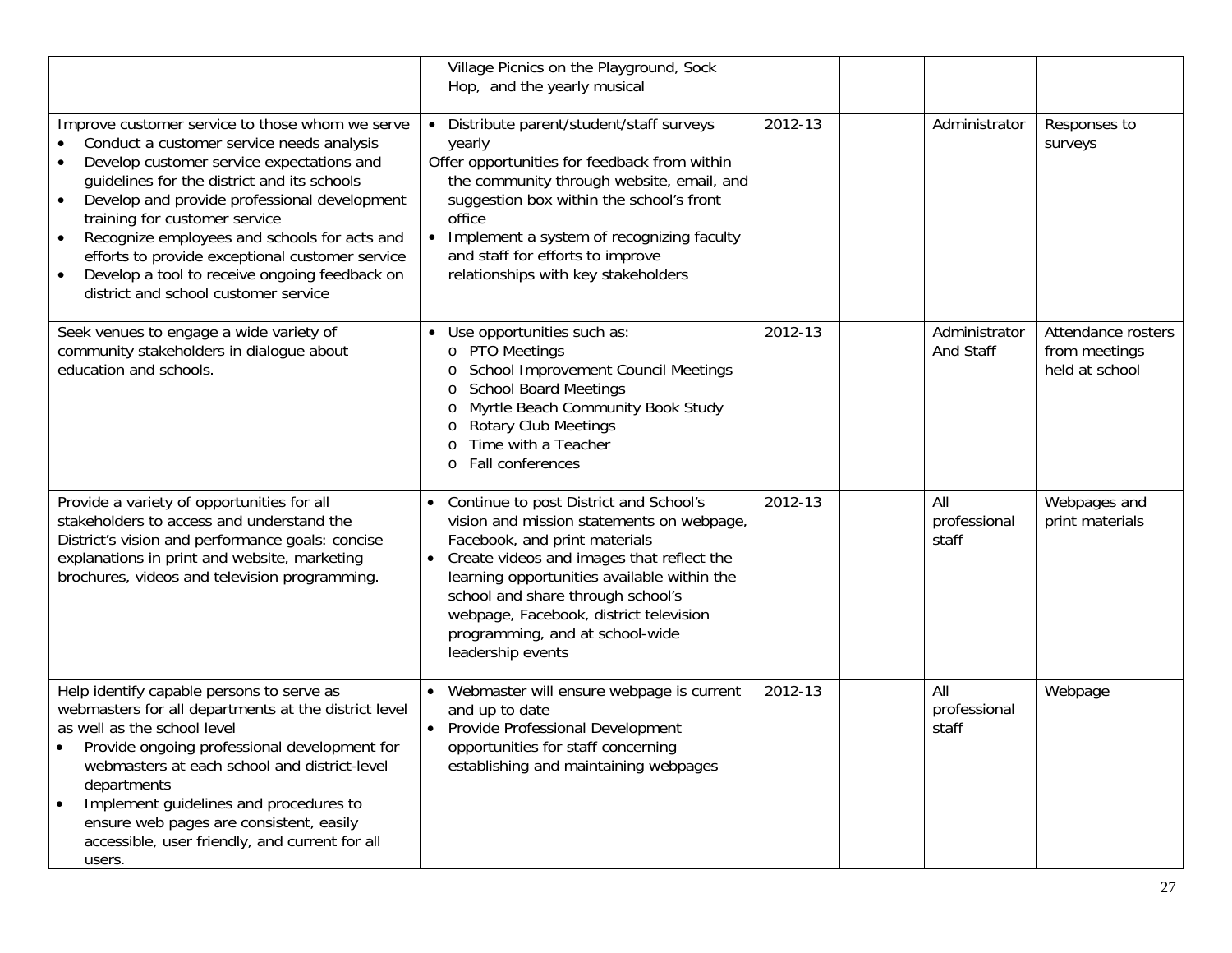| Implement additional communication techniques to    | Utilize ESL translator to translate printed | 2012-13 | Administrator | Translated printed   |
|-----------------------------------------------------|---------------------------------------------|---------|---------------|----------------------|
| ensure that critical information can be provided to | material for Non-English speaking families  |         |               | materials in Title I |
| parents of students who do not speak English.       | Provide translators during conferences      |         |               | files                |
|                                                     | between staff and parents, and during       |         |               |                      |
|                                                     | parenting programs                          |         |               |                      |
|                                                     |                                             |         |               |                      |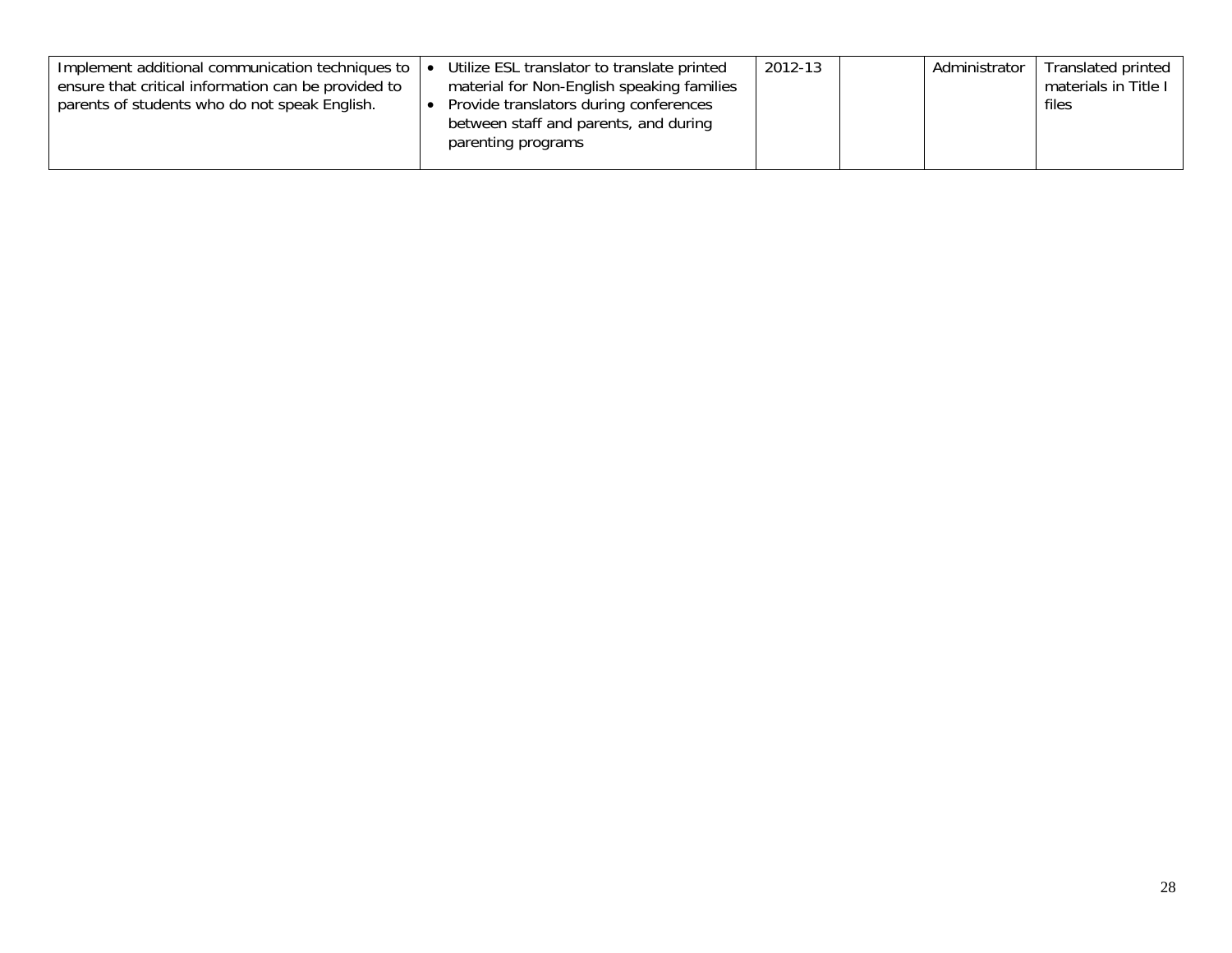## GOVERNANCE AND LEADERSHIP

#### Quality Indicators

- •Establishes policies and procedures that provide for the effective operation of the school
- •Recognizes and preserves the executive, administrative, and leadership prerogatives of the
- •administrative head of the school
- Ensures compliance with applicable local, state, and federal laws, standards, and regulations
- •Employs a system that provides for analysis and review of student performance and school effectiveness
- •Fosters a learning community
- •Provides teachers and students opportunities to lead
- •Provides stakeholders meaningful roles in the decision-making process that promote a culture of participation,
- •responsibility, and ownership
- •Controls curricular and extracurricular activities that are sponsored by the school
- •Responds to community expectations and stakeholder satisfaction
- •Implements an evaluation system that provides for the professional growth of all personnel

#### **ACTIONS TO BE TAKEN:**

| <b>DISTRICT'S Key Work Processes</b>                                                                                                                       | <b>SCHOOL'S Key Work Processes</b>                                                                                                                                                                                     | <b>Timeline</b> | <b>Funding</b><br><b>Source</b> | Responsible    | <b>Evidence of</b><br>Implementatio                           |
|------------------------------------------------------------------------------------------------------------------------------------------------------------|------------------------------------------------------------------------------------------------------------------------------------------------------------------------------------------------------------------------|-----------------|---------------------------------|----------------|---------------------------------------------------------------|
| Establish a monitoring system to ensure<br>compliance by the District and all schools with the<br>SACS/CASI Accreditation Standards for Quality<br>Systems | Through a shared leadership forum by<br>meeting regularly with the Building<br>Leadership Team and/or School<br>Lighthouse Team to discuss the progress<br>of the Strategic Plan and to ensure<br>compliance with SACS | 2012-13         |                                 | Administration | Monitoring<br>Document<br>Meeting Schedule                    |
| Implement Leadership Development Program for<br>aspiring administrators.<br>New principal mentoring program<br>Assistant principal development program     | Monthly meetings with SIC, Lighthouse<br>Team and/or BLT<br>Participate with CCU Leadership Interns                                                                                                                    | 2012-13         |                                 | Administration | SIC agendas<br>Meeting notes<br>CCU required<br>documentation |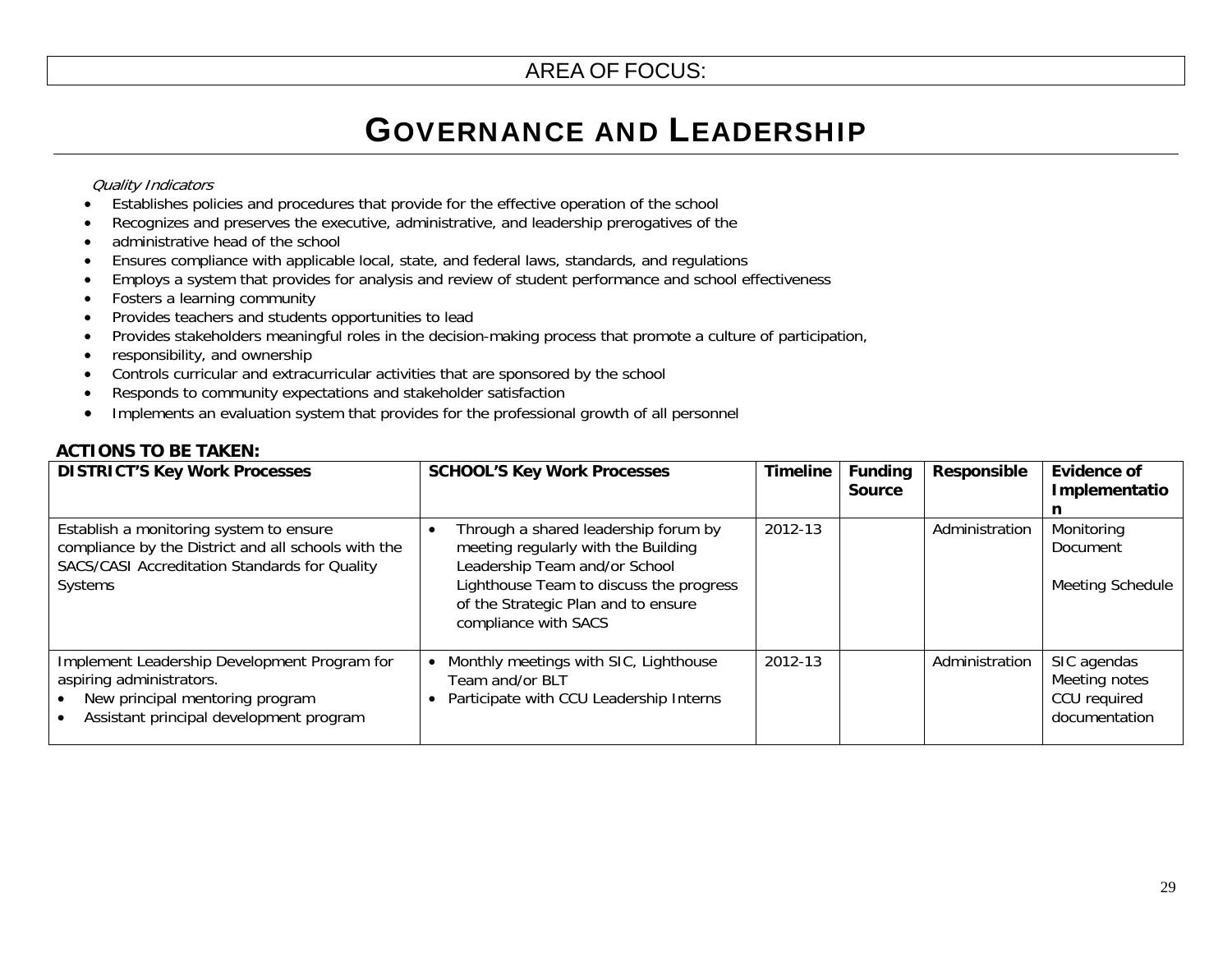### **Additional School-Level Key Work Processes for "Governance and Leadership"**

| <b>SCHOOL'S Key Work Processes</b>                  | <b>Timeline</b> | <b>Funding</b><br><b>Source</b> | Responsible        | Evidence of<br>Implementation |
|-----------------------------------------------------|-----------------|---------------------------------|--------------------|-------------------------------|
| Attend Covey training                               | $2010 -$        | Covey                           | Administration;    | Lighthouse Status by          |
| Organize School Lighthouse Team                     | ongoing         | District Fund                   | professional staff | Year 2014                     |
| Organize Focus Lighthouse Teams                     |                 | - year 1                        |                    |                               |
| Send professional staff to Covey Leadership schools |                 |                                 |                    |                               |
| Use feedback from Lighthouse Teams to organize a    |                 |                                 |                    |                               |
| three-year implementation timeline                  |                 |                                 |                    |                               |
| Suggest the organization of Cluster Lighthouse      |                 |                                 |                    |                               |
| Team                                                |                 |                                 |                    |                               |
| Present information to our community through        |                 |                                 |                    |                               |
| social media, town meetings, SIC, PTO, and print    |                 |                                 |                    |                               |
| media                                               |                 |                                 |                    |                               |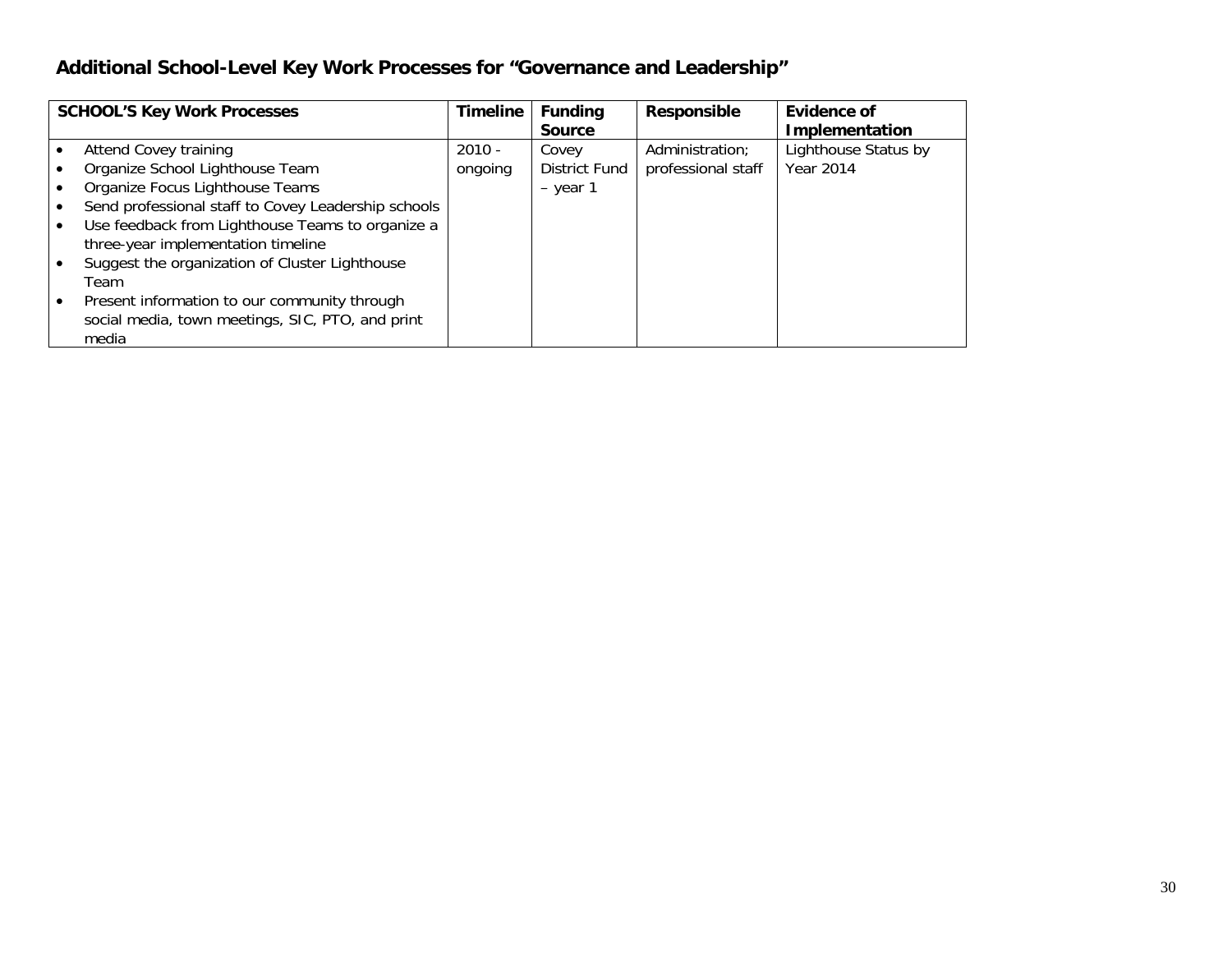**Horry County Schools** 

## PERFORMANCE GOALS

## **2011-16**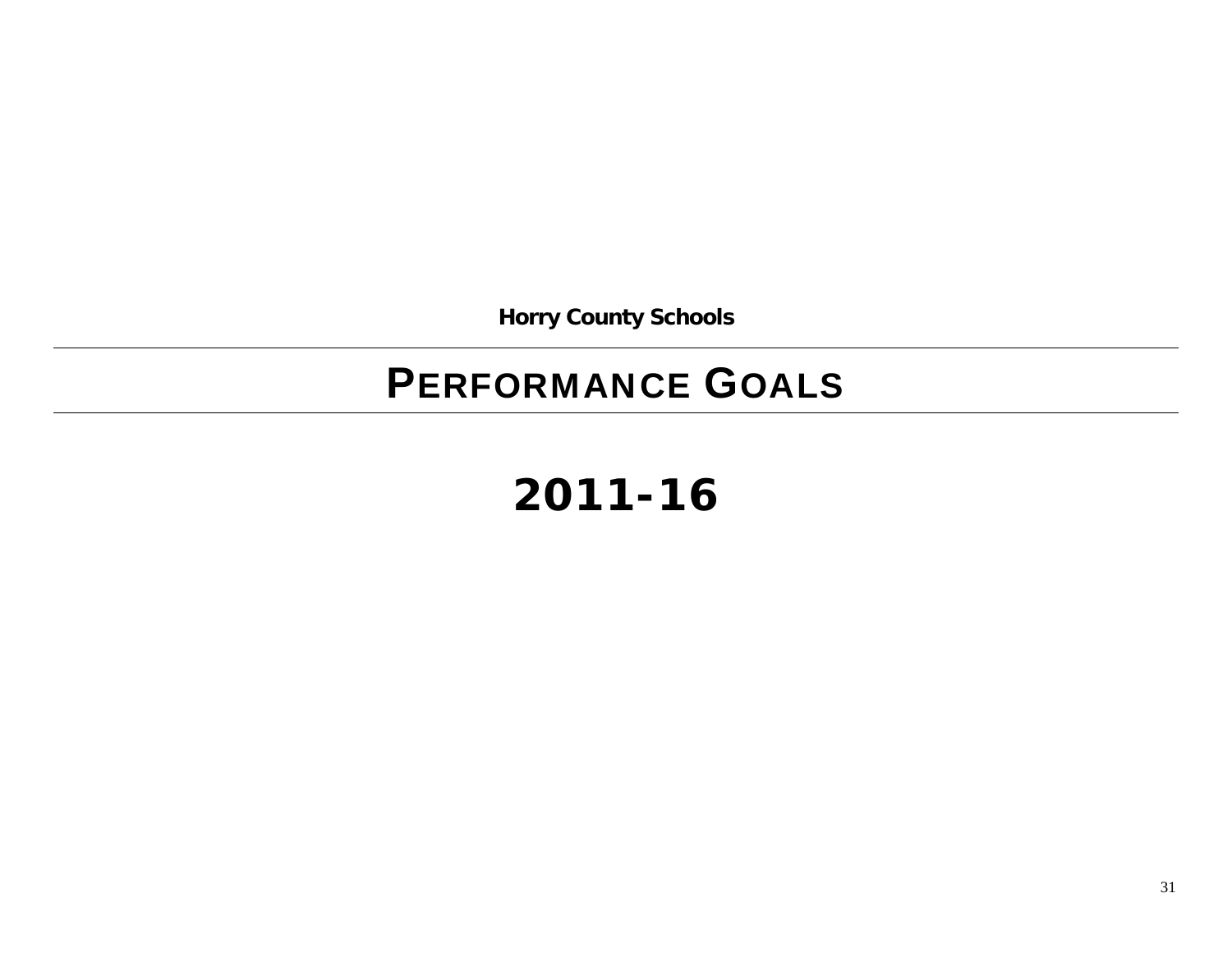### Performance Goal: PASS ELA

### **At least 90% of students in grades 3-8 will score "met" or above in English Language Arts by 2016.**

*Measurement:* PASS English Language Arts (% "met" and above)

**Interim Goals and Status: DISTRICT 2010 2011 2012 2013 2014 2015 2016** Grade 3 **GOAL: STATUS:** 83.4 84.3 85.5 87.0 88.0 89.0 90.0 **SCHOOL 2010 2011 2012 2013 2014 2015 2016**  Grade 3 **GOAL: STATUS:** 89.2 87.4 88.0 88.8 89.0 89.5 90.0

### Performance Goal: ELA AYP

**The percentage of students who do not meet the state's proficiency standard in English Language Arts will decrease by at least 10% each year.** 

**Measurement:** PASS English Language Arts ("Met" and "Exemplary") and HSAP ELA (Level 3 and 4); includes AYP Option 1 error band adjustment. Each subgroup of students (from NCLB definition) identified in Horry County Schools will make the incremental annual progress needed to have all students reach the proficiency level in English language arts and mathematics by 2014.

| <b>DISTRICT</b>         | 2010 | 2011 | 2012 | 2013 | 2014 | 2015 | 2016 |
|-------------------------|------|------|------|------|------|------|------|
| <b>GOAL:</b>            |      |      | 85.5 | 87.0 | 88.5 | 90.0 | 91.5 |
| <b>STATUS:</b>          | 83.0 | 83.8 |      |      |      |      |      |
| <b>SCHOOL</b>           | 2010 | 2011 | 2012 | 2013 | 2014 | 2015 | 2016 |
| GOAL:<br><b>STATUS:</b> | 86.4 | 87.7 | 88.9 | 88.9 | 90.0 | 91.0 | 91.9 |

#### **Interim Goals and Status** (proficiency results include AYP Option 1 error-band adjustment)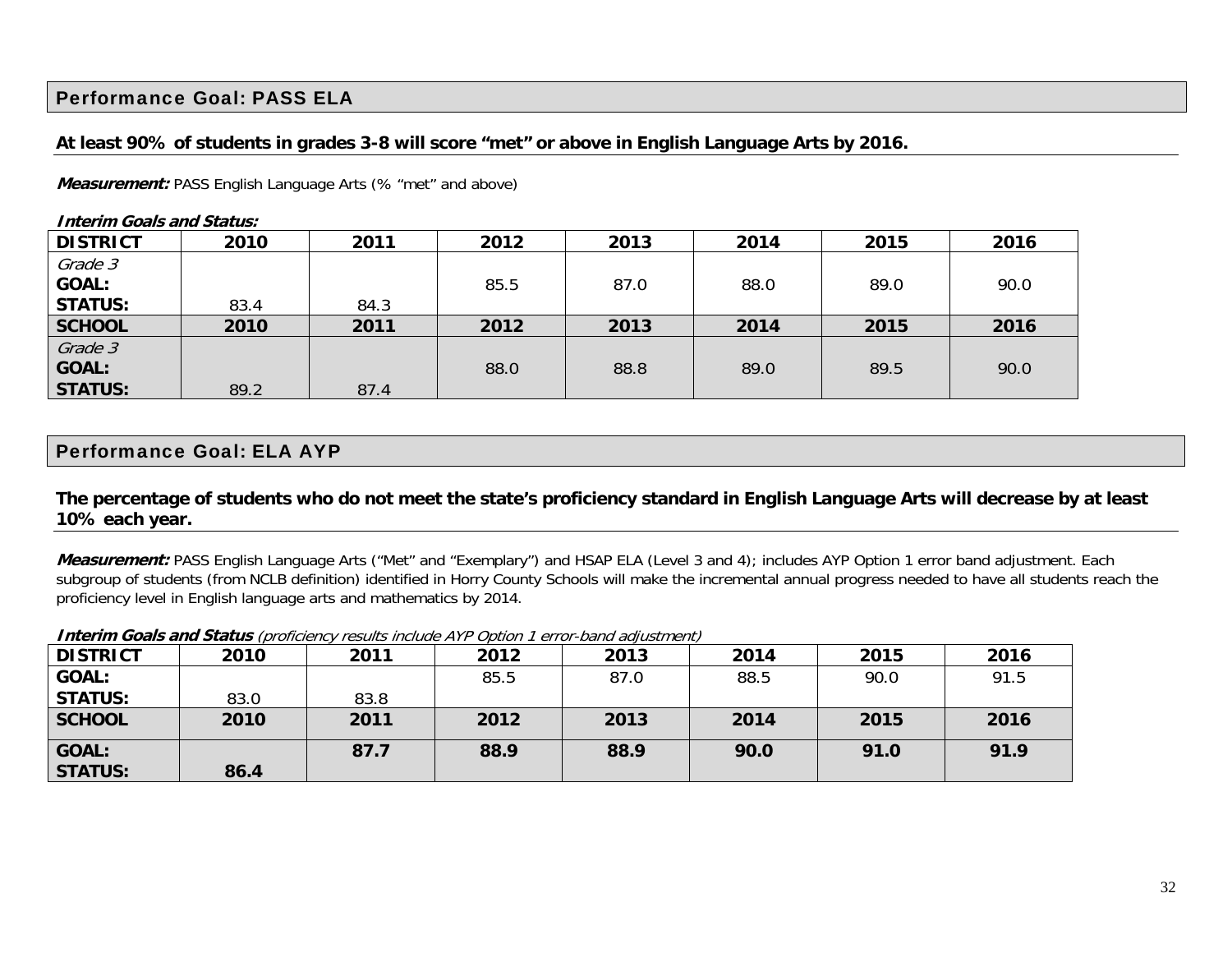### Performance Goal: MATH AYP

**The percentage of students who do not meet the state's proficiency standard in Mathematics will decrease by at least 10% each year.** 

**Measurement:** PASS Mathematics ("Met" and "Exemplary") and HSAP ELA (Level 3 and 4); includes AYP Option 1 error band adjustment Each subgroup of students (from NCLB definition) identified in Horry County Schools will make the incremental annual progress needed to have all students reach the proficiency level in English language arts and mathematics by 2014.

|                 | .    |       |       |       |      |       |      |
|-----------------|------|-------|-------|-------|------|-------|------|
| <b>DISTRICT</b> | 2010 | 2011  | 2012  | 2013  | 2014 | 2015  | 2016 |
| <b>GOAL:</b>    |      |       |       |       |      |       |      |
| <b>STATUS:</b>  | 82.0 | 83.9  | 85.5  | 87.0  | 88.5 | 90.0  | 91.5 |
| SCHOOL          | 2010 | 2011  | 2012  | 2013  | 2014 | 2015  | 2016 |
| <b>GOAL:</b>    |      | 76.15 | 78.53 | 80.67 | 82.6 | 84.34 | 85.9 |
| <b>STATUS:</b>  | 73.5 |       |       |       |      |       |      |

**Interim Goals and Status** (proficiency results include AYP Option 1 error-band adjustment)

### Performance Goal: PASS MATH

**At least 90% of students in grades 3-8 will score "met" or above in mathematics by 2016.** 

*Measurement:* PASS mathematics (% "met" and above)

| <b>DISTRICT</b> | 2010 | 2011 | 2012  | 2013  | 2014  | 2015  | 2016  |
|-----------------|------|------|-------|-------|-------|-------|-------|
| Grade 3         |      |      |       |       |       |       |       |
| <b>GOAL:</b>    |      |      | 79.5  | 82.5  | 85.0  | 87.5  | 90.0  |
| <b>STATUS:</b>  | 76.9 | 76.4 |       |       |       |       |       |
| <b>SCHOOL</b>   | 2010 | 2011 | 2012  | 2013  | 2014  | 2015  | 2016  |
| Grade 3         |      |      |       |       |       |       |       |
| <b>GOAL:</b>    |      | 75.7 | 78.13 | 80.31 | 82.27 | 84.04 | 85.63 |
| <b>STATUS:</b>  | 73.0 |      |       |       |       |       |       |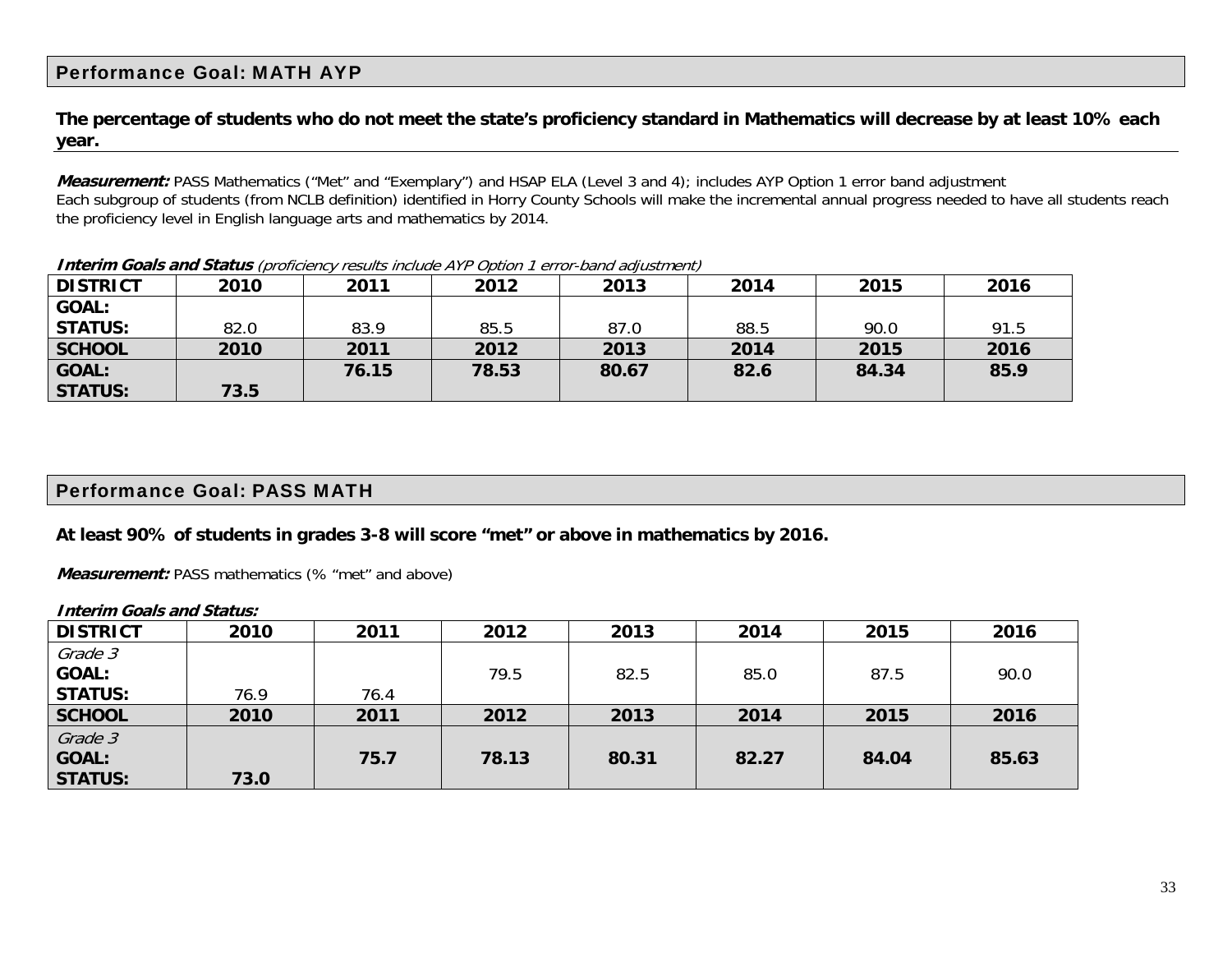### Performance Goal: PASS SCIENCE

### **At least 90% of students in grades 3-8 will score "met" or above in Science by 2016.**

**Measurement:** PASS Science (% "met" and above)

**Interim Goals and Status:** 

| <b>DISTRICT</b> | 2010 | 2011 | 2012 | 2013 | 2014 | 2015 | 2016 |
|-----------------|------|------|------|------|------|------|------|
| Grade 3         |      |      |      |      |      |      |      |
| <b>GOAL:</b>    |      |      | 72.0 | 77.0 | 82.0 | 86.0 | 90.0 |
| <b>STATUS:</b>  | 61.6 | 67.2 |      |      |      |      |      |
| <b>SCHOOL</b>   | 2010 | 2011 | 2012 | 2013 | 2014 | 2015 | 2016 |
| Grade 3         |      |      |      |      |      |      |      |
| <b>GOAL:</b>    |      | 73.9 | 76.5 | 78.8 | 80.9 | 82.8 | 84.5 |
| <b>STATUS:</b>  | 71.1 |      |      |      |      |      |      |

### Performance Goal: PASS SOCIAL STUDIES

**At least 90% of students in grades 3-8 will score "met" or above in Social Studies by 2016.** 

Measurement: PASS Social Studies (% "met" and above)

| <b>DISTRICT</b> | 2010 | 2011 | 2012 | 2013 | 2014 | 2015 | 2016 |
|-----------------|------|------|------|------|------|------|------|
| Grade 3         |      |      |      |      |      |      |      |
| <b>GOAL:</b>    |      |      | 86.0 | 88.0 | 90.0 | 90.0 | 90.0 |
| <b>STATUS:</b>  | 78.9 | 84.8 |      |      |      |      |      |
| <b>SCHOOL</b>   | 2010 | 2011 | 2012 | 2013 | 2014 | 2015 | 2016 |
| Grade 3         |      |      |      |      |      |      |      |
| <b>GOAL:</b>    |      | 88.9 | 88.9 | 90.0 | 91.0 | 91.9 | 92.7 |
| <b>STATUS:</b>  | 87.7 |      |      |      |      |      |      |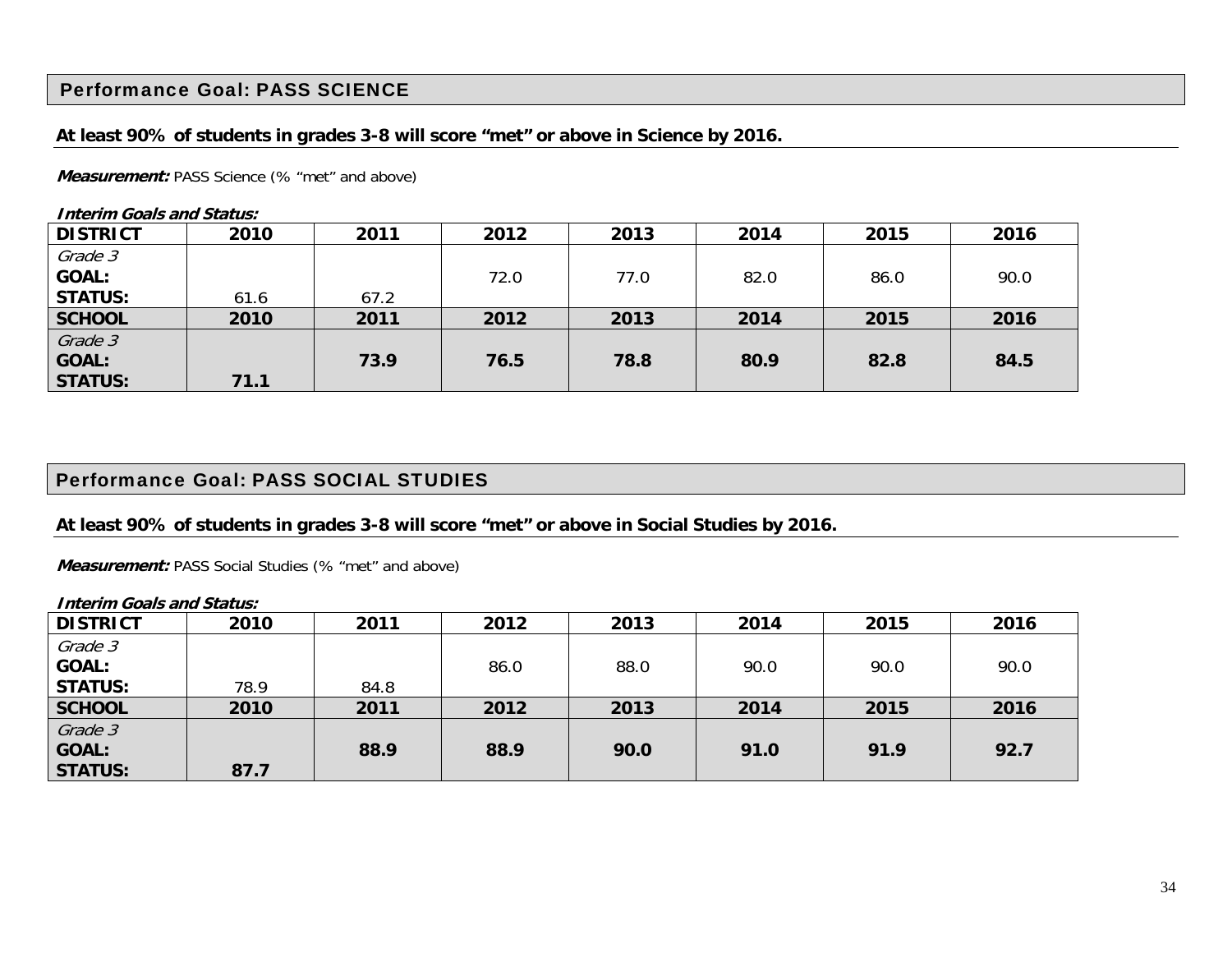### Performance Goal: CONFERENCES

### **At least 100% of parents/guardians will participate in a conference with school personnel about their child's academic performance every year.**

**Measurement:** State Report Card "Parents attending conferences" percentage

#### **Interim Goals and Status:**

| DISTRICT       | 2010  | 2011 | 2012  | 2013  | 2014  | 2015  | 2016  |
|----------------|-------|------|-------|-------|-------|-------|-------|
| <b>GOAL:</b>   |       |      |       |       |       |       |       |
| STATUS:        | 95.7  | 97.8 | 100.0 | 100.0 | 100.0 | 100.0 | 100.0 |
| <b>SCHOOL</b>  | 2010  | 2011 | 2012  | 2013  | 2014  | 2015  | 2016  |
| GOAL:          |       | 99.5 | 100.0 | 100.0 | 100.0 | 100.0 | 100.0 |
| <b>STATUS:</b> | 100.0 |      |       |       |       |       |       |

### Performance Goal: ATTENDANCE

#### **The attendance rate for students and teachers will be at least 96% each year.**

**Measurement:** Attendance records (Using 135-day ADA as basis for students, end-of-year for teachers)

#### **Interim Goals and Status: DISTRICT 2010 2011 2012 2013 2014 2015 2016 Students GOAL: STATUS:** 95.6 95.5 96.0 96.0 96.0 96.0 96.0 **Teachers GOAL: STATUS:** 94.1 94.8 96.0 96.0 96.0 96.0 96.0 **SCHOOL 2010 2011 2012 2013 2014 2015 2016 Students GOAL:** STATUS: 95.8 **95.9 96.0 96.0 96.0 96.0 96.0 Teachers GOAL: STATUS: 94.9 95.8 96.0 96.0 96.0 96.0 96.0**

35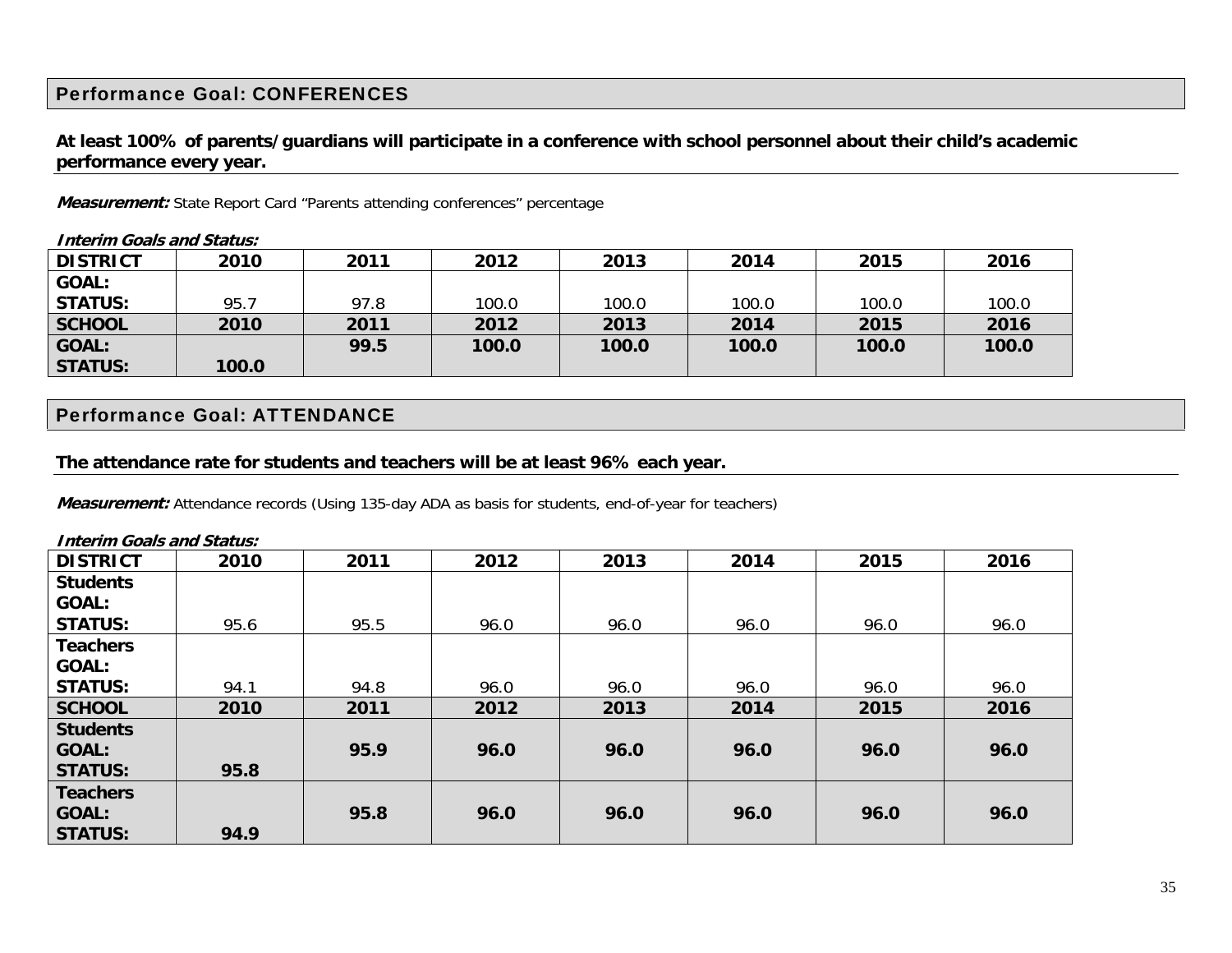### Performance Goal: SURVEY

### **At least 95% of students, parents and teachers surveyed indicate that they are satisfied with the learning environment in their school.**

Measurement: State's annual survey of parents, teachers and students using "Strongly Agree" and "Agree" responses to item

|                 | <i>III</i> chiii Goais ahu Status. |       |      |      |      |      |      |  |  |  |
|-----------------|------------------------------------|-------|------|------|------|------|------|--|--|--|
| <b>SCHOOL</b>   | 2010                               | 2011  | 2012 | 2013 | 2014 | 2015 | 2016 |  |  |  |
| <b>Students</b> |                                    |       |      |      |      |      |      |  |  |  |
| <b>GOAL:</b>    |                                    | 91.7  | 95   | 95   | 95   | 95   | 95   |  |  |  |
| <b>STATUS:</b>  | 80.6                               |       |      |      |      |      |      |  |  |  |
| <b>Teachers</b> |                                    |       |      |      |      |      |      |  |  |  |
| <b>GOAL:</b>    |                                    | 100.0 | 95   | 95   | 95   | 95   | 95   |  |  |  |
| <b>STATUS:</b>  | 91.7                               |       |      |      |      |      |      |  |  |  |
| Parents         |                                    |       |      |      |      |      |      |  |  |  |
| <b>GOAL:</b>    |                                    | 92.2  | 95   | 95   | 95   | 95   | 95   |  |  |  |
| <b>STATUS:</b>  | 92.1                               |       |      |      |      |      |      |  |  |  |

**Interim Goals and Status:**

### Performance Goal: SURVEY

**At least 95% of students, parents and teachers surveyed indicate that they are satisfied with the social and physical environment in their school.** 

Measurement: State's annual survey of parents, teachers and students using "Strongly Agree" and "Agree" responses to item

| <b>SCHOOL</b>   | 2010  | 2011  | 2012 | 2013 | 2014 | 2015 | 2016 |
|-----------------|-------|-------|------|------|------|------|------|
| <b>Students</b> |       |       |      |      |      |      |      |
| <b>GOAL:</b>    |       | 93.4  | 95   | 95   | 95   | 95   | 95   |
| <b>STATUS:</b>  | 85.3  |       |      |      |      |      |      |
| <b>Teachers</b> |       |       |      |      |      |      |      |
| <b>GOAL:</b>    |       | 100.0 | 95   | 95   | 95   | 95   | 95   |
| <b>STATUS:</b>  | 100.0 |       |      |      |      |      |      |
| Parents         |       |       |      |      |      |      |      |
| <b>GOAL:</b>    |       | 90.2  | 95   | 95   | 95   | 95   | 95   |
| <b>STATUS:</b>  | 88.9  |       |      |      |      |      |      |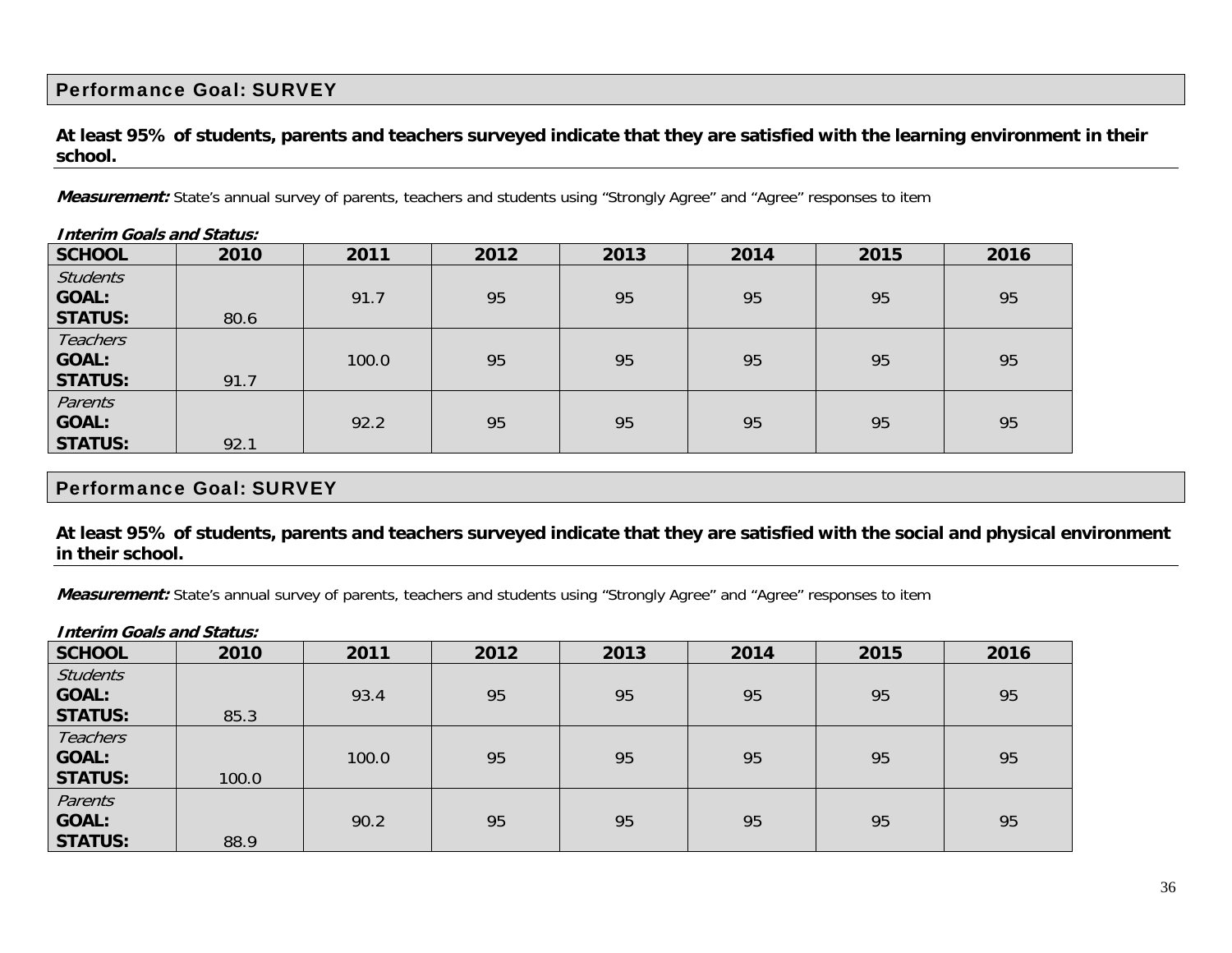### Performance Goal: SURVEY

**At least 95% of students, parents and teachers surveyed indicate that they are satisfied with home and school relations at their school.** 

**Measurement:** State's annual survey of parents, teachers and students using "Strongly Agree" and "Agree" responses to item

| <b>Interim Goals and Status:</b> |      |      |      |      |      |      |      |  |
|----------------------------------|------|------|------|------|------|------|------|--|
| <b>SCHOOL</b>                    | 2010 | 2011 | 2012 | 2013 | 2014 | 2015 | 2016 |  |
| <b>Students</b>                  |      |      |      |      |      |      |      |  |
| <b>GOAL:</b>                     |      | 88.4 | 95   | 95   | 95   | 95   | 95   |  |
| <b>STATUS:</b>                   | 86.2 |      |      |      |      |      |      |  |
| Teachers                         |      |      |      |      |      |      |      |  |
| <b>GOAL:</b>                     |      | 92.5 | 95   | 95   | 95   | 95   | 95   |  |
| <b>STATUS:</b>                   | 87.5 |      |      |      |      |      |      |  |
| Parents                          |      |      |      |      |      |      |      |  |
| GOAL:                            |      | 90.3 | 95   | 95   | 95   | 95   | 95   |  |
| <b>STATUS:</b>                   | 88.0 |      |      |      |      |      |      |  |

Performance Goal: REPORT CARD ABSOLUTE

### **Each year, the district as a whole and each school with grades 3-8 will have at least a .10-gain in the state's Absolute Rating index from the previous year.**

**Measurement:** State Report Card Absolute Performance Index

| <b>DISTRICT</b> | 2010 | 2011 | 2012   | 2013   | 2014   | 2015   | 2016   |
|-----------------|------|------|--------|--------|--------|--------|--------|
| <b>GOAL:</b>    |      | 3.2  | $+0.1$ | $+0.1$ | $+0.1$ | $+0.1$ | $+0.1$ |
| <b>STATUS:</b>  | 3.2  |      |        |        |        |        |        |
| <b>SCHOOL</b>   | 2010 | 2011 | 2012   | 2013   | 2014   | 2015   | 2016   |
| <b>GOAL:</b>    |      | 3.37 | $+0.1$ | $+0.1$ | $+0.1$ | $+0.1$ | $+0.1$ |
| <b>STATUS:</b>  | 3.35 |      |        |        |        |        |        |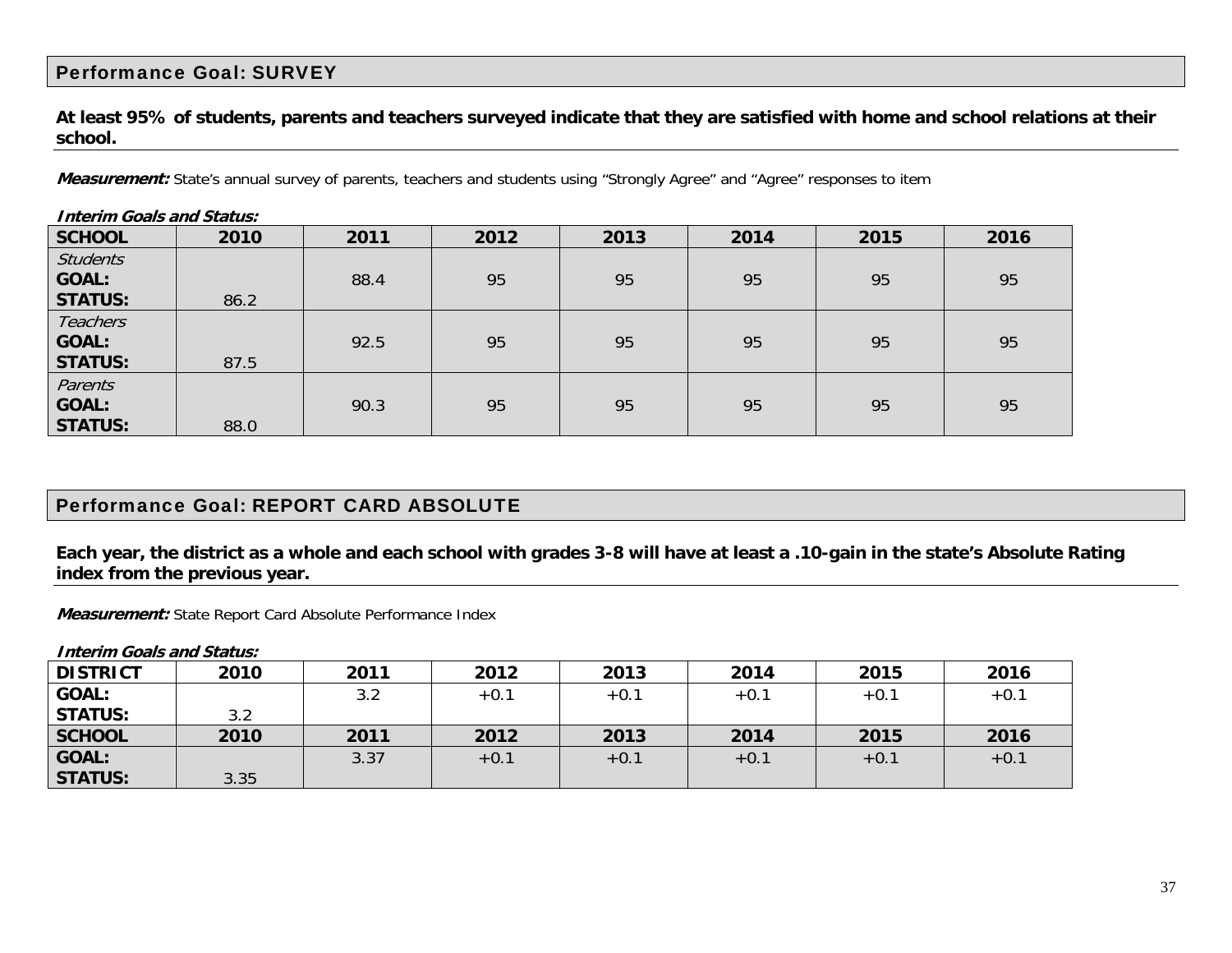### Performance Goal: REPORT CARD GROWTH

### **The district and each school will have at least an "Average" Growth rating each year on the State Report Card.**

**Measurement:** State report card Growth rating weighted formula

| <b>DISTRICT</b> | 2010    | 2011         | 2012     | 2013     | 2014     | 2015     | 2016     |
|-----------------|---------|--------------|----------|----------|----------|----------|----------|
| <b>GOAL:</b>    |         | Average      | Avg/Good | Avg/Good | Avg/Good | Avg/Good | Avg/Good |
| <b>STATUS:</b>  | Good    |              |          |          |          |          |          |
| <b>SCHOOL</b>   | 2010    | 2011         | 2012     | 2013     | 2014     | 2015     | 2016     |
| <b>GOAL:</b>    |         | <b>Below</b> | Avg/Good | Avg/Good | Avg/Good | Avg/Good | Avg/Good |
| <b>STATUS:</b>  | At-Risk | Average      |          |          |          |          |          |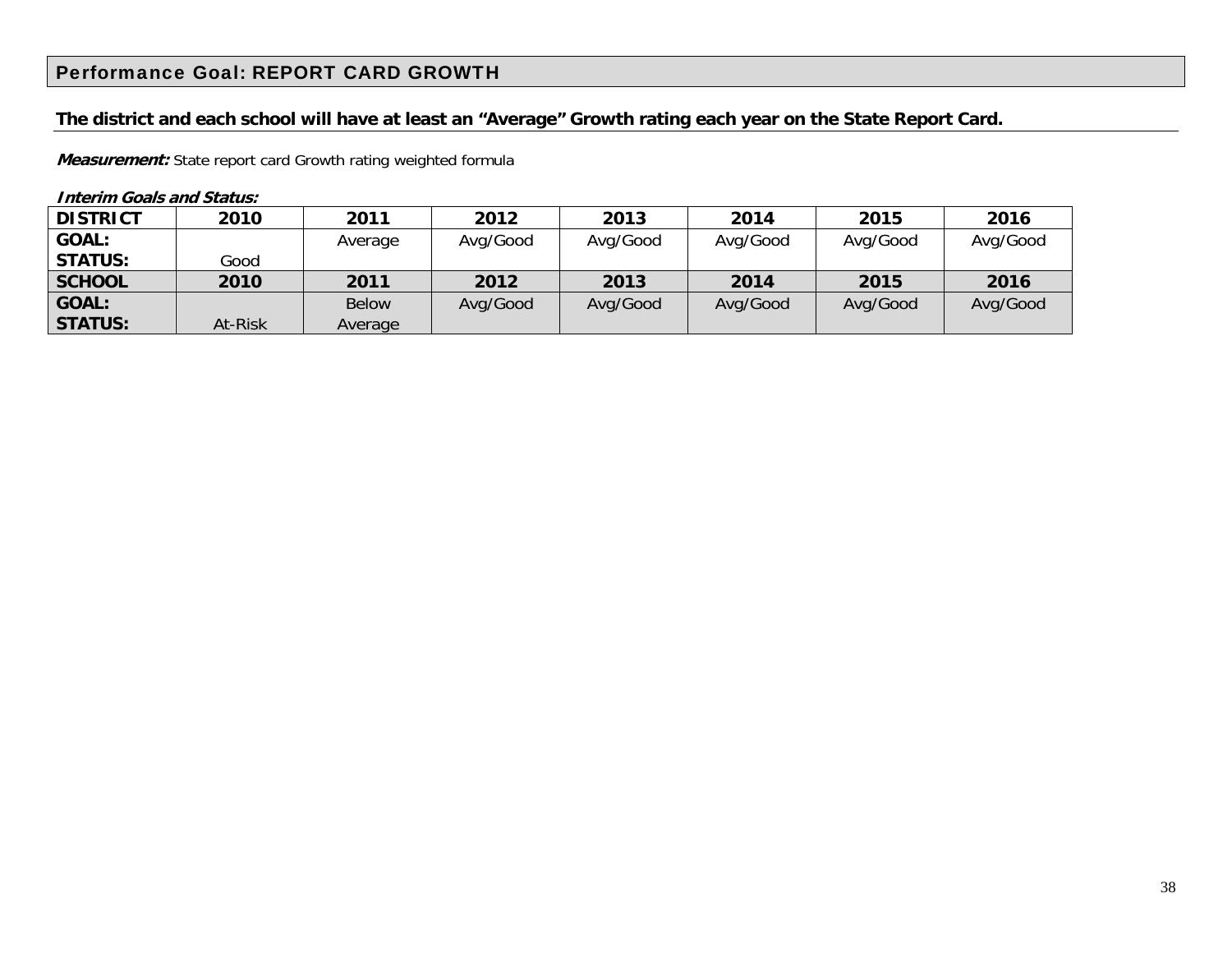### Performance Goal: MAP GROWTH GOALS

### **At least 75% of students in grades 2-8 will meet fall-to-spring growth goals on MAP Reading, Language and Math.**

**Measurement:** MAP (Measures of Academic Progress) Fall-to-Spring Growth Goals report

| <b>DISTRICT</b>      | 2011 | 2012 | 2013 | 2014 | 2015 | 2016 |  |
|----------------------|------|------|------|------|------|------|--|
| <b>GOAL:</b>         |      | 75%  | 75%  | 75%  | 75%  | 75%  |  |
| <b>STATUS: Gr. 2</b> |      |      |      |      |      |      |  |
| Reading              | 69.3 |      |      |      |      |      |  |
| Language             | 69.9 |      |      |      |      |      |  |
| Math                 | 79.0 |      |      |      |      |      |  |
| <b>STATUS: Gr. 3</b> |      |      |      |      |      |      |  |
| Reading              | 69.2 |      |      |      |      |      |  |
| Language             | 67.3 |      |      |      |      |      |  |
| Math                 | 74.5 |      |      |      |      |      |  |

**Interim Goals and Status:**

| <b>SCHOOL</b>        | 2011 | 2012 | 2013 | 2014 | 2015 | 2016 |
|----------------------|------|------|------|------|------|------|
| <b>GOAL:</b>         |      | 75%  | 75%  | 75%  | 75%  | 75%  |
| <b>STATUS: Gr. 2</b> |      |      |      |      |      |      |
| Reading              | 62.5 |      |      |      |      |      |
| Language             | 63.5 |      |      |      |      |      |
| Math                 | 79.3 |      |      |      |      |      |
| <b>STATUS: Gr. 3</b> |      |      |      |      |      |      |
| Reading              | 70.8 |      |      |      |      |      |
| Language             | 74.8 |      |      |      |      |      |
| Math                 | 65.1 |      |      |      |      |      |